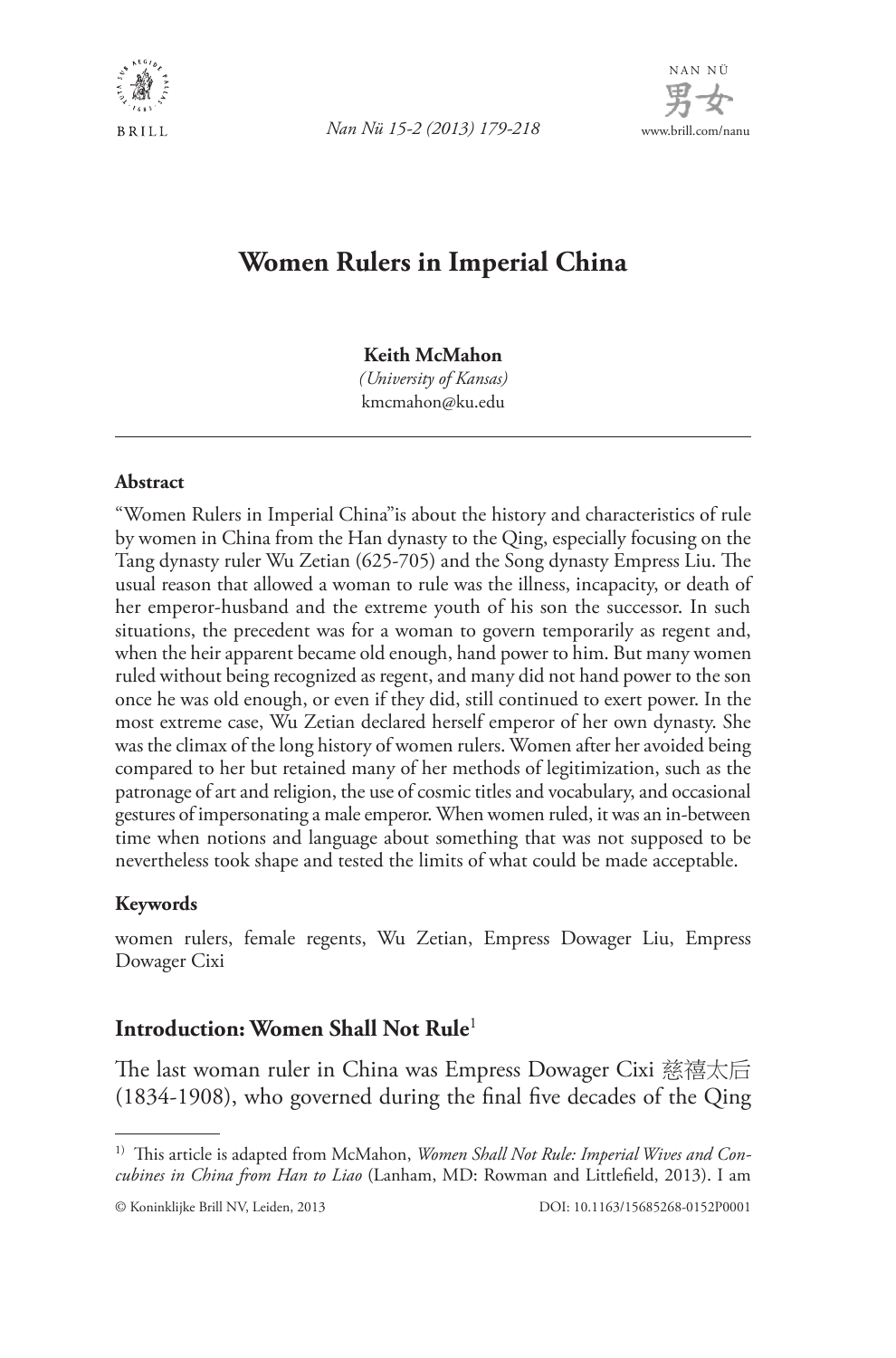dynasty (1644-1911). She was the last effective monarch of the last dynasty of an imperial tradition in which women were not supposed to rule. Women had ruled many times already, even those who began as slaves and commoners. Some of the women reigned as if they were emperors, beginning with Empress Lü  $\boxtimes$  (died 180) of the Han. $^2$  One woman actually called herself emperor, Wu Zetian 武則天 (625-705), the only female emperor in Chinese history and probably the only one in the entire world to rule her own dynasty (known as the Zhou 周 dynasty, from 690 to 705). Like others before her, she manipulated tradition in order to legitimize her claim to the throne, but went farther than anyone before or after her, almost even choosing as successor a member of her own family. Even after her dethronement and death, three other powerful women followed in her wake and made it briefly look as though women participating in rulership might become something normal. It did not, and probably could not have. Wu Zetian marked a climax that was never reached again. The prohibition against female rulership became absolute after her. It was three-hundred years before women like her appeared again, and when they did, they did so in ways that steered clear of a woman ruling in her own right.

Rule by women in a world in which women were not supposed to rule raises questions about why and how they ruled in spite of restraints against them. What steps did these women take to assume power, stay in control, and in some cases modify tradition? How did they legitimize themselves? What possible precedents for female rulership did they envisage and begin to establish? How were they evaluated? Before elaborating on these questions, we can answer in simplest terms by saying that Wu Zetian and Empress Dowager Cixi could not have made it so far had it not been for the usual reason that allowed a woman to rule: the illness, incapacity, or death of her emperor-husband and the youth of his successor. In other words, as elsewhere in the world, women ruled when men were unfit or unavailable. In such situations, the precedent

indebted to the National Endowment for the Humanities, which granted me a year-long fellowship to work on the project in 2009-2010, and to the University of Kansas, which generously provided supplementary funds. Thanks also to the anonymous reviewer and to Harriet Zurndorfer for expert and efficient assistance.

<sup>2)</sup> See Hans van Ess, "Praise and Slander: The Evocations of Empress Lü in the *Shiji* and the *Hanshu*," *Nan Nü: Men, Women and Gender in China* 8.2 (2006):221-54.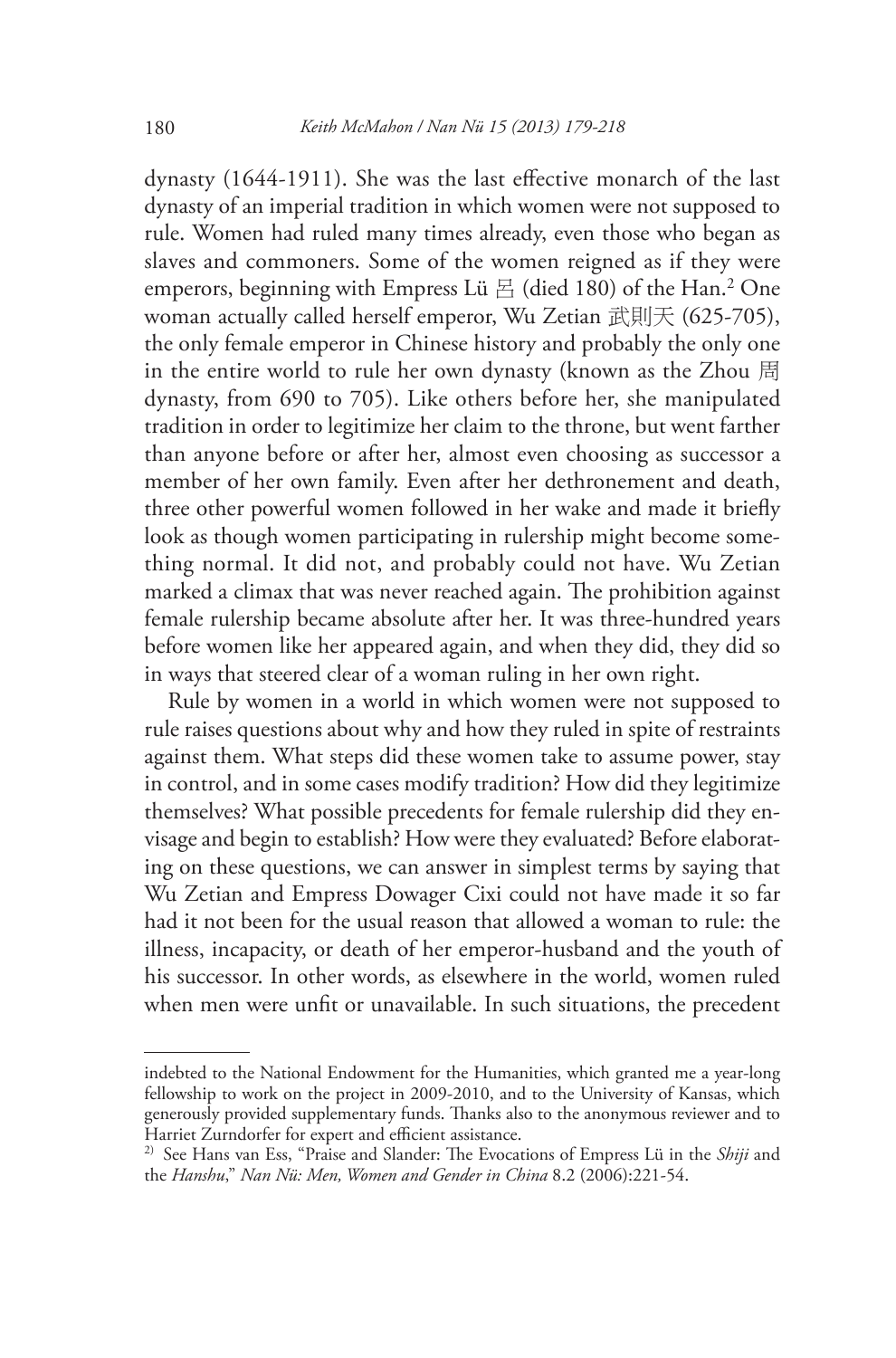was for a woman to rule temporarily as regent and, when the heir apparent became old enough, hand power over to him. But many women ruled without being recognized as regent and many did not hand power to the son once he was old enough, or even if they did, still continued to exert power. Sometimes they deliberately chose a baby or toddler as successor so that they could rule for a longer period than if they had chosen someone older. Doing such a thing was an example of bending the rules without officially establishing a new precedent. Some women went further and created or manipulated precedents. They took part in rituals that women normally never took part in, or used titles or terminology normally restricted to men. Some empresses, for example,referred to themselves by the pronoun for the royal "I", *zhen* 朕, that emperors used. Other examples include Wu Zetian calling herself emperor, not empress, or, shortly after Wu's death, her granddaughter, Princess Anle 安樂 (654?-710), asking to be named crown princess and successor to the throne. The term crown princess had never existed before and never appeared again. Empress Liu 劉 (969-1033), the first empress regent in the Song dynasty (960-1279), repudiated any resemblance to Wu Zetian, but nevertheless wore the emperor's robes while conducting an imperial sacrifice in the last year of her life.<sup>3</sup>

Rule by women was something of an empty category. There was little language for imagining it. Some Chinese regimes prohibited female regency altogether or else did not address it until the issue arose (as in the case of Song Empress Liu). But once women were in control, they could make or change the rules, at least to some extent. What that extent was, or might have been, is the question. To address it, we need to scan the history of women rulers from the Han to the Qing and review the examples of female rulership and the attempts to legitimize and expand it, on the one hand, and limit and denounce it, on the other. The central issue was: How, in spite of the prohibition against female rulership, did

<sup>&</sup>lt;sup>3)</sup> A still essential article on female rulership is Yang Lien-sheng's "Female Rulers in Imperial China," *Harvard Journal of Asiatic Studies* 23 (1961): 47-61. Other comprehensive sources that I have used include: Yang Youting 楊友庭, *Houfei waiqi zhuanzheng shi* 后妃 外戚專政史 (Xiamen: Xiamen daxue chubanshe, 1994); Li Zhengfu 李政富, "Zhongguo gudai houfei waiqi yanjiu" 中國古代后妃外戚研究 (Ph.D. diss., Beijing University, 2012); and Zhu Ziyan 朱子彥, *Chui lian ting zheng: Junlin tianxia de nühuang* 垂簾聽政:君臨 天下的女皇 (Shanghai: Shanghai guji chubanshe, 2007).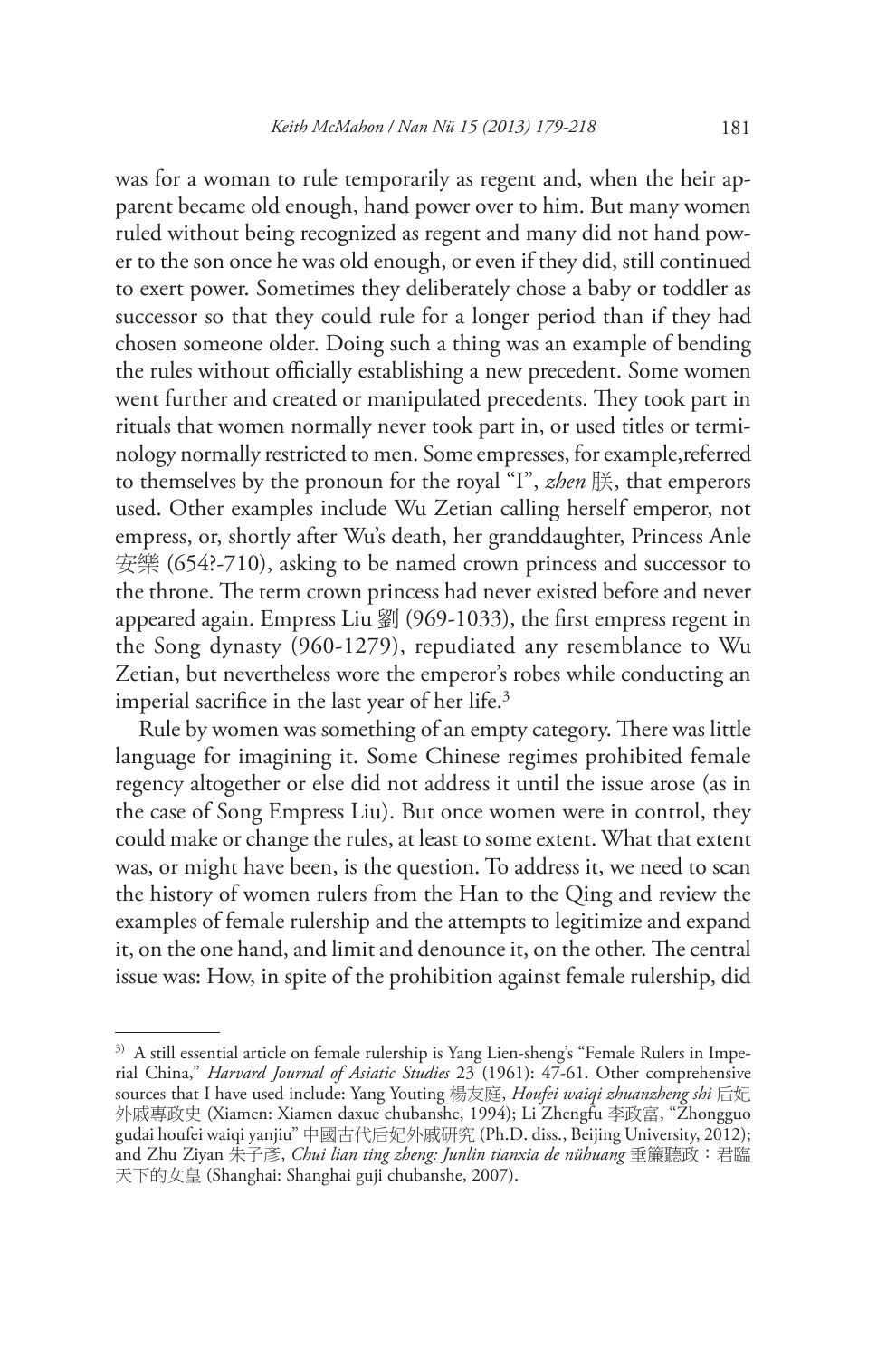women rule anyway? Even though women rulers were disallowed, a default image of the woman ruler always existed. That meant that in spite of the overwhelming preference for male rulers, at times that preference had to be sacrificed. In that in-between time, women ruled. Another key issue was: Would female rulers be like male rulers, and if so, to what extent? In that in-between zone, at what point would they stop short of the radical and unspeakable notion that it did not matter if the ruler was either male or female? The very notion was prohibited from the start, hence our interest in why and how the question had to be approached anyway.

### **Female Rulers in a Worldwide Context**

Female rulers in China first need to be briefly placed in a worldwide context.4 To begin with, female rulers were relatively rare, so the case in China was not unusual. In no matter which culture or known historical period, the usual assumption was that women and political power were not a good mix. The female rulers we generally know about were exceptional, such as: Cleopatra in Egypt (69-30 BCE), Queen Seondeok of Korea (606-47), Empress Wu in China, Empress Irene in Byzantium (ca. 752-803), Razia al-Din (1205-40; also known as Raziyya Sultan) in India, Queen Margaret of Norway (1363-1414), Queen Elizabeth in England (1533-1603), Catherine the Great in Russia (1729-96), or Empress Dowager Cixi in China (1835-1908), to name a few. Except for Margaret and Cixi, these women ruled in their own right as supreme

 $4)$  Books and articles on royal women that I have consulted include: Anne Walthall, ed., *Servants of the Dynasty: Palace Women in World History* (Berkeley: University of California Press, 2008); Judith Herrin, *Women in Purple: Rulers of Medieval Byzantium* (London: Weidenfield and Nicolson, 2001), especially 51-129; Lynda Garland, *Byzantine Empresses: Women and Power in Byzantium, A.D. 527-1204* (London: Routledge, 1999), especially 136-157; Lisa Balabanlilar, "The Begims of the Mystic Feast: Turco-Mongol Tradition in the Mughal Harems," *Journal of Asian Studies* 69.1 (2010): 123-147; Shaharyar Khan, *The Begums of Bhopal: A Dynasty of Women Rulers in Raj India* (New York: Palgrave for I.B. Tauris, 2001); Ruby Lal, *Domesticity and Power in the Early Mughal World* (Cambridge: Cambridge University Press, 2007); Fatima Mernissi,*The Forgotten Queens of Islam* (Minneapolis: University of Minnesota Press, 1993); Leslie Peirce, *The Imperial Harem: Women and Sovereignty in the Ottoman Empire* (New York: Oxford University Press, 1993); and Anne J. Duggan, ed., *Queens and Queenship in Medieval Europe* (Woodbridge: The Boydell Press, 1997).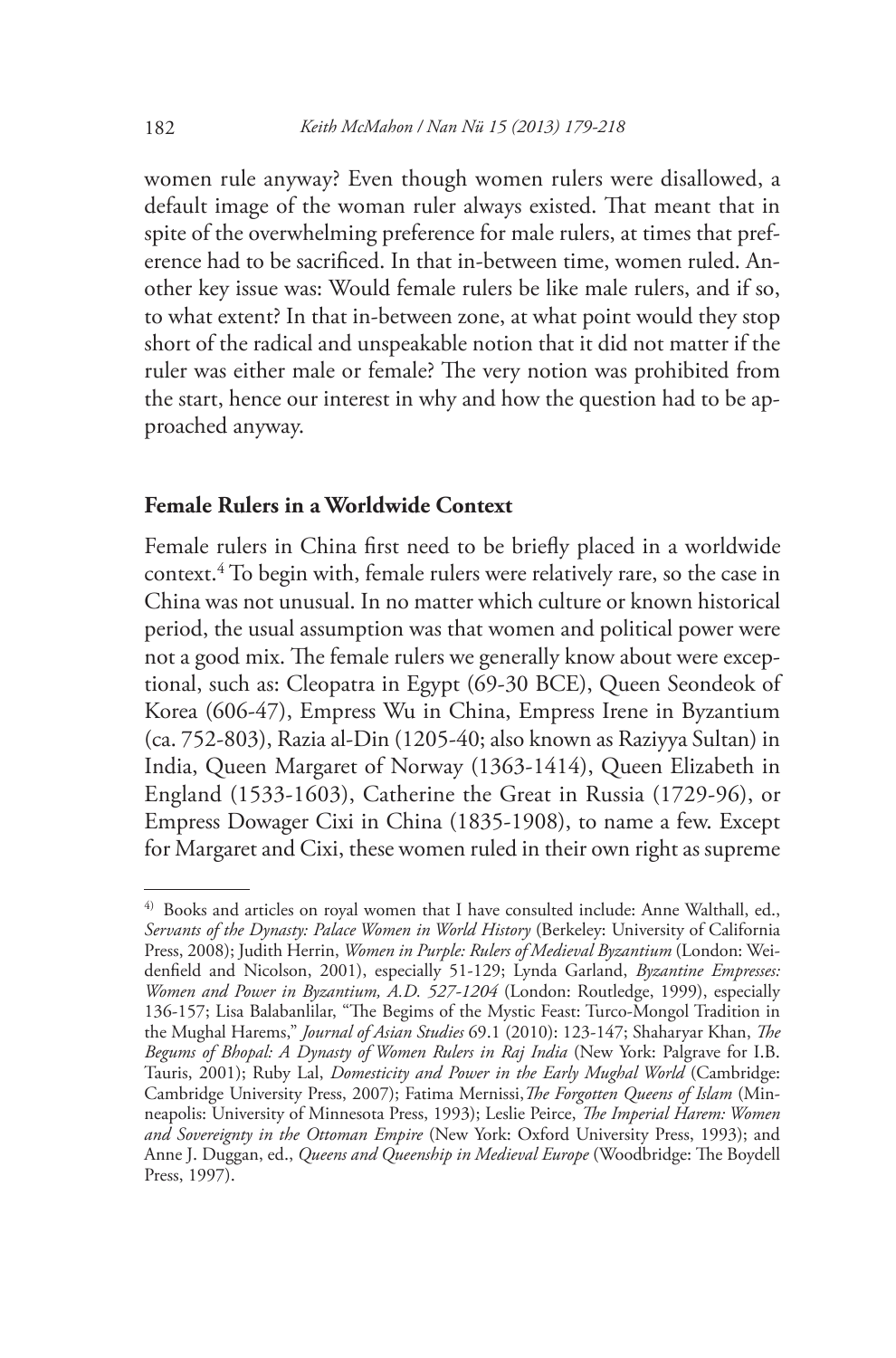monarchs. Otherwise women ruled in the more commonly known capacity as regents, such as Margaret and Cixi, who were temporarily in charge of governments when their husband-rulers were indisposed or died, and their sons were too young to rule. There were many such women in China. In France and other European realms, the Salic Law of the fourteenth century prohibited women from succeeding to the throne. Britain did not follow that rule, however, and allowed queenregnants. The Ottoman empire permitted female regents; and in the sixteenth and seventeenth centuries had several in a row, all appearing after the reign of one of their greatest rulers, Suleyman the Magnificent (1494-1566). But whether or not they served as regents, imperial women participated in government in many courts throughout the world, either taking authority or delegating it. In 1513, Henry VIII went on a military campaign in France and left Catherine of Aragon as queen governor of England. In the Indian Mughal empire during the reign of Akbar the Great (reigned 1556-1605), he left his mother in charge of Delhi while he went on a military campaign; his half-sister governed Kabul province. The next ruler, Jahangir (reigned 1605-27), granted exceptional power to his wife, Nur Jahan (1577-1645). Under the Mughals and other Turko-Mongolian regimes of Central Asia, including the Khitan Liao of China, women regularly participated in political decision-making and could lead armies in battle. The Mongol queen Manduhai (also Mandukhai, born 1448) ruled on behalf of her much younger husband and Great Khan, Batmunkh, led troops in battle, even once while pregnant, and united the Mongols during the late 1400s.<sup>5</sup>

What does the phrase "women rulers" imply? The primary sense is that of women who ruled in their own right, that is, not on behalf of someone else, nor as regent. A common English term for this type of rulership is empress-regnant or queen-regnant, which is a step up from empress- or queen-regent. The empress or queen who was the wife of the living male ruler was simply empress- or queen-consort. Women ruling in their own right were extremely rare; and for them to do so and

<sup>5)</sup> She had eight children by Batmunkh. See Jack Weatherford, *The Secret History of the Mongol Queens: How the Daughters of Genghis Khan Rescued His Empire* (New York: Crown Publishers, 2010), 245. On the Khitan Liao, see Linda Cooke Johnson, *Women of the Conquest Dynasties: Gender and Identity in Liao and Jin China* (Honolulu: University of Hawai'i Press, 2011).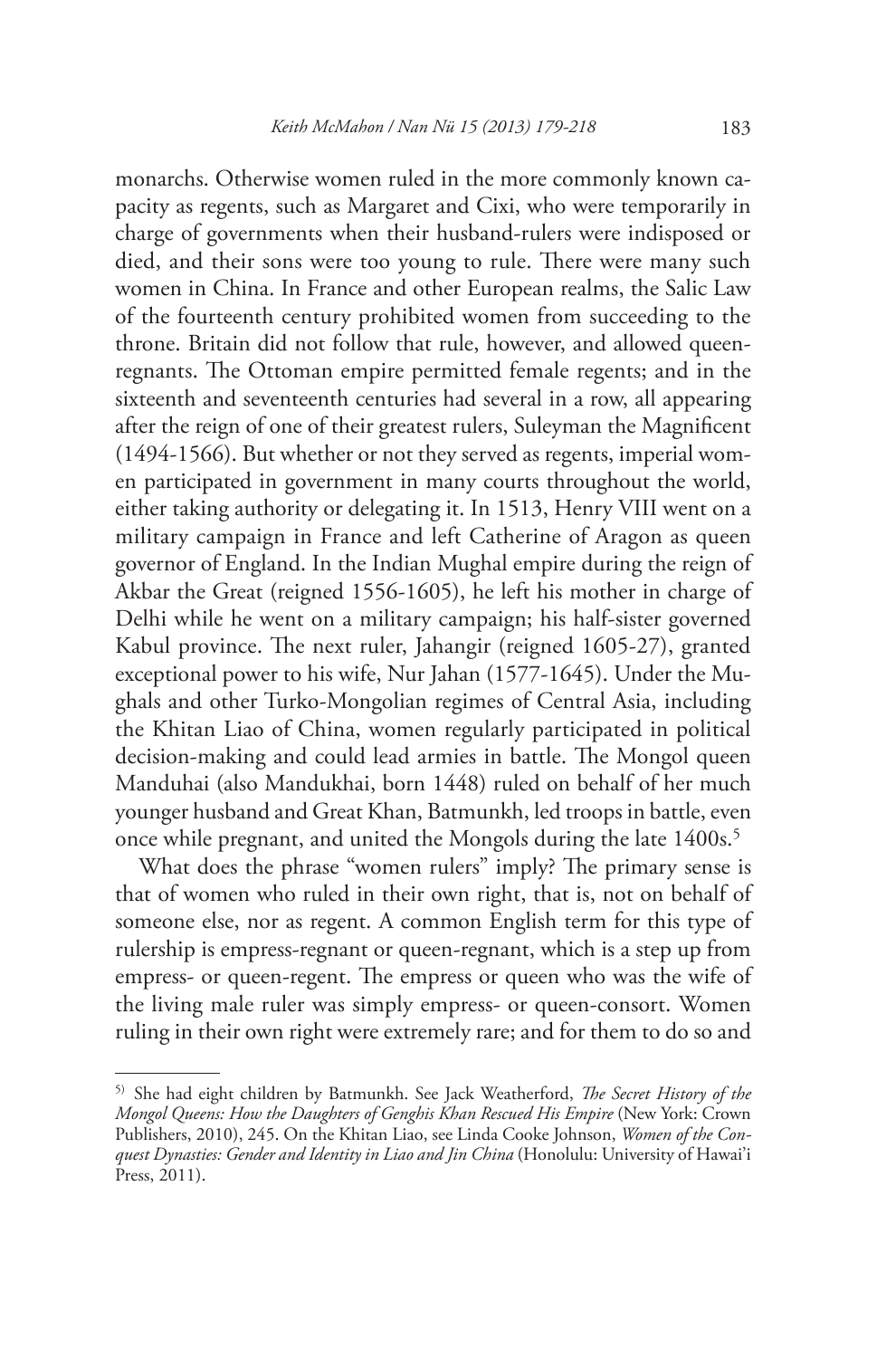pass the rule to a daughter or another woman was never established, though it occurred.6 Nor did they pass rule to a male member of their natal family, though Wu Zetian almost did. But as the medieval European historian Pauline Stafford notes, rule and power should not be construed too narrowly, that is, only in terms of the privilege of being sole ruler, including the ability to lead an army or rule by force. Even if a woman was not recognized as sole ruler, and whether or not she was officially recognized as regent, she exerted power and influence over both people and events. She took part in political affairs, could engage in "strategic action," and make use of resources such as money, estates, relationships with other family members and members of officialdom. Her anointment as queen or empress was vital to her legitimacy and was generally formalized across the world (in Europe in particular from the ninth century on). There was also sanctioning of the woman's rule by means of religious rituals, the use of sacred, mythical, and artistic imagery (in Europe via the Virgin Mary in her aspect as Queen of Heaven), and the patronage of religion, including religious art and architecture.<sup>7</sup> Women rulers relied on prior precedent when it existed, and created new precedent when needed, quite rapidly in some cases. They ruled both while their husband-rulers were alive and especially after they died. Influence over succession was one of the most consistently shared features of female rulership. Queen Margaret of Norway governed as regent with "full royal powers" for a quarter of a century, even after the man she chose as successor came of age, as commonly happened in China. He was her sister's grandson, far from the direct male line of descent. As

<sup>6)</sup> It happened for a while in the fourteenth-century Maldives. In the twelfth-century kingdom of Jerusalem, where principles of succession were still not settled, five women in a row inherited the throne in under sixty years. In Silla Korea, the father of Queen Seondeok (r. 632-47) had no sons and selected her as successor; she in turn was succeeded by a female cousin, Jindeok (r. 647-54). For the first two cases here, see, respectively, Fatima Mernissi, *The Forgotten Queens of Islam*, 109; and Sarah Lambert, "Queen or Consort: Rulership and Politics in the Latin East, 1118-1228," in Anne J. Duggan, ed., *Queens and Queenship in Medieval Europe*, 153-69.

<sup>7)</sup> The points about defining rulership are taken from Pauline Stafford's discussion in "Emma: The Powers of the Queen in the Eleventh Century," in Duggan, ed., *Queens and Queenship*, 3-23, 11, 13, and also summed up in Duggan, *Queens and Queenship*, "Introduction," xv-xxii, xix.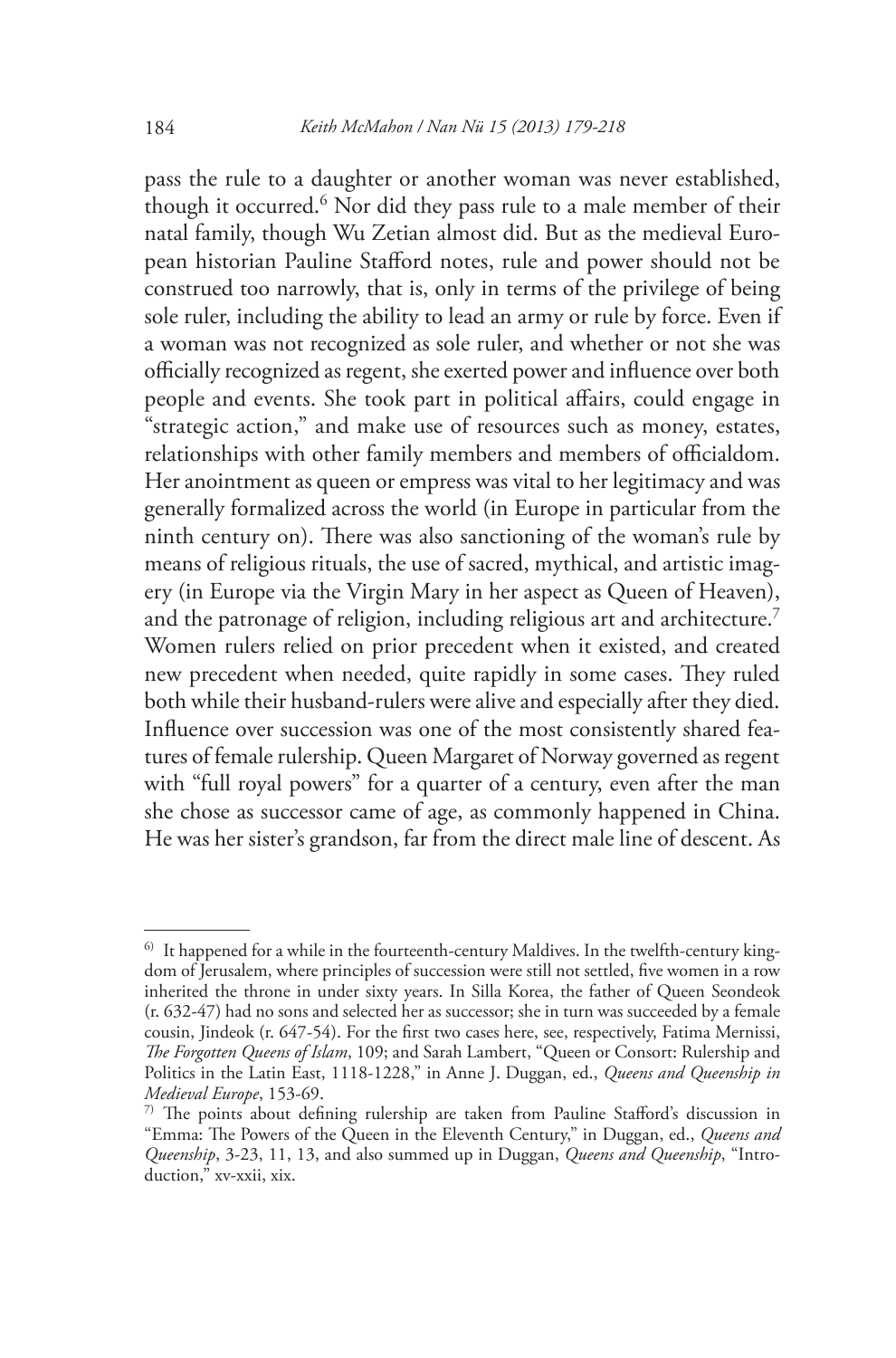unusual as choosing such a son may be, it exemplifies the independence women often exerted in the selection of royal successors.<sup>8</sup>

About a century after Wu Zetian ruled China, it happened that a woman in Byzantium also referred to herself as emperor, Irene. She provides a few basic points of comparison and contrast with Wu Zetian. Irene was born in about 750-55, and became empress when her husband assumed the throne in 775. When he died in 780, she became regent and co-ruled with her nine-year-old son, who was declared emperor. She then claimed that role over him, issuing coins that showed her with the scepter of office. When he grew up, he deposed her and held the throne from 790 to 797, but in 797 she took the throne back, blinded him (a common way of eliminating rivals in Byzantium), and became sole ruler until 802. Coins issued during that time named her as empress, while legal documents referred to her as emperor, using the Greek masculine word *basileus*. She was overthrown and died in exile in 803.9

Wu Zetian and Irene became regents, took power from their sons, and declared themselves emperors, all coincidentally within a century of each other. In Byzantium many powerful women appeared after Irene, including another who likewise called herself emperor, Theodora (reigned 1055-56), in her case using the word *autokrator*. A major difference between China and Byzantium was that the latter allowed and encouraged widowed empresses to remarry, as Irene almost did with the Frankish King Charlemagne. Some of the empresses co-ruled with their new husbands, whom they were expected to raise to emperor. Other widowed empresses did not remarry but ruled as emperors without calling themselves such. In China, it was unthinkable for an empress to remarry, although several in the Period of Disunity and the Tang appeared to have taken lovers, including Wu Zetian. It is said that the Byzantine Theodora succeeded because she and her sister Zoe (died 1050)—who also wielded great power and had a series of three husbands—had no brothers and were considered the legitimate heirs to their father's throne. Wu Zetian enjoyed no such legitimacy. Because of

<sup>8)</sup> Margaret was "elected as regent for life" in Norway and ruled the unified kingdoms of Norway, Sweden, and Denmark. See Steinar Imsen, "Late Medieval Scandinavian Queenship," in Duggan, ed., *Queens and Queenship*, 53-73, 59.

<sup>9)</sup> On Empress Irene, see Herrin, *Women in Purple*, 51-129, and Garland, *Byzantine Empresses*, 73-94.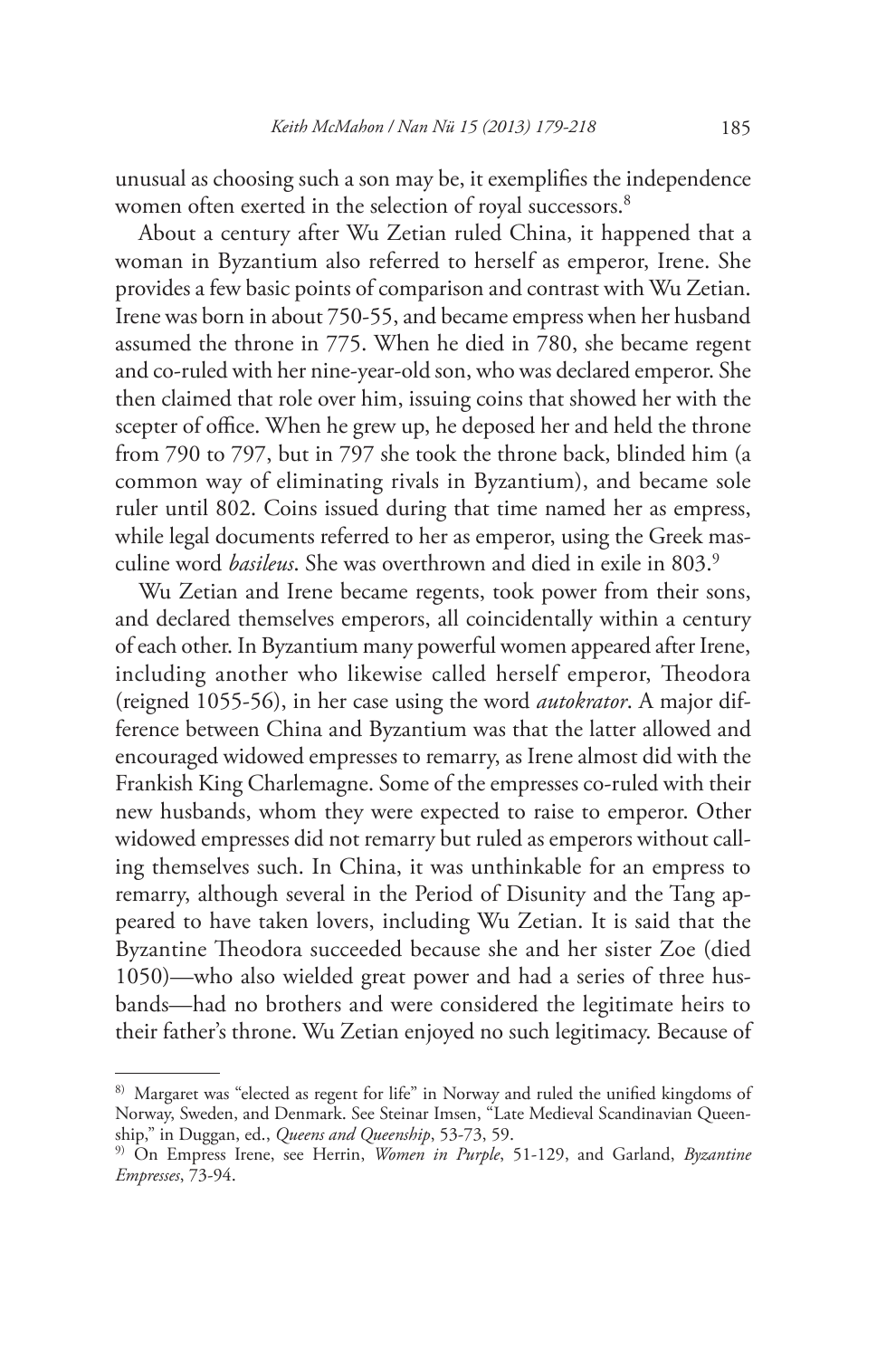their noble birth, Tang princesses enjoyed unusual privilege and power and commonly remarried, though princesses in later times did not. Among the powerful Tang princesses were Wu Zetian's daughter, the Princess of Taiping 太平 (died 713) and granddaughter, the Princess of Anle. Neither they nor any other princesses could be considered legitimate heirs to the throne, even if they had no brothers.10 In general, Wu Zetian and others like her in China succeeded because of their personal strength and skill and the support they received from family and officialdom. One thing common to all these and other women was that they were never given the chance to establish precedents for female rulership that continued beyond their reigns.

### **"Hens Should Not Announce the Dawn"**

How was the wariness about women rulers expressed? The ancient dictum from the *Shangshu* 尚書(Book of documents) that stood for centuries as a warning against women holding political power was: "Hens should not announce the dawn" (*pin ji wu chen* 牝雞無晨). Examples of other such sayings from ancient times included: "If no distinction is made between male and female, it will be a case of two masters. If there are two masters, then all is lost" (*nan nü wubie, shi wei liangzhu, liangzhuzhe, ke wang ye* 男女無別,是謂兩主,兩主者,可亡也); and the bluntly worded, "Women taking part in governing is the root of chaos" (*furen yu zheng, luan zhi ben ye* 婦人與政, 亂之本也).11 If women ruled, they were considered meddlers in politics. They were a sign of male weakness and decline. Heaven abhorred them because rule by women was unnatural.

<sup>10)</sup> On princesses, see Jennifer Holmgren, "Imperial Marriage in the Native Chinese and Non-Han State, Han to Ming," in Rubie Watson and Patricia Ebrey, eds., *Marriage and Inequality in Chinese Society* (Berkeley: University of California Press, 1991), 58-96, especially 67-68.

<sup>11)</sup> See Sun Xingyan 孫星衍 (1753-1818), *Shangshu jinguwen zhushu* 尚書今古文注疏 (Beijing: Zhonghua shuju, 1986), 11.286, which appeared sometime between the sixth and third centuries BCE. The second quote is from Han Fei 韓非 (ca. 280-233 BCE.), in Zhang Jue 張覺, *Hanfeizi yizhu* 韓非子譯注 (Shanghai: Shanghai guji chubanshe, 2007), 15 (in chapter called Wangzheng 亡徵). The third is from Chen Shou 陳壽 (233-97), *Sanguo zhi*  三國志 (Beijing: Zhonghua shuju, 1982), 2.80, which itself originates in *Chunqiu Zuozhuan zhengyi* 春秋左傳正義, in Ruan Yuan 阮元 (1764-1849), ed., *Shisanjing zhushu* 十 三經注疏 (Beijing: Beijing daxue chubanshe, 1999), 214, 316.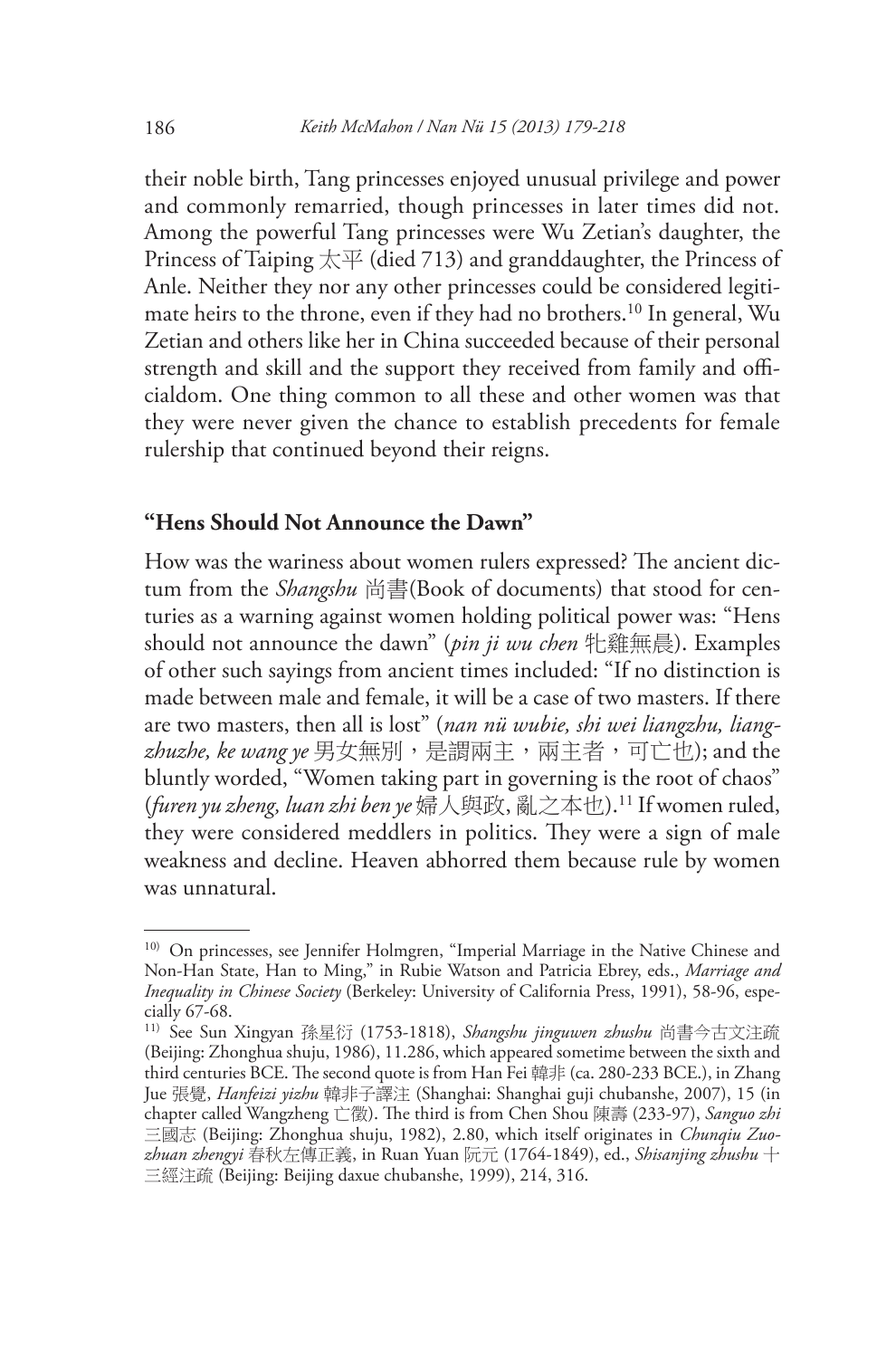Nevertheless, the simple presence of women in the palace and the fact of their giving birth to children, sons in particular, made their involvement in political decisions inevitable, especially regarding the selection of successors. Some women tried to stay out of politics even when they were given the opportunity to participate. Others asserted themselves anyway, whether to manipulate the relationships between the ruler, his wives, and sons, or to enter the politics of state affairs. As we have noted, women mainly became powerful when men were unqualified to rule, whether because they were too young, or they were ill and incapacitated. It also happened that a wife was more competent than her husband. Some of the influential women were respected, while some were condemned, even if they succeeded in exercising power strongly and effectively. Wu Zetian was condemned as a usurper, but even accusers such as Sima Guang 司馬光 (1019-86) admitted that she was a competent ruler.<sup>12</sup>

The next question is: how was female rulership suppressed? Although history is not a novel with a constructed plot, if the story of women rulers had a plot, then as said above the climax would be the reign of Wu Zetian. She was immediately followed by three women with further grand ambitions, Empress Wei 韋 (died 710), her daughter the Princess of Anle, and Wu Zetian's daughter, the Princess of Taiping. After these women, a pattern established itself for the rest of the Tang whereby most emperors refused or failed to name empresses. Of fourteen emperors after Wu Zetian and her two sons, only four enthroned empresses. The failure to enthrone empresses is an outstanding example of suppressing the position of empress, by simply not naming one. Since Wu Zetian's rule was such an important moment and was followed by such a void of powerful women, let us briefly examine how this came to pass.

After Wu Zetian's death, Emperor Zhongzong 中宗 (656-710) took the throne, but Empress Wei continued to dominate him. Wu Zetian's personal secretary, Shangguan Wan'er 上官婉兒 (664-710), even urged Empress Wei "to continue in the mold of Wu Zetian," says the *Jiu Tangshu* 舊唐書 (Old Tang history; *Shangguan chang quan hou xing Zetian gushi* 上官常勸后行則天故事).13 It was as if a change was in the

<sup>12)</sup> Sima Guang, *Zizhi tongjian* 資治通鑑 (Taibei: Shijie shuju, 1974), 205.6478.

<sup>13)</sup> Liu Xu 劉昫 (888-947), *Jiu Tangshu* 舊唐書 (Beijing: Zhonghua shuju, 1975), 51.2172.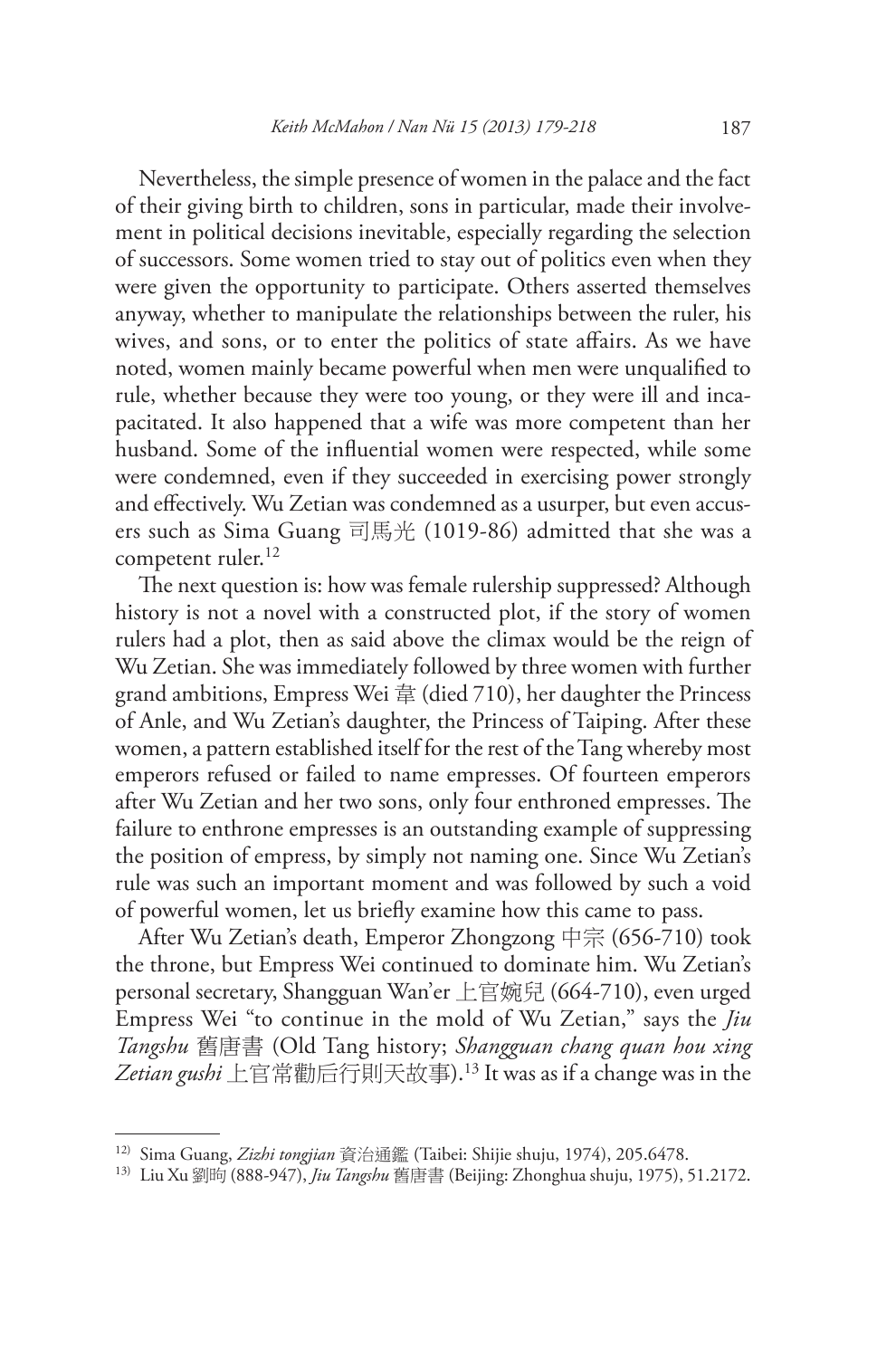air and that female participation in rulership was gaining momentum. The Princess of Anle asked her father, Emperor Zhongzong, to be named crown princess (*huang tainü* 皇太女), as just mentioned, a term and a position that had never existed before. Although her father refused to grant her wish, and although it might be said that she was persuaded to do this by her uncle Wu Sansi 武三思 (died 707), the proposal was nevertheless unprecedented. According to the *Xin Tangshu* 新唐書 (New Tang history), Empress Wu used to say that her daughter, the Princess of Taiping, was "like me" (*lei wo* 類我).14 The characterization seemed to come true after the coup in which the Princess of Taiping placed her brother Emperor Ruizong 睿宗 (662-716) on the throne and planned to rule in his stead. But the trend of female rulership, if it can be called that, ended after the death of these women. Only one other woman in the Tang came close to having as much influence on state politics as Wu Zetian, Emperor Suzong's 肅宗 (711-62) Empress Zhang 張 (died 762), though she was never regent.15 For the rest of the Tang, few women were even installed as empresses. Emperors for the most part simply refused or failed to enthrone empresses and instead kept consorts at ranks just below that of empress. No explicit decree or manifesto was ever issued to that effect, but it became a kind of de facto policy.

Did this happen purely by accident? Did Wu Zetian have such a great effect that she discouraged later emperors from appointing empresses? In fact, there is a clear pattern of suppressing the position of empress, though it is difficult to discern consistent or conscious intent. If there was intent, we would have to call it subliminal. The first successor after the brief reigns of Wu Zetian's two sons was Xuanzong 玄宗 (reigned 712-55), who named an empress in the normal fashion, but deposed her in 724 and enthroned no one else for the rest of his reign. He tried to name a favorite concubine as empress in 726, but officials opposed her (she was the daughter of one of Wu Zetian's nephews). Next came

<sup>14)</sup> See Liu Xu, *Jiu Tangshu*, 51.2172; 86.2837-2838 (crown princess), and Ouyang Xiu 歐 陽修 (1007-72) and Song Qi 宋祁 (996-1061), *Xin Tangshu* 新唐書 (Beijing: Zhonghua shuju, 1975), 83.3650.

<sup>&</sup>lt;sup>15)</sup> She was described as having interfered in government to an intolerable degree; the emperor did not know how to stop her. In the end, after his death, she tried to manipulate imperial succession, but was defeated and imprisoned. See Liu Xu, *Jiu Tangshu*, 52.2185- 2186 and 116.3383.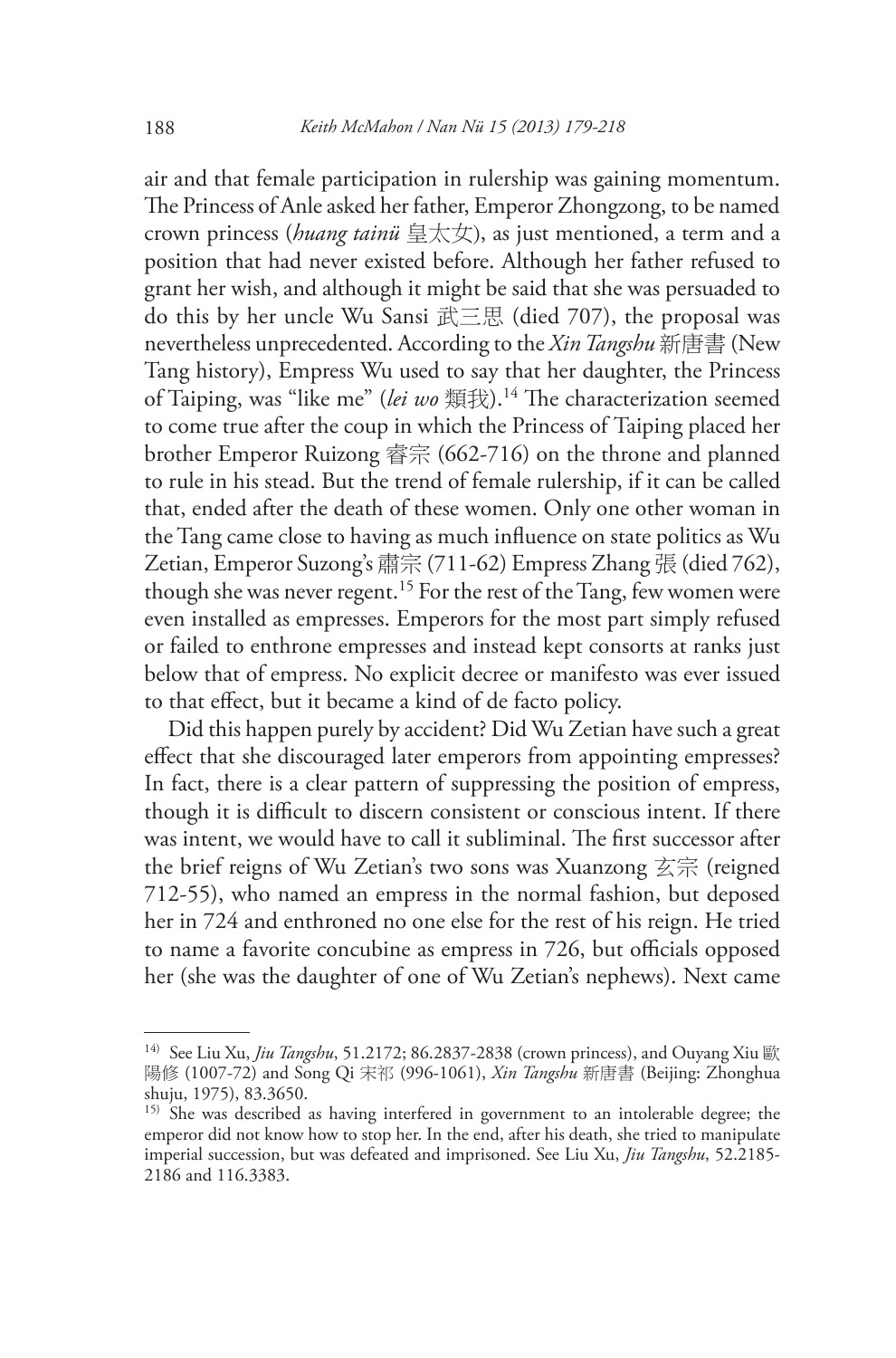Suzong and the powerful Empress Zhang, then Daizong 代宗 (reigned 763-79), who named no empresses. The woman he married while still a prince disappeared during the An Lushan 安祿山 rebellion (755-63), which occurred before he became emperor. He had a favorite consort, but named her empress only after she died in 779. Perhaps loyalty to his first empress kept him from replacing her until it was more dignified to do so with another dead empress, his second. Officials would probably have opposed his naming a favorite as empress anyway, especially in the aftermath of the disastrous affair between Xuanzong and Honored Consort Yang (Yang Guifei 楊貴妃).<sup>16</sup> The next Tang emperor, Dezong 德宗 (reigned 780-804), named one of his consorts empress on the last day of her life in 786 and enthroned no one else after that, dying in 805. Raising a woman to empress when she was about to die could be looked at as a way of honoring her while giving her no chance to gain political influence. The Qing dynasty Kangxi 康熙 emperor (reigned 1661-1722) similarly named two successive consorts as empress knowing that they were ill and would not live long (the second was likewise enthroned the day before she died).17 He did so as a gesture of respect to them and their clans, who could not pose a threat to the motherless heir apparent whom he was keeping in line as successor. The next Tang emperor, Shunzong 順宗 (reigned 805), was about to enthrone his main wife as empress, but was already ill and died before doing so. Emperor Xianzong 憲宗 (reigned 806-20) stands out among the others in that he purposely refused to name an empress because of his apprehension about her potential power. Officials requested that he enthrone Honored Consort Guo 郭, the mother of the future Emperor Muzong 穆宗 (reigned 821-24), but Xianzong rejected the proposal. According to the *Xin Tangshu*, he said that their birthdates were astrologically at odds and, furthermore, he had many favorites in the Rear Palace and was worried

<sup>&</sup>lt;sup>16)</sup> In a similar gesture of loyalty, the Jin 金 dynasty Emperor Shizong 世宗 (reigned 1161-89) never enthroned an empress after the death of his first wife, who had committed suicide rather than submit to the adulterous summons of Emperor Hailing 海陵. As Shizong once said tearfully, "It has been impossible for me to enthrone an empress because there has been no one who could match her in virtue."See Tuotuo 脫脫 (1314-55), *Jinshi* 金史 (Beijing: Zhonghua shuju, 1975), 63.1515, and 64.1521-1522.

<sup>&</sup>lt;sup>17)</sup> Kangxi's first empress had died. After the third empress, from 1689 to his death in 1722 he never again named an empress. See Zhao Erxun 趙爾巽 (1844-1927) *Qingshi gao*  清史稿 (Beijing: Zhonghua shuju, 1976), 214.8910-11.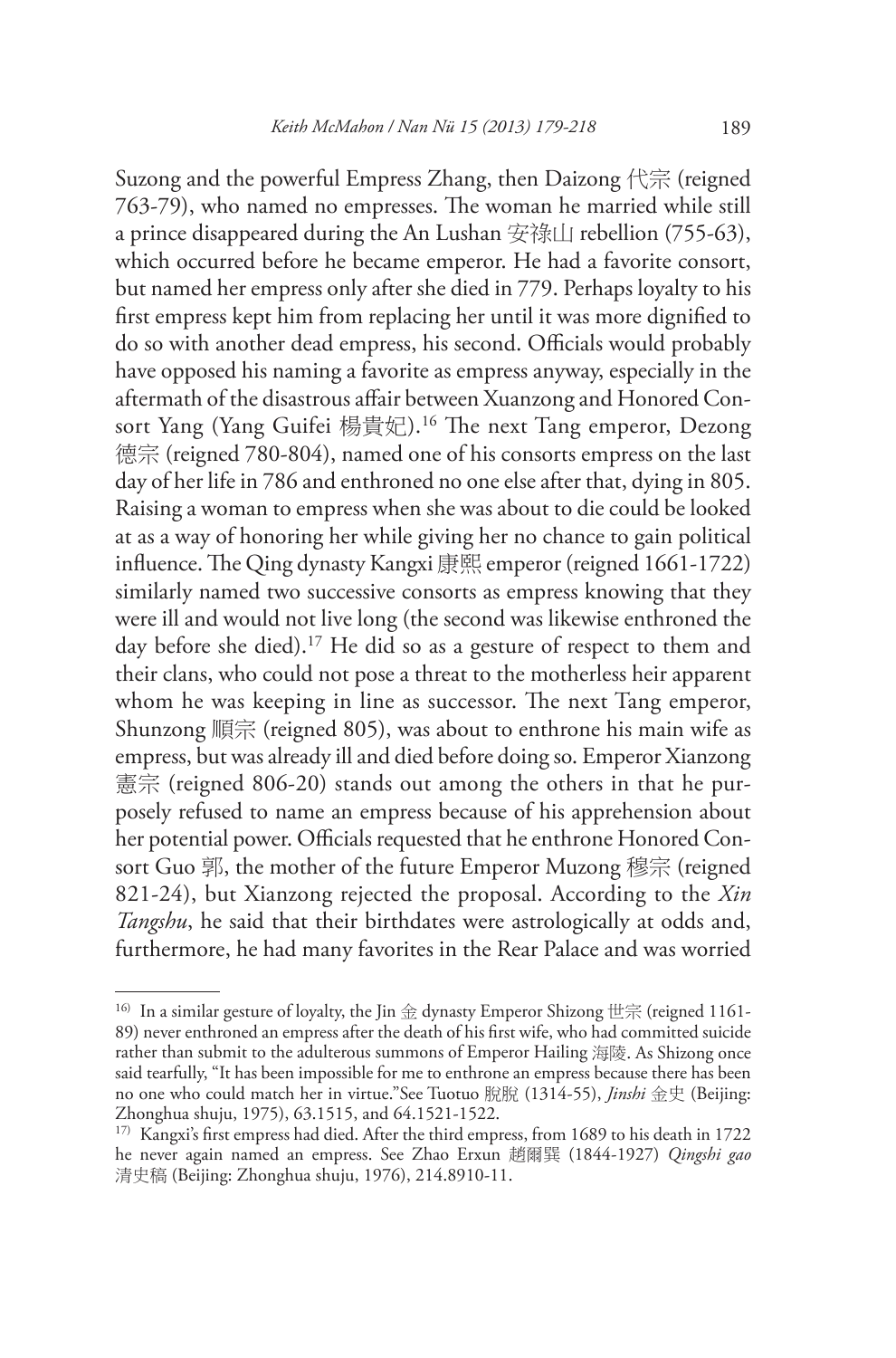that she would be intolerant of his affairs with other women.18 She was from an illustrious family (her mother was one of Emperor Daizong's daughters), was named empress dowager after he died, and went on to live through the reigns of the next five emperors. The next three emperors, Muzong, Jingzong 敬宗 (reigned 825-27), and Wenzong 文宗 (reigned 827-40), named no empresses. After them, Wuzong 武宗 (reigned 841- 46) wanted to name a favorite as empress but was discouraged by his officials because she was not from an illustrious family. Officials did not like favorites, especially as just noted with the memory of Honored Consort Yang still fresh in everyone's minds. Xuanzong 宣宗 (reigned 846-59), Yizong 懿宗 (reigned 860-73), and Xizong 僖宗 874-88) named no empresses. Zhaozong 昭宗 (888-904), the next to the last emperor, finally enthroned an empress, but the dynasty was already finished by then. The last emperor was too young to be married. In sum, of the twelve men after Suzong, only two enthroned an empress, of whom one was enthroned when she was about to die. Three others almost did, but Shunzong died first, Xianzong refused to follow through, and Wuzong was dissuaded. Yet, both before and after the Tang, enthroning empresses was quite a normal and serious thing to do.

Weakening or abandoning the position of empress was practiced in other periods and cultures as well. By the fifteenth century, Ottoman sultans, for example, favored slave concubines over legal wives and began to produce successors solely from the concubines.<sup>19</sup> The Ming prohibited female regents, and both the Ming and Qing deliberately took empresses from non- or lower-elite families in order to deprive them of a familial power base. That the impact of Wu Zetian caused Tang emperors to refrain from naming empresses can only be suggested. Nevertheless, she became the apogee of the negative example of women rulers. She became such a negative example that later women consciously

<sup>18)</sup> Liu Xu, *Jiu Tangshu*, 52.2196; Ouyang Xiu and Song Qi, *Xin Tangshu*, 77.3504.

<sup>19)</sup> One of the main reasons was the "disdain for alliances with lesser powers." Until this time sultans had contracted marriage alliances with other Muslim dynasties, but ceased doing so. Although some concubines did acquire significant power, in general, as Leslie Peirce notes, a concubine "did not carry with her either the political aspirations that the family of a foreign princess or a woman of the indigenous elite might entertain as a result of alliance with the dynasty, or the political leverage that they might attempt to exert." See Peirce, *The Imperial Harem*, 30-31, 39.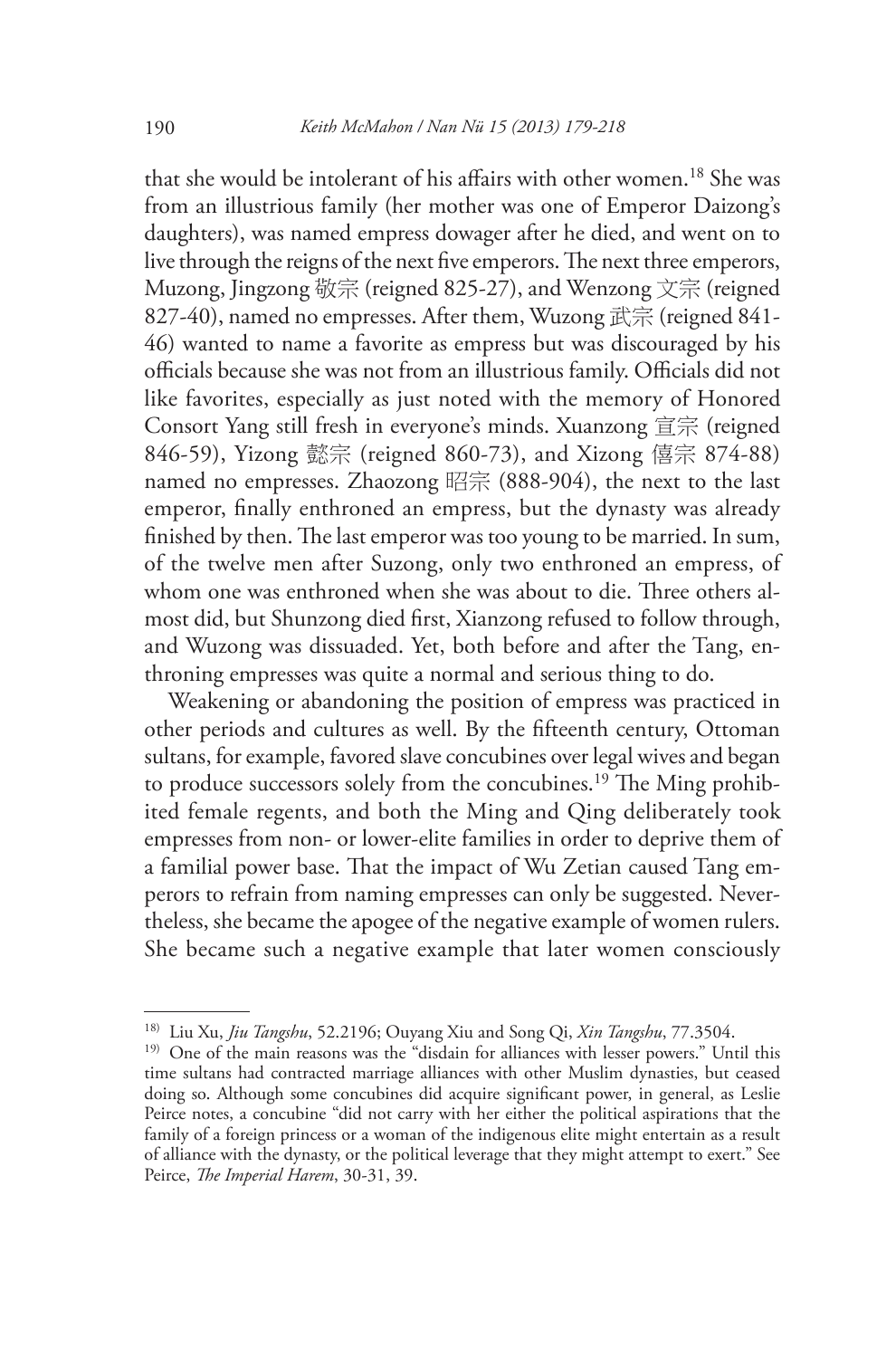avoided being compared to her or her daughter and granddaughter. I can only find one example of a later empress who reportedly desired to be like Wu Zetian, Xuanzong's (玄宗) Empress Wang 王. Enthroned in 712, she was childless and because of this lived in fear that she would be deposed. In hopes of her getting pregnant, her brother sought the help of a Daoist priest, who performed some magic.

He made a wooden charm for her on a piece of wood split by thunder and lightning, on which he carved the characters for heaven and earth and the taboo name of the emperor [*ke pili mushu tiandi zi ji shang hui* 刻霹靂木書 天地字及上諱]. She was to wear this at her waist. He blessed her, saying that if she wore the charm she would bear a son and that she would be the peer of Empress Zetian[pei you ci zi, dang yu Zetian huanghou wei bi 佩有此子,當 與則天皇后為比]. 20

The matter was discovered, Empress Wang was deposed and soon died, and her brother was ordered to commit suicide. For him to say that she would be "the peer of Empress Zetian" indicates that Wu's influence still echoed a decade after her death and that to be her peer was still considered something desirable. The source in which the story is recorded, the *Jiu Tangshu*, is known to be sympathetic to Wu Zetian, unlike the *Xin Tangshu*, in which the story cannot be found.

Perhaps the earliest case of a woman who avoided such comparison was the consort whom Emperor Xianzong refused to name as empress, Honored Consort Guo. She became dowager under her son Muzong's reign. According to the *Xin Tangshu,* when Muzong died in 824 and his fifteen-year-old son Jingzong took the throne, eunuchs tried to persuade Dowager Guo to take power. She replied angrily: "Are you saying that I should become another Empress Wu?" [*wu xiao Wushi ye* 吾效武氏耶?] In spite of the youth of the heir apparent, he is still capable of selecting worthy and virtuous advisors. Who would I be to interfere?" The *Zizhi tongjian* 資治通鑒 (Comprehensive mirror to aid in government), like the *Xin Tangshu* composed in the Song dynasty, has her further saying: "Since ancient times, when has a woman ever ruled the world and established order like Yao and Shun?" (*zi gu qi you nüzi wei tianxia zhu er neng zhi Tang Yu zhi li hu* 自古豈有女子為天下主而能致唐、虞之理

<sup>20)</sup> See Liu Xu, *Jiu Tangshu*, 51.2177.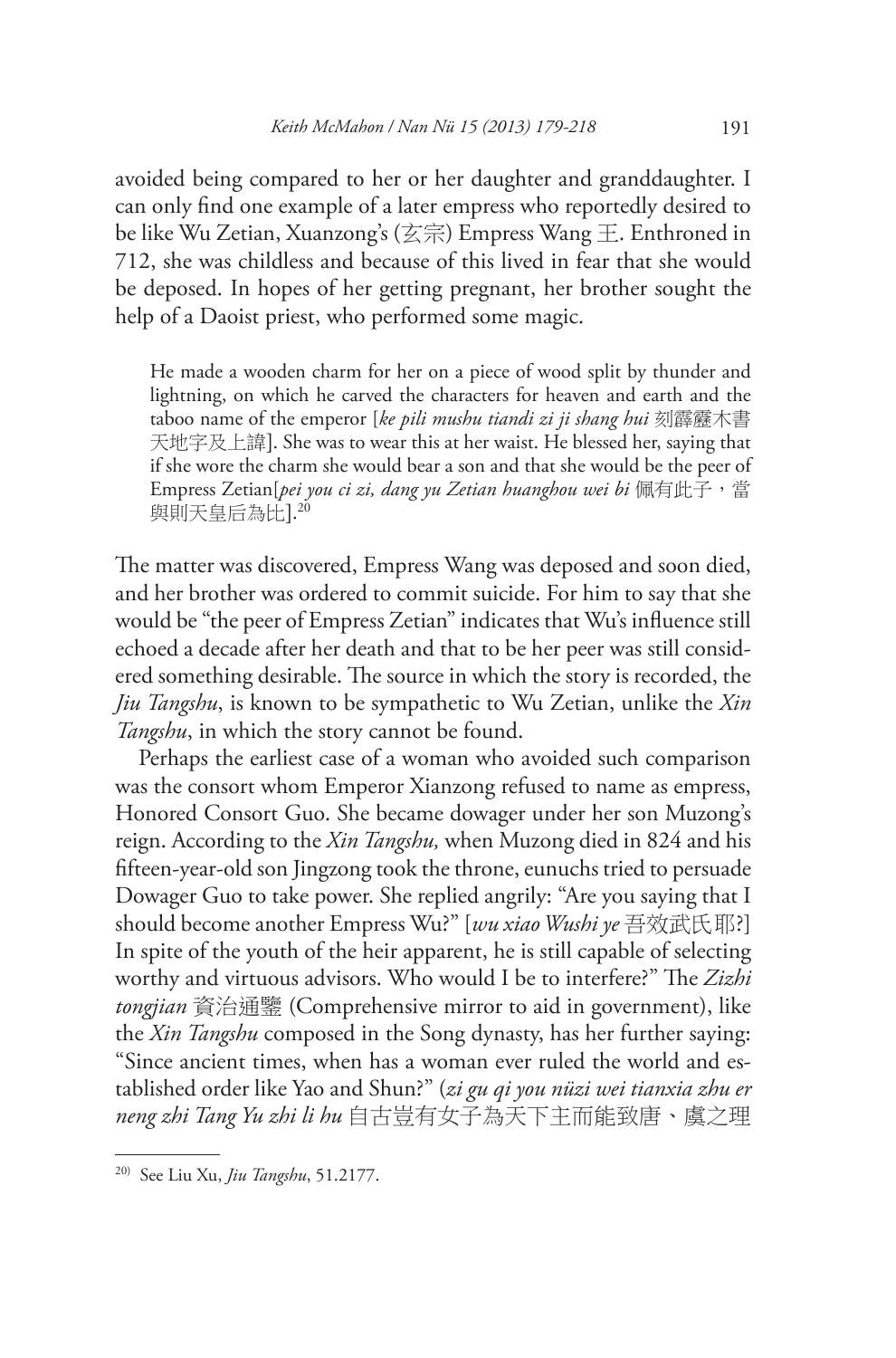乎).21 The *Jiu Tangshu*, which as said is more sympathetic to Wu Zetian, does not record this event. In a similar vein, the histories record Emperor Xuanzong 宣宗 disciplining two of his daughters in order to ensure that they not behave like the Princesses of Anle and Taiping of Wu Zetian's time. Before the marriage of his daughter, the Princess of Wanshou 萬壽, he warned her never to interfere in state affairs, for "we must always guard against the calamities caused by the Princesses of Anle and Taiping." He once cancelled the marriage of another daughter, the Princess of Yongfu 永福; he had been eating with her when she became angry and broke her spoon and chopsticks in front of him. "With a temper like this," he told his chief ministers, "how can she be wed to a man of the official class?"<sup>22</sup>

#### **Setting Precedents and Legitimizing Themselves as Women Rulers**

What new precedents did women rulers establish? How did they legitimize themselves as rulers? What language was used to describe them and what language did they use about themselves? Some of the most famous examples of women rulers prior to Wu Zetian include Queen Dowager Xuan 宣 of the Kingdom of Qin 秦 (died 265 BCE), Empresses Lü 呂 (241 BCE-180), Deng Sui 鄧綏 (81-121 CE), and Liang Na 梁妠 (116-50) in the Han, Empress Jia Nanfeng 賈南風 (257-300) in the Jin 晉 dynasty, and Empresses Feng 馮 (442-90) and Ling 靈 (died 528) in the Northern Wei 北魏. Their stories are well known and need not be repeated except to note a few essential points and to say that the cumulative weight of their examples created a large set of precedents for Wu Zetian. That an empress would be involved in matters of succession when her husband the emperor died was not questioned. That she would rule on behalf of a boy successor still too young to rule was likewise part of the set of expectations, though still at times contested. Some precedents were controversial, such as the empress-regent's reliance on the

<sup>21)</sup> See Ouyang Xiu and Song Qi, *Xin Tangshu*, 77.3504, and Sima Guang, *Zizhi tongjian*, 243.7830-7831.

<sup>22)</sup> See Ouyang Xiu and Song Qi, *Xin Tangshu*, 83.3672 (calamities) and Sima Guang, *Zizhi tongjian*, 249.8075 (breaking chopsticks). The anecdote about the temperamental daughter does not occur in the *Jiu* and *Xin Tangshu.*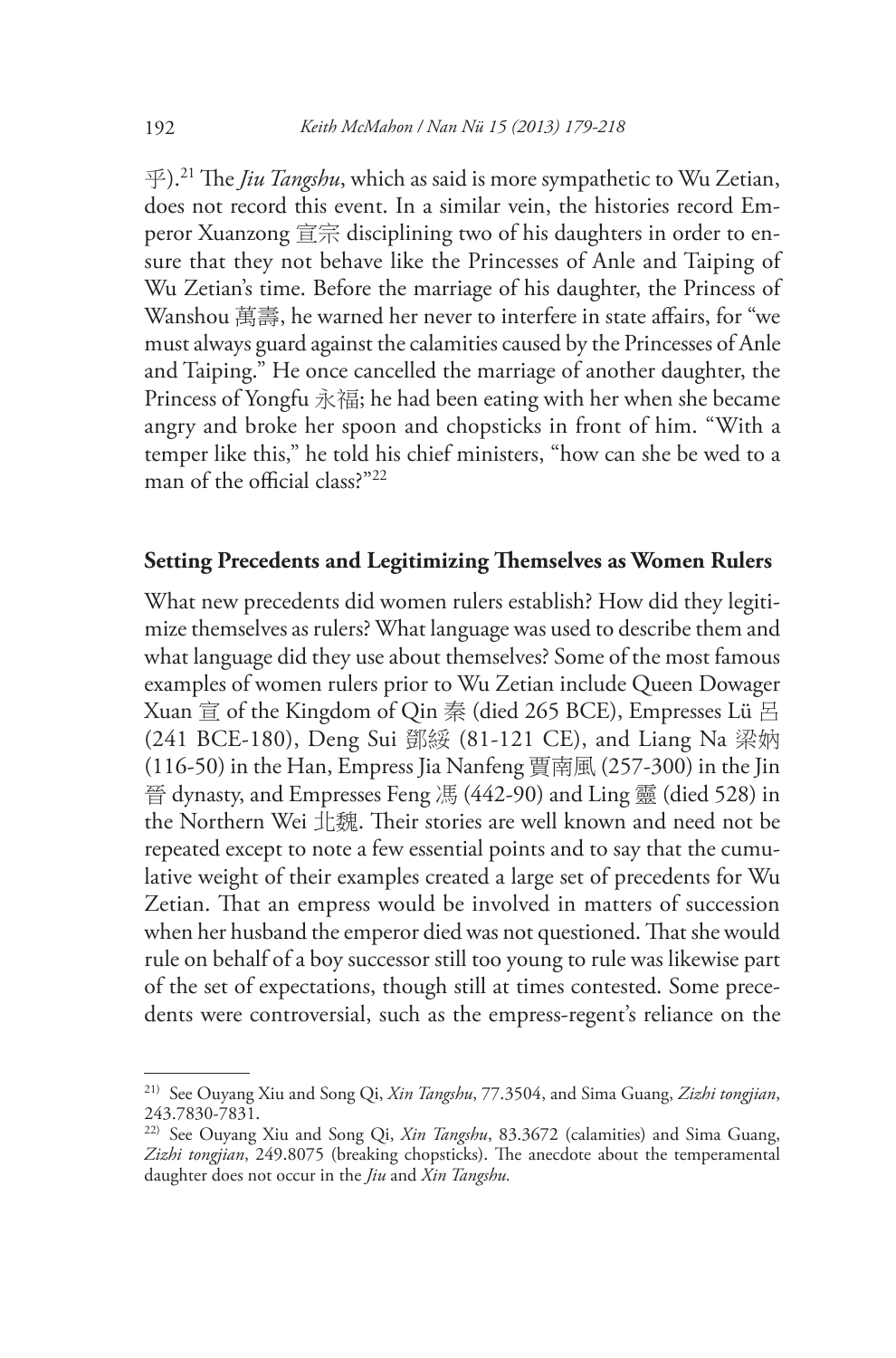help of male members of her natal family, that is, father, uncles, and brothers (instead of court officials). Queen Dowager Xuan, the first recorded female regent in Chinese history, relied heavily on her younger brother, who pushed to have her son selected as king. Empress Lü empowered members of her clan, even appointing four members as kings, in violation of the oath Emperor Liu Bang 劉邦 (247-195 BCE) had made with her and other supporters that only members of his bloodline would ever rule. In fact the natal families of empresses were powerful throughout the Han, in spite of the protests of emperors and officials.<sup>23</sup> Another strategy of women rulers and their allies was to deliberately install young emperors whom they could control, as in the case of Han Empress Deng Sui. This became a precedent simply because of its steady recurrence to the end of dynastic history, but never officially sanctioned. Some ruling women killed male members of her husband's clan, even her own sons, whom she saw as threats. In Empress Lü's case, she installed two puppets after her son Emperor Hui 惠 died, then had the first puppet ruler killed and had four of Liu Bang's sons killed. Elimination of rivals was of course a normal part of ruling, whether the ruler was male or female.

As happened in many dynasties, having a weak or incompetent husband was a strong factor in an empress's favor. In the Tang alone, Gaozong 高宗 (628-83) and Wu Zetian, Zhongzong and Empress Wei, and Suzong and Empress Zhang showed varying degrees of this situation. Back in the Jin dynasty, Jia Nanfeng was the wife of the mentally incompetent Emperor Hui 惠 (reigned 290-306), the son and successor of the first emperor of the Jin, Emperor Wu 武 (Sima Yan 司馬炎, 236- 90). In the words of the *Jinshu* 晉書(History of the Jin) "she was jealous and full of conniving schemes. The heir apparent feared her and was bewitched by her" (*duji duo quan zha, taizi wei er huo zhi* 妒忌多權詐,

<sup>23)</sup> See Michael Nylan, "The Rhetoric of 'Empire' in the Classical Era of China," in Fritz-Heiner Mutschler and Achim Mittag, eds., *Conceiving the Empire: China and Rome Compared* (Oxford: Oxford University Press, 2008), 39-64, especially 59; and for a relevant discussion of the power and political motivations of elite women (e.g., Empress Lü) and their loyalty to natal families in the Han, see Nylan, "Golden Spindles and Axes: Elite Women in the Achaemenid and Han Empires," in Li Chenyang, ed., *The Sage and the Second Sex: Confucianism, Ethics, and Gender* (Chicago: Open Court, 2000), 199-222, especially 204-214.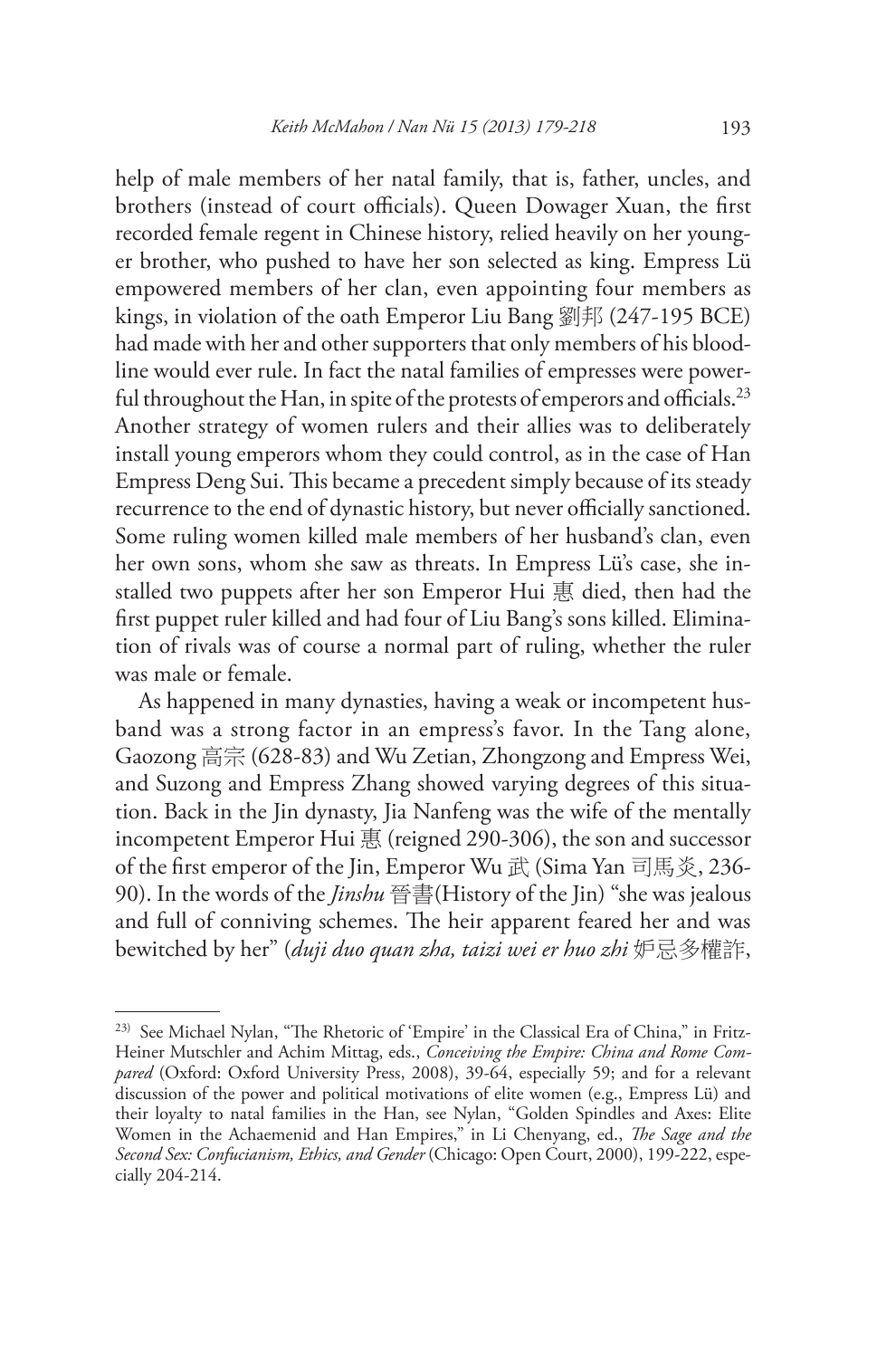太子畏而惑之). 24 She launched a coup in 291 and with the help of her natal family took control of the court, though she was eventually deposed and forced to commit suicide in 300. In general, women like Jia Nanfeng could not have succeeded without the assistance of not only family members but male court officials who lent her support, whether because they saw the danger of an incompetent emperor or because the empress won them over.

Women of nomadic regimes present another set of examples, since in general Inner Asian nomadic groups allowed elite women greater participation in political and military decisions than did the Han Chinese. Was the influence of northern customs a factor in the appearance of the series of powerful women in the early Tang? Or were such precedents already in place since the Han? The historian Chen Yinke 陳寅恪 (1890- 1969) asserted that the Tang was heavily influenced by the northern dynasties. Yet it is clear that women, both commoner and elite, had more freedom in these early times than in later imperial China.25 The answer is probably a combination of both, since the Tang ruling family came from the north and since Han precedents were well established, though still contested. Two women of nomadic conquest regimes stand out, Empress Dowager Feng and Empress Dowager Ling, both of the Northern Wei. Feng was the empress of the fifth ruler, Emperor Wencheng 文成 (440-65), after whose death she became regent twice, the second time in 476 after killing her son, the retired Emperor Xianwen 獻文 (454-76), and seizing power. She was described as a sharp, intelligent, and able administrator, and to have ruled virtually as if she were emperor.26 The other major female ruler of the Northern Wei, Empress Dowager Ling,ruled after a power struggle in 518. At times she took on the appearance of a male emperor in that, as Jennifer Holmgren has noted,

<sup>24)</sup> See Fang Xuanlin 房玄齡 et al., *Jinshu* 晉書 (Beijing: Zhonghua shuju, 1974), 31.963. 25) See Chen Yinke, *Sui Tang zhidu yuanyuan luelun gao* 隋唐制度淵源略論稿 (Beijing: Sanlian chubanshe, 2001), 3; and Michael Nylan, "Administration of the Family (*Qihuai bisi*)," in Michael Nylan and Michael Loewe, eds., *China's Early Empires: A Reappraisal* (Cambridge: Cambridge University Press, 2010), 266-95, and see 282. Nylan refers in particular to "new legal and visual evidence" from the period between approximately 323 BCE. and 316 CE.

<sup>26)</sup> See Li Yanshou 李延壽, *Beishi* 北史 (Beijing: Zhonghua shuju, 1974), 13.495-497. I have also consulted Song Qirui 宋其蕤, *Bei Wei nüzhu lun* 北魏女主論 (Beijing: Zhongguo shehui kexue chubanshe, 2006), 207-14.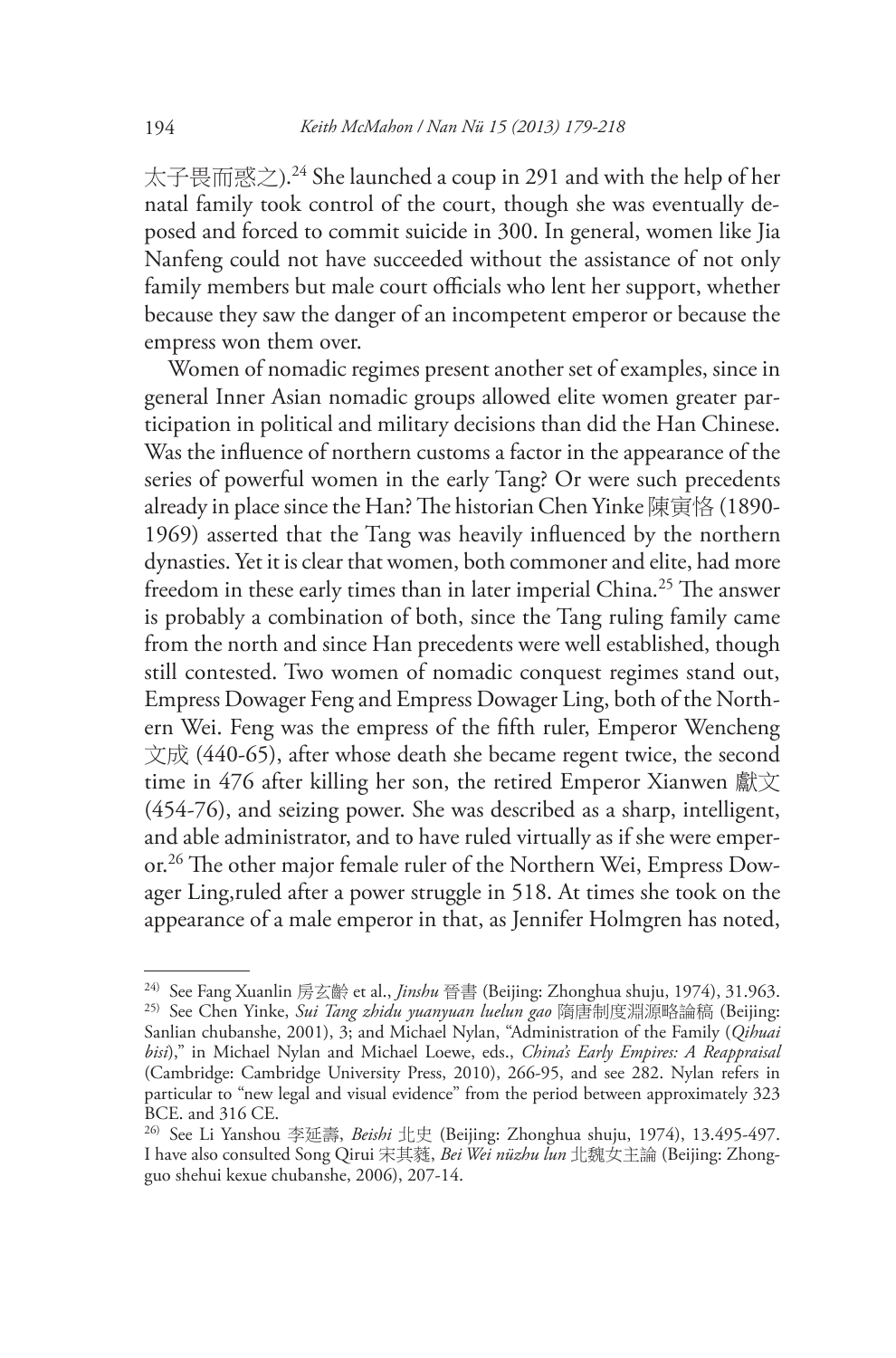instead of being referred to as "Your Highness," *dianxia* 殿下, which was used to address an empress or dowager, she had herself addressed as "Your Majesty," *bixia* 陛下. She issued what she referred to as "edicts," *ling* 令, rather than the humbler "instructions" *zhao* 詔. Like Empress Lü and other empress-regents, she used the special word for "I," *zhen*  朕, which was usually reserved for emperors alone. She performed sacrifices that only male emperors had performed, went on tours to scenic spots, took part in archery contests, consulted with officials in the palace audience hall, and personally sought petitions about injustice as she rode in a carriage outside the palace (this being an ancient custom, but not for a woman). Historians report these things matter-of-factly. Dowager Feng participated in similar activities and likewise was not considered unusual during her time—though to Confucian historians, especially from the Song dynasty on, such activities were absolutely unfeminine. Probably the fact that such women were from a nomadic dynasty made their behavior more understandable. As in the case with Empress Feng, a rift later developed between Dowager Ling and her son, whom she had murdered in 528. She was finally captured and killed by the Northern Wei general, Erzhu Rong 尒朱榮 (493-530).<sup>27</sup>

In general, when women such as these served as regents, they were the de facto rulers and ruled as if they were emperors. But the words "as if" beg many questions. The language used to refer to them specifically defined them as temporary stand-ins, as in the common expression, "to preside at court," also worded as "to preside at court and issue imperial decrees" (*lin chao cheng zhi* 臨朝稱制), which appeared as early as the Han when describing women attending to government. The eventual most common expression was "attending to government from behind lowered curtains" (*chui lian ting zheng* 垂簾聽政), which became the

<sup>27)</sup> See Li Yanshou, *Beishi*, 13.503-505; and Jennifer Holmgren, "Empress Dowager Ling of the Northern Wei and the T'o-pa Sinicization Question," *Papers on Far Eastern History* 18 (1978): 123-70. See also Holmgren, "Women and Political Power in the T'o-pa Elite," *Monumenta Serica* 35 (1983): 33-74, and the same author's "The Harem in Northern Wei Politics—398-498 A.D.: A Study of T'o-pa Attitudes towards the Institutions of Empress, Empress-dowager, and Regency Governments in the Chinese Dynastic System during the Early Northern Wei," *Journal of the Economic and Social History of the Orient*, 26.1 (1983): 71-96. See Zhu Ziyan, *Chui lian ting zheng*, 10; and Wei Shou 魏收 (506-572), *Weishu*  魏書 (Beijing: Zhonghua shuju, 1974), 13.337-338 (use of *zhen*).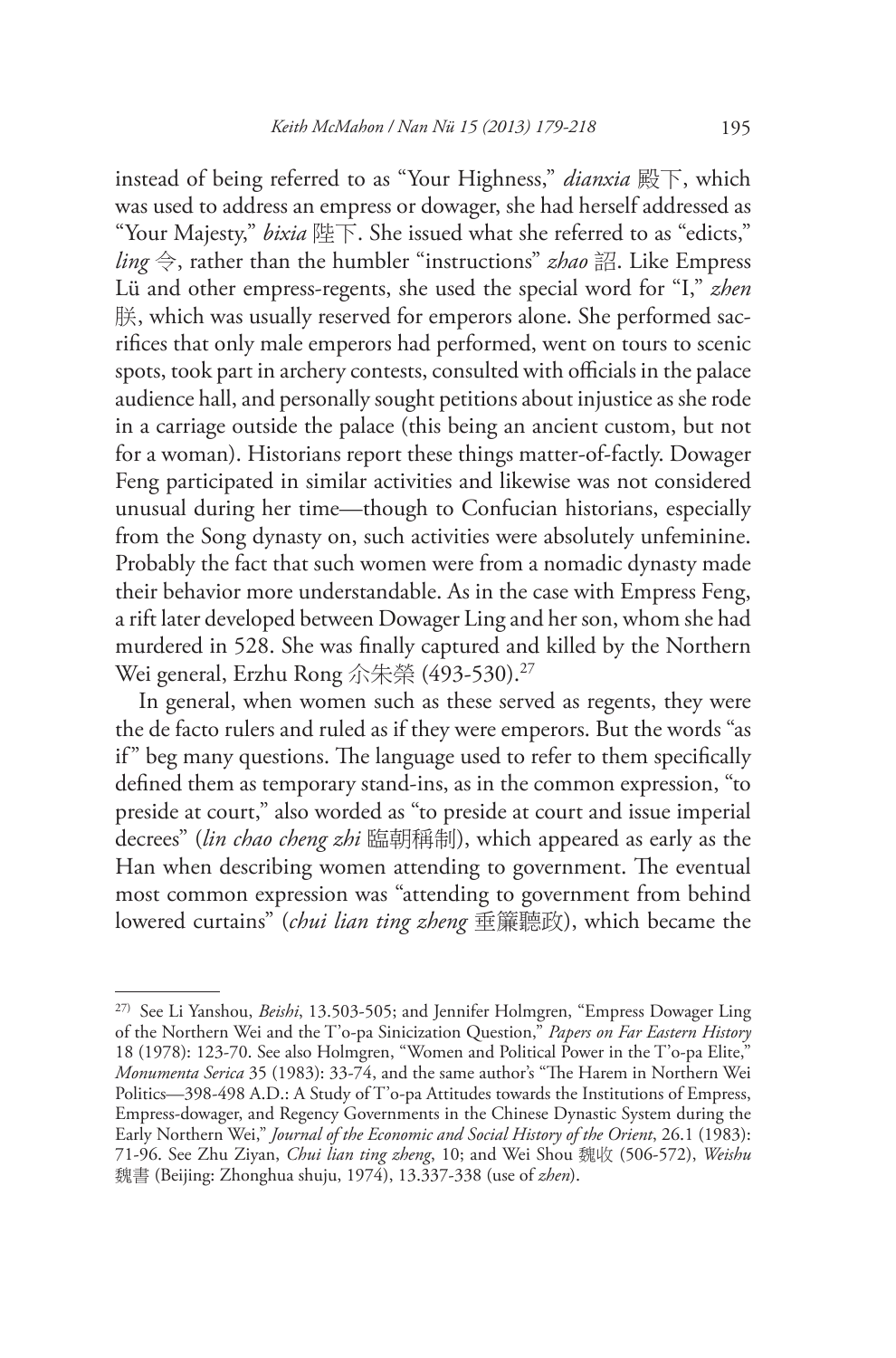single most identifying signifier of the empress-regent.<sup>28</sup> But it was not the custom in early times. Lady Nanzi 南子 did address Confucius from within a curtained divide (she was the wife of Lord Ling 靈, 534-493 BCE, of the state of Wei 衛), but she was not a regent.<sup>29</sup> In the Warring States and Han periods, female regents still met face to face with court officials, as in the case of Queen Xuan of the kingdom of Qin.<sup>30</sup> When Han Empress Lü ruled for the young Emperor Shao 少, they received officials together in the throne hall, she in the position of honor on the left, he on the right. No screen separated her from the court officials.<sup>31</sup> The first empress-regent to divide herself from courtiers by a curtain was Chu Suanzi 褚蒜子 (324-84) of the Eastern Jin.32 A few centuries later when Wu Zetian governed along with her husband, Gaozong¸ she sat behind a curtained divide behind his throne. After Gaozong died, she deposed his successor, Zhongzong, and set up another son as emperor, but she met officials at court by herself, using a purple curtain as screen.<sup>33</sup> The Song dynasty finally formalized the procedure for all dowagerregents, as recorded in the chapter on the rites in the *Songshi*. 34 Em-

<sup>28)</sup> For *lin chao* and/or *lin chao cheng zhi*, see Fan Ye 范曄 (398-445), *Hou Hanshu* 後漢書 (Beijing: Zhonghua shuju, 1995), 10.430 and elsewhere; Fang Xuanling, *Jinshu*, 7.169.

<sup>29)</sup> See Sima Qian 司馬遷, *Shiji* 史記 (Beijing: Zhonghua shuju, 1989), 47.1920-1921.

<sup>30)</sup> See Sima Qian, *Shiji*, 72.2323-2330.

<sup>31)</sup> See Zhu Ziyan, *Chui lian ting zheng*, 10, citing the Han writer, Cai Yong 蔡邕 (133-92), *Duduan* 獨斷, in *Sibu congkan sanbian* 四部叢刊三編 (Shanghai: Shangwu yinshuguan, 1936), 2.39b (*hou she zheng, ze hou lin qiandian, chao qunchen, hou dongmian, Shaodi xi mian, qunchen zou shi shang shu, jie wei liangtong, yi yi taihou, yi yi Shaodi* 后攝政,則后臨 前殿,朝群臣,后東面,少帝西面,群臣奏事上書,皆為兩通,一詣太后,一詣少 帝).

<sup>32)</sup> See Fang Xuanling, *Jinshu*, 8.191. In her case, the words for her attending to government were: "she presided at court and acted as regent" (*lin chao she zheng* 臨朝攝政) and, "the dowager put up a white gauze curtain in the Taiji Palace and held court with the emperor in her arms"(*huang taihou she baishawei yu taiji dian, bao di lin xuan* 皇太后設白 沙帷於太極殿,抱帝臨軒).

<sup>33)</sup> For the period with Gaozong, see Hou Jin and Liu Xu, *Jiu Tangshu*, 5.100 (*tianhou chui lian yu yuzuo hou* 天后垂簾於御座後); and for the period with the puppet emperor, see Ouyang Xiu and Song Qi, *Xin Tangshu*, 76.3477 (*chang yu zichen dian, shi canzi zhang lin chao* 常御紫宸殿, 施慘紫帳臨朝). See also Lien-sheng Yang, "Female Rulers," 50-54; and for a brief history, Zhu Ziyan, *Chui lian ting zheng*, 6-9 (on Queen Xuan), 10 (on Lü), 13 (on Chu Suanzi).

<sup>34)</sup> See Tuotuo 脫脫, *Songshi* 宋史 (Beijing: Zhonghua shuju, 1985), 117.2774-75. For later adjustments of protocol, in particular having the empress-regent move from the outer to inner court, see Zhu Ziyan, *Diguo jiuchongtian* 帝國九重天: 中國後宮制度變遷 (Beijing: Zhongguo renmin daxue chubanshe, 2006), 179.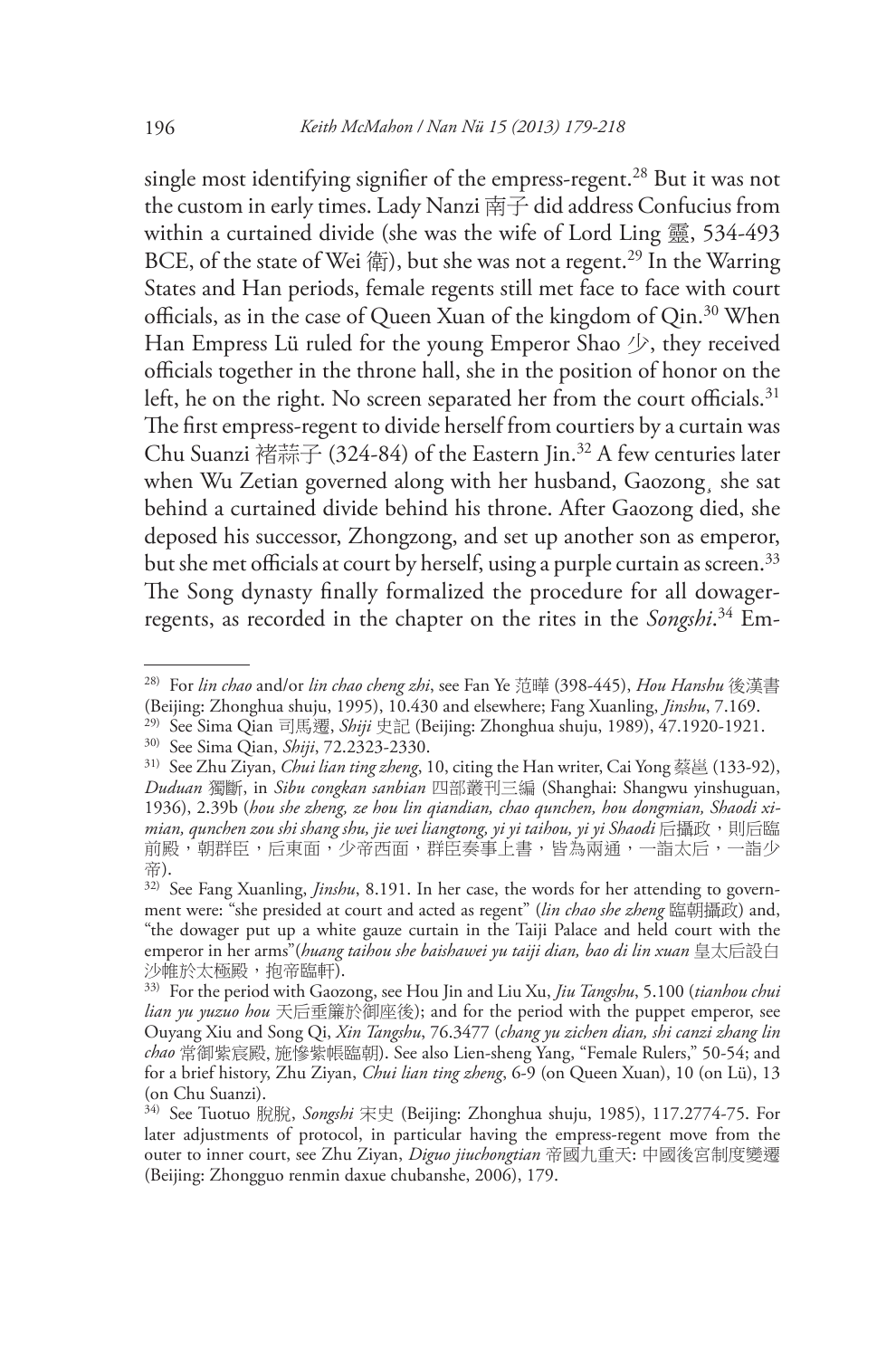presses in the non-Han Liao and Yuan, however, still met courtiers and foreign envoys face to face, whether with their husband-emperors or alone as regents. Female regents were prohibited in the Ming, but nevertheless the notion of "lowering the curtain and governing" was still a part of both the royal vocabulary and the set of expectations. At the death of the Xuande 宣德 emperor (reigned 1425-35), ministers asked Empress Zhang 張 to rule from behind the curtain, using those key words. She refused to do so because it was a violation of ancestral mandate, but agreed to rule informally for the young successor from 1425 until her death in 1442. The same words were again used to refer to the failed attempt by a favorite consort of the Ming Taichang 泰昌 emperor (reigned 1620) to rule from behind the curtain.35 The Qing likewise decreed against women interfering in politics, but was finally ruled by a female regent, Empress Dowager Cixi, who followed the custom of holding court from behind a divide, but never held court in the palace's main audience hall, which was reserved for emperors only.<sup>36</sup>

What pronoun the empress-regent would use to refer to herself likewise became stricter in later times. Records show Han Empress Lü, Northern Wei Dowager Ling, and Tang Wu Zetian all using the masculine imperial first person singular, *zhen*. But Song officials prohibited female regents from using the word, instead directing them to use  $yu \overrightarrow{f}$ or *wu* 吾. A Liao emperor gave special dispensation for Empress Chengtian 成天 (954-1009) to use *zhen*, but following Song precedent, no Ming or Qing women used the word.37 As for Wu Zetian's use of the word emperor to refer to herself, this was a unique case and never considered at other times during Chinese history. The symbolic barrier of language always remained a difficult one to cross. Women could act as

<sup>35)</sup> See Zhang Tingyu 張廷玉 (1672-1755), *Mingshi* 明史 (Beijing: Zhonghua shuju, 1974),113.3513 (Zhang), 114.3539 (failed attempt). In refusing to adopt the method of sitting behind a curtain to meet officials in the outer court, Empress Zhang chose a more remote way of ruling, probably from the inner palace through eunuch intermediaries.

<sup>36)</sup> Regarding the stipulations for protocol during Cixi's reign, see Zhu Ziyan, *Diguo jiuchongtian*, 185-88.

<sup>37)</sup> For Empress Lü's use of *zhen*, see Ban Gu 班固, *Hanshu* 漢書 (Beijing: Zhonghua shuju, 1962), 3.96; for Empress Ling, see Li Yanshou, *Beishi*, 13.495-497; for Wu Zetian, see Hou Jin and Liu Xu, *Jiu Tangshu*, 6.129. For directions about the first person singular that female regents in the Song were to use, see Tuotuo, *Songshi*, 117.2774-2775; and for the Liao reference, see Tuotuo, *Liaoshi* 遼史 (Beijing: Zhonghua shuju, 1974), 8.95.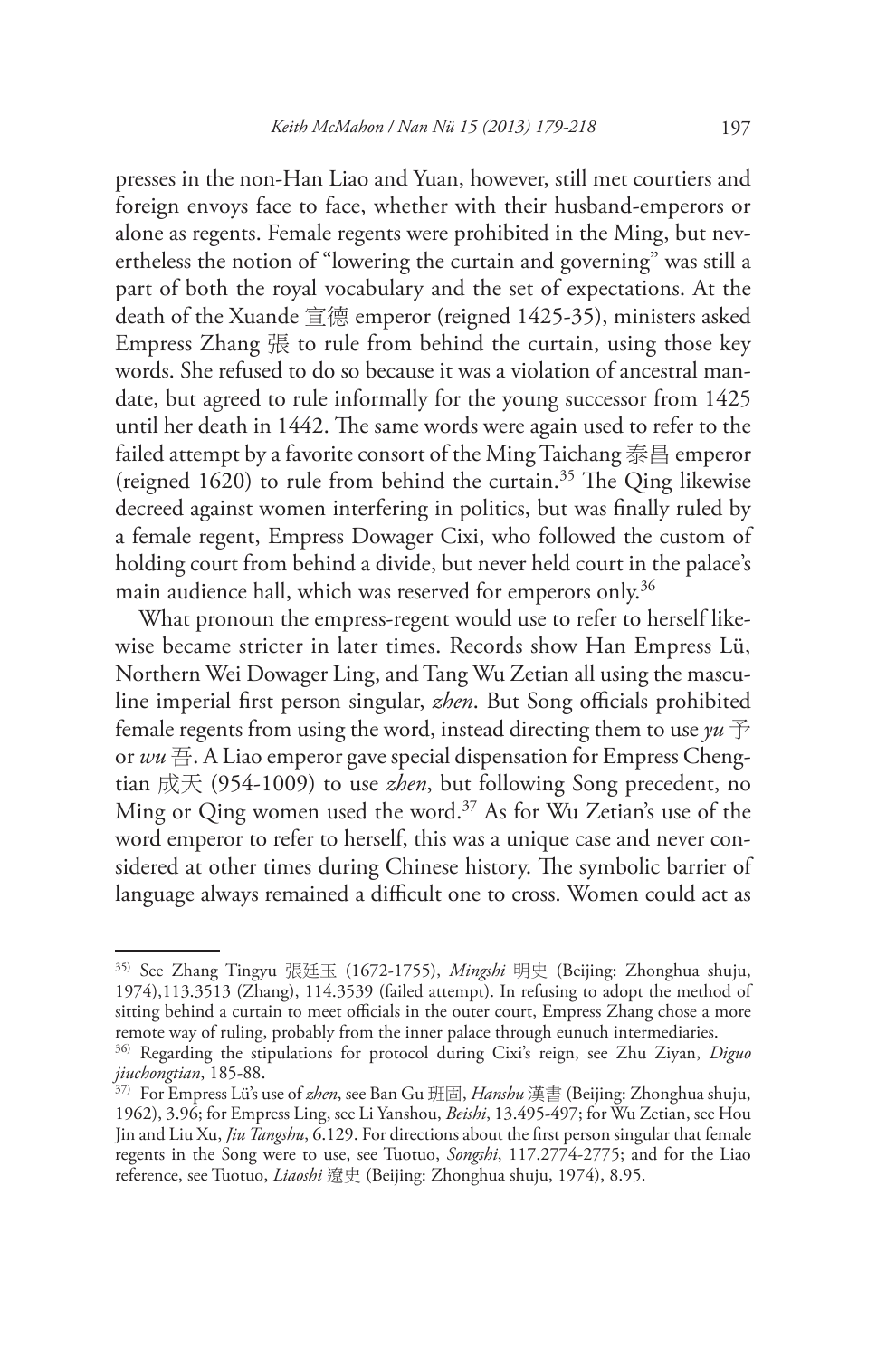men, but could not be men, where to be a man would mean what?—to be recognized not only as empress-regnant, but also as having privileges as yet unimagined and unarticulated. No one knew what such a person was, not even the woman herself, although Wu Zetian may have come closer than most. I will return to these points in the conclusion.

# **The Symbolic Acts of Wu Zetian**

We cannot know how well acquainted Wu Zetian was with predecessors such as Empresses Feng and Ling, but they nevertheless supplied her with a continuity that looked at in retrospect appears to have been broken after her. Marking such a point of culmination, she serves as one of the best examples for addressing the question of how women legitimized themselves as rulers. She combined what was accepted and what was controversial and then added to that mixture by creating her own dynasty and calling herself emperor. As with others like her, the question of whether or not a woman deserved to rule was automatically an issue. Symbolic acts were a key way in which she and her supporters responded to that challenge. During her co-reign with Emperor Gaozong 高宗 in 666, for example, she persuaded the emperor to perform a set of sacrifices at the holy Mount Tai 泰 that had only been performed six times previously, the last time in the Han dynasty. The purpose of the rites was to announce to heaven and earth the success of the dynasty. Women had not participated in them, but Empress Wu succeeded in leading the part of the rites dedicated to the earth goddess.<sup>38</sup>

Her goal was to legitimize her role and enhance her aura. As in the case of Empress Dowager Ling, symbolic acts involved both the use of language and the manipulation of self-image. She gave herself auspi-

<sup>38)</sup> See R.W.L. Guisso's "The Reigns of Empress Wu, Chung-tsung, and Jui-tsung (684- 712)," in Denis Twitchett and John K. Fairbank, eds., *Cambridge History of China,* vol. 3, part 1: *The T'ang Dynasty* (Cambridge: Cambridge University Press, 1979), 244-332. There are many studies of Wu Zetian, including: Ch'en Jo-shui, "Empress Wu and Proto-Feminist Sentiments in T'ang China," in Frederick P. Brandauer and Chun-chieh Huang, eds., *Imperial Rulership and Cultural Change in Traditional China* (Seattle: University of Washington Press, 1994), 77-116; Jennifer Jay, "Imagining Matriarchy: 'Kingdoms of Women' in Tang China," *Journal of the American Oriental Society*, 116.2(1996): 220-229; and Jowen R. Tung, *Fables for the Patriarchs: Gender Politics in Tang Discourse* (Lanham, MD: Rowman and Littlefield, 2000).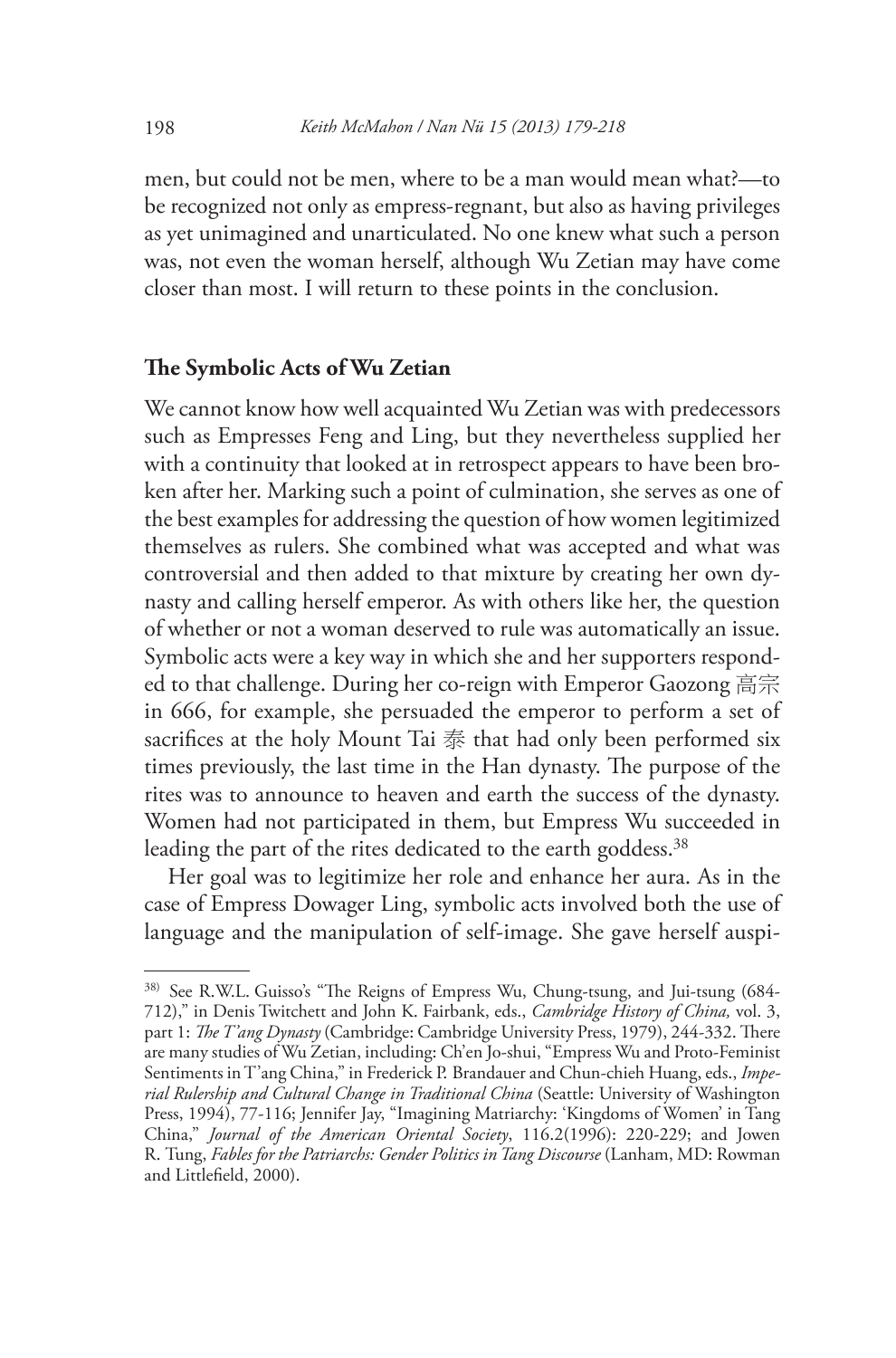cious-sounding reign titles, for example, which she frequently changed. One set of years was called "Heavenly Granted" (*Tianshou* 天授), another "Perfect Satisfaction" (*Ruyi* 如意). She had eleven others. She created a new character for her name, Zhao 曌, which consisted of the sun and moon over the sky, as if to say that she were the sun and moon shining over everyone under heaven—this character and others she created were abolished after she died. She created an image of herself as mother of the realm, which she and others accomplished in various ways, including, as Stephen Bokenkamp has demonstrated, linking her with the primordial notion of the Dao 道, the birth-giver of the world, or to the ancient goddess Nügua 女媧. She identified herself as a *cakravartin*, a Sanskrit term for a universal, enlightened ruler (in Chinese, *zhuanlun wang* 轉輪王, meaning a ruler whose wheels roll everywhere without obstruction). Other Chinese rulers had used the term before her, but no woman had. She modified traditional ritual and protocol by, for example, making the mourning period for a deceased mother the same as for a deceased father, three years. She promoted her mother to empress dowager, something normally never done (a dowager was normally a former empress and mother of an emperor). After becoming emperor, she performed sacrifices not only to the Li clan but her own Wu ancestors. She once reversed the usual custom of sending a Chinese princess to marry a foreign king or prince and instead sent a Chinese prince to a foreign princess.39

Another of her key methods, also used by other female regents, was the cultivation and patronage of the arts, including poetry, calligraphy, painting, sculpture, and architecture. To these were added religious elements, since in many cases the art or architecture was religious in nature. Wu Zetian was a lavish and devoted patron of Buddhist art and architecture and employed experts who engaged in monumental projects, including great murals of episodes in Buddha's life, magnificent buildings, and statues. Before becoming emperor, in 688 she had a group of buildings constructed that included a Confucian temple called the Hall

<sup>39)</sup> See Stephen Bokenkamp, "A Medieval Feminist Critique of the Chinese World Order: the Case of Wu Zhao (r. 690-705)," *Religion* 28 (1998): 383-392. The foreign ruler was insulted and vowed that he would help restore the Li clan to power (Sima Guang, *Zizhi tongjian*, 206.6530). *Ruyi* later became part of the title of a Ming dynasty pornographic story about Wu Zetian, the *Ruyi jun zhuan* 如意君傳.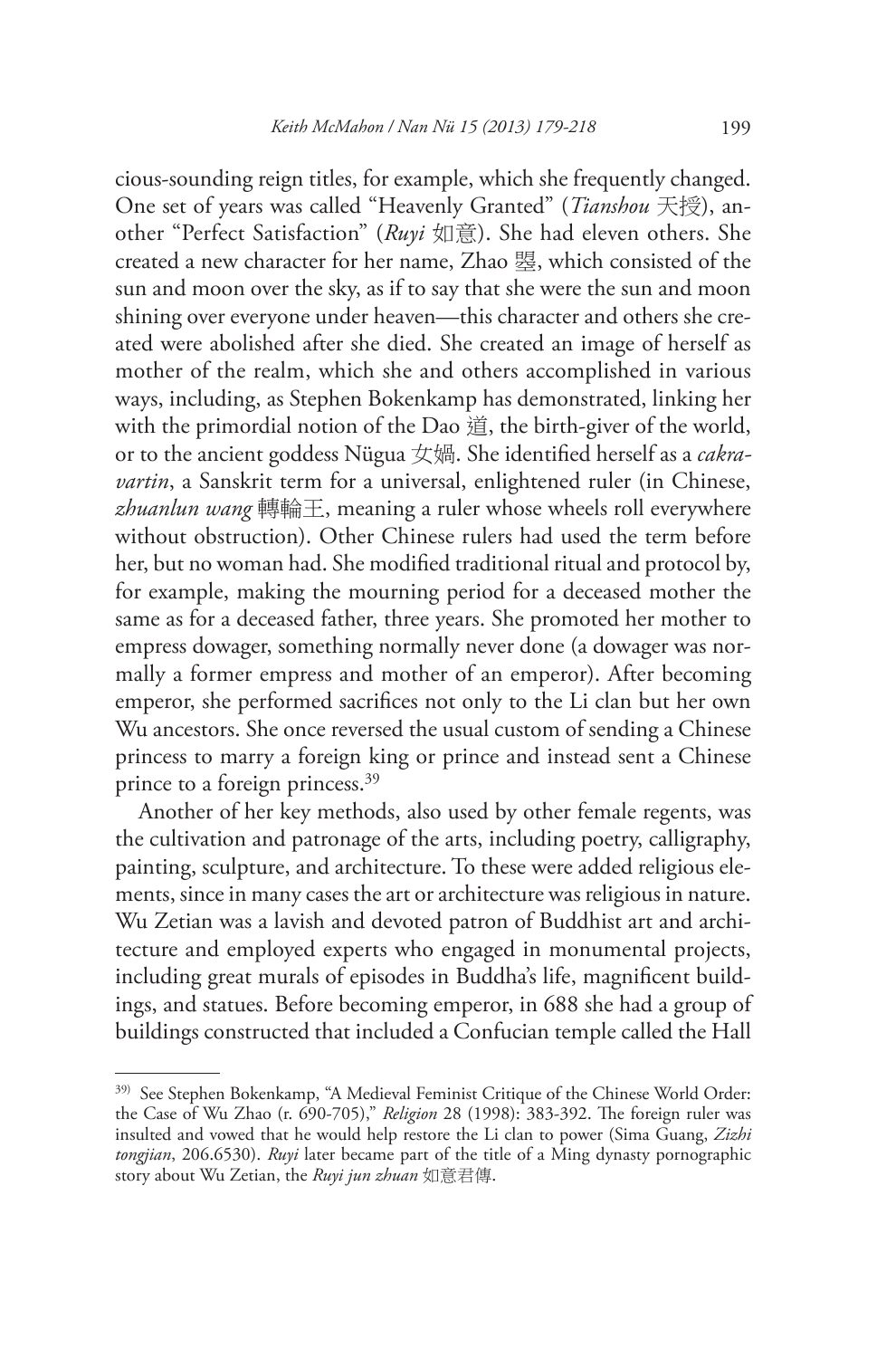of Light (*mingtang* 明堂), to the north of which she built a five-story tower, called the Hall of Heaven (*tiantang* 天堂), with a statue of the Buddha several hundred meters high in it. Nearby she also installed a mechanical device made of bronze that marked heavenly movements. In about 695 she had another bronze monument constructed at the southern gate of the imperial city, a column thirty-five meters tall and four meters in diameter, called the Heavenly Axis (*tianshu* 天樞). Executed by craftsmen from Persia, India, and Korea, it was like a pillar at the center of the world and served as a symbol of her imperial centrality. One did not create such things unless one had monumental messages to deliver. The various projects stood as emblems of her role as a kind of cosmic ruler ushering in a new Buddhist era. The further implication was that, if there could be rulers who were sons of heaven, there could also be rulers who were daughters of heaven.<sup>40</sup>

Two crucial steps in her move to take over the throne involved in one case the use of an omen, in another a sacred text, both fabricated by her supporters to point her in the direction of usurpation. Using omens to support imperial intentions was of course an old tradition, the Han usurper Wang Mang 王莽 (45 BCE-23 CE) being one of the best prior examples. The point was to make it appear that the cosmos intended that one become ruler. In 688, supposedly without her knowledge, a nephew of Wu Zetian's had words carved in a white stone saying, "a sage mother shall be upon us and her imperial reign will flourish forever" (*shengmu lin ren, yong chang diye* 聖母臨人, 永昌帝業).41 The stone was referred to as the "precious diagram" (*baotu* 寶圖) and was presented to the empress, who was told that it had been found in the Luo 洛River, which since the legendary past had produced omens of similar sort. Then there was a Buddhist text called the *Dayun jing*  大雲經 (Great cloud sutra), which prophesied the incarnation in female

<sup>40)</sup> Regarding Buddhist and other architectural projects, see Yen Chuan-ying, "The Tower of Seven Jewels and Empress Wu," *National Palace Museum Bulletin* 22.1 (1987): 1-18; and the excellent work of my colleague Amy McNair, who offered generous help with this aspect of Wu Zetian's rulership; see her *Donors of Longmen: Faith, Politics, and Patronage in Medieval Chinese Buddhist Sculpture* (Honolulu: University of Hawaii Press, 2007), Ch. Seven. See also Antonio Forte, *Mingtang and Buddhist Utopias in the History of the Astronomical Clock: The Tower, Statue and Armillary Sphere Constructed by Empress Wu* (Rome: Istituto Italiano per Il Medio ed Estremo Oriente, 1988).

<sup>41)</sup> See Sima Guang, *Zizhi tongjian*, 204.6448.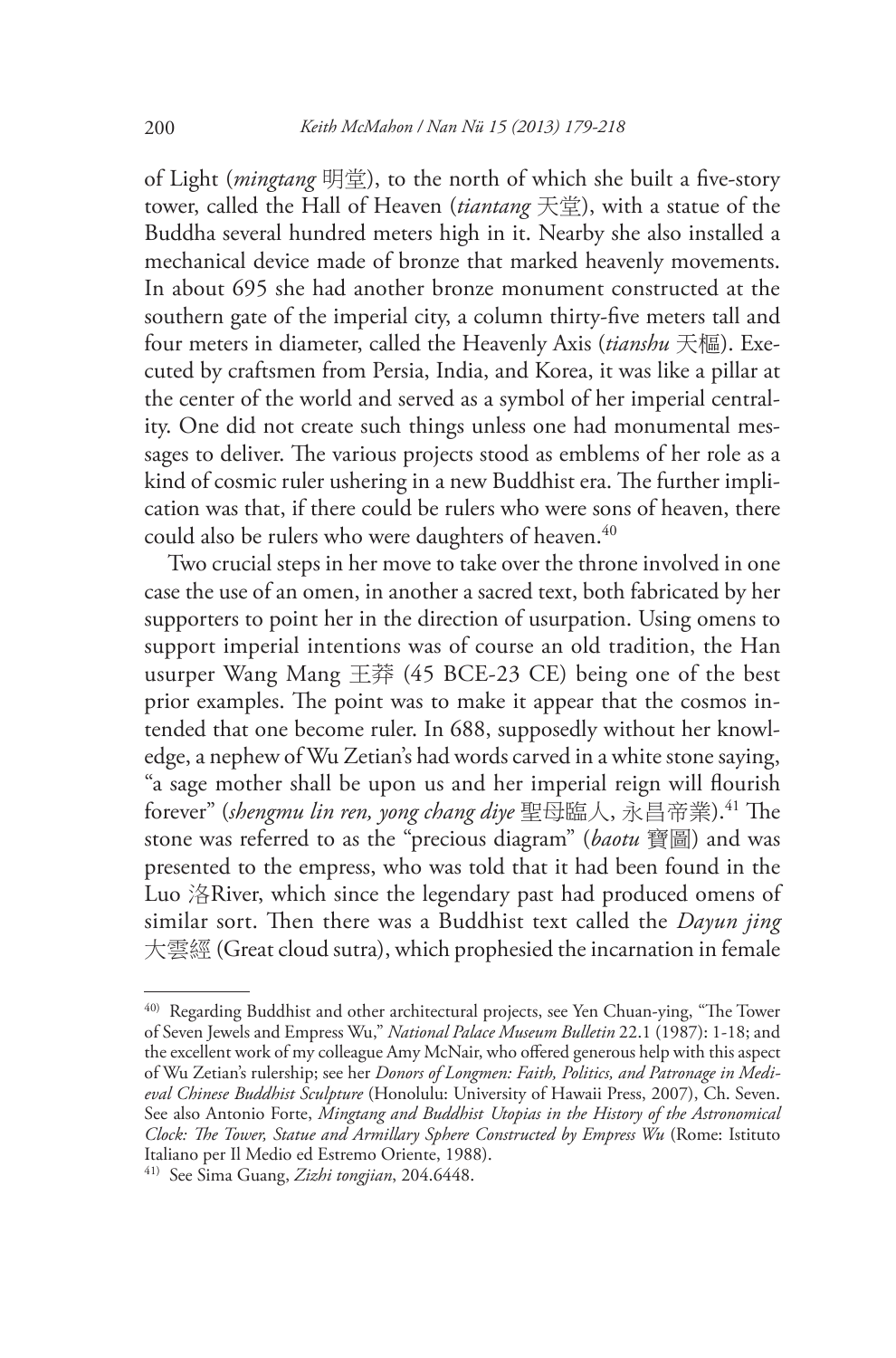form of the Buddhist deity Maitreya who would rule the world and bring bounty and joy to all human beings. A new interpretation of the sutra was specially written asserting that she was the reincarnation of that deity. It was presented to the empress in 690. Two months later, petitions appeared asking her to found the Zhou dynasty, one signed with 60,000 names. At first she refused, but then acquiesced (again recalling Wang Mang in his usurpation of six hundred years before). This was an extraordinary moment in Chinese history.<sup>42</sup>

# **Women Rulers after the Tang: The Song Dynasty**

How did women rulers fare after the era of Wu Zetian? Such a question presumes that she marked a major break, which observers for centuries have tended to accept. There was indeed a major break in terms of the easy-to-observe fact that no other woman called herself emperor or formed her own independent regime. Women rulers continued to exist from the Tang to the end of the dynastic period, however, though with important differences. Those differences had to do with the fact that the taboo against women rulers had acquired a new tenor in the form of the language used to condemn them. Now instead of just referring to Empress Lü, who before Wu Zetian was the main example of the usurping woman, the language of post-Wu Zetian dynastic histories—all written during the Song and after—refers to her as an even worse example. By the Ming and Qing, as already noted, dynastic administrations devised new institutional methods to prevent women from gaining power, mainly in the form of taking empresses from non- or lower-elite families in the attempt to remove the woman's potential base of power in her natal family. But the main way women became powerful nevertheless remained in place, the occurrence of weak and unavailable men, which no institutional rule was capable of preventing. In other words, *female power because of male weakness remained the single formula for the em-*

<sup>42)</sup> See R.W.L. Guisso, *Wu Tse-t'ien and the Politics of Legitimation in T'ang China* (Bellingham, WA: Western Washington University, 1978), 36-45 (sutra), 65 (white stone), 68 (names). Guisso states that Empress Wu did away with hanging the curtain (54), but I believe his reading is wrong. See Sima Guang, *Zizhi tongjian*, 203.6419 and note 31. See also Guisso, "The Reigns of Empress Wu, Chung-tsung, and Jui-tsung (684-712)," 244-332; and Sima Guang, *Zishi tongjian*, 204.6448 (white stone).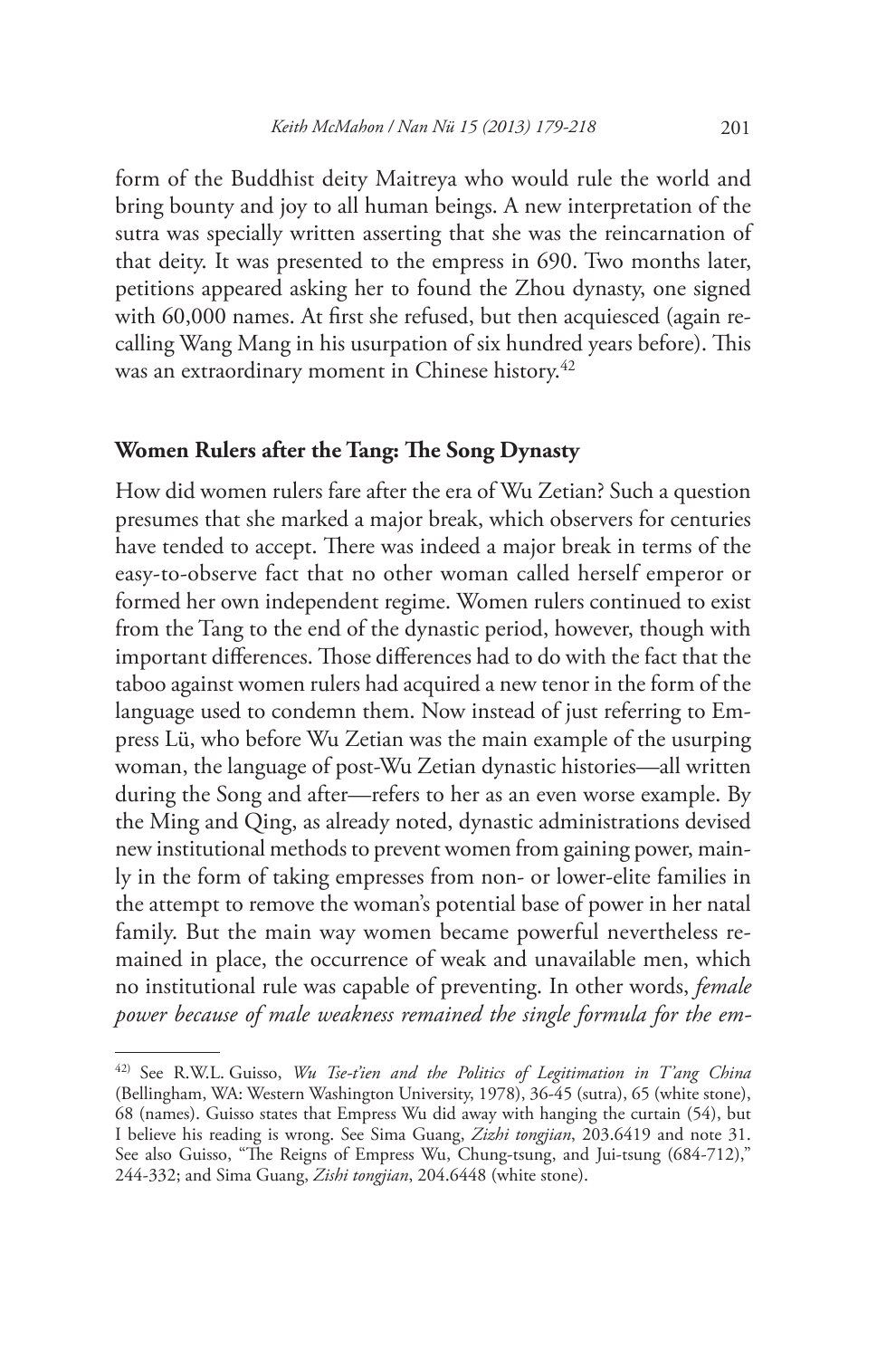*powerment of women.* This formula predicted not only the protocol and expectations for female rulership, but also the way such rulership was framed and interpreted. In short, for female rulership there existed an implicit formula equating strong women with weak men. It was as if weak men engendered strong women, a state of affairs that could only be seen as inauspicious and only temporarily tolerable. Women were a last resort that was merely an interval between qualified men. Women rulers after the Tang in effect becomes a study of how they continued to occur anyway, in spite of newly defined limits against them.

Let us survey women rulers after the Tang, beginning with the Song dynasty, whose official history proudly proclaimed that during the dynasty there were no calamities caused by women rulers, specifically referring to the calamities of Empresses Wu and Wei of the Tang.<sup>43</sup> Unlike the Tang after Suzong's Empress Zhang, Song emperors regularly enthroned empresses, while dowager-regents served a total of nine times. Six of them were especially honored for their virtue and sagacity. Nevertheless, allowing no more Wu Zetians was of key importance, and the Song succeeded with minor exceptions. Empresses studiously avoided the appearance of someone like Wu; and officials strongly objected whenever they saw Wu Zetian-like behavior. After Empress Wu, it took three hundred years before another woman like her appeared again, Empress Liu 劉 (969-1033), the first of the nine dowager-regents and one of the most powerful. How did she differ from Wu Zetan but still used some of her symbolic methods? What were the issues of protocol and precedent, both already existing and newly created? As John Chaffee has written, Empress Liu was a special case in the history of empress regents in that she established a "new model of regency, one that contrasted sharply with its Han and Tang predecessors in its lack of dependence upon the empress's family."44

<sup>43)</sup> See Tuotuo, *Songshi,* 242.8606.

<sup>44)</sup> See John Chaffee, "The Rise and Regency of Empress Liu (969-1033)," *Journal of Sung-Yuan Studies* 31 (2001), 1-25, quote from 23. For more on Empress Liu, see Ding Chuanjing 丁傳靖, *Songren yishi huibian* 宋人軼事彙編 (Taibei: Shangwu yinshuguan, 1966), 18, which has an abridged English translation: Ting Ch'uan-ching, trans. Chu Djang and Jane C. Djang, *A Compilation of Anecdotes of Sung Personalities* (Taipei: St. Johns's University Press, 1989), 28. A convenient summary of Empress Liu's reign can be found in Zhang Bangwei 張邦煒, *Hunyin jiazu shilun* 婚姻家族史論 (Beijing: Renmin chubanshe, 2003), 233-64. See also Hui-shu Lee, *Empresses, Art, and Agency in Song Dynasty China* (Seattle: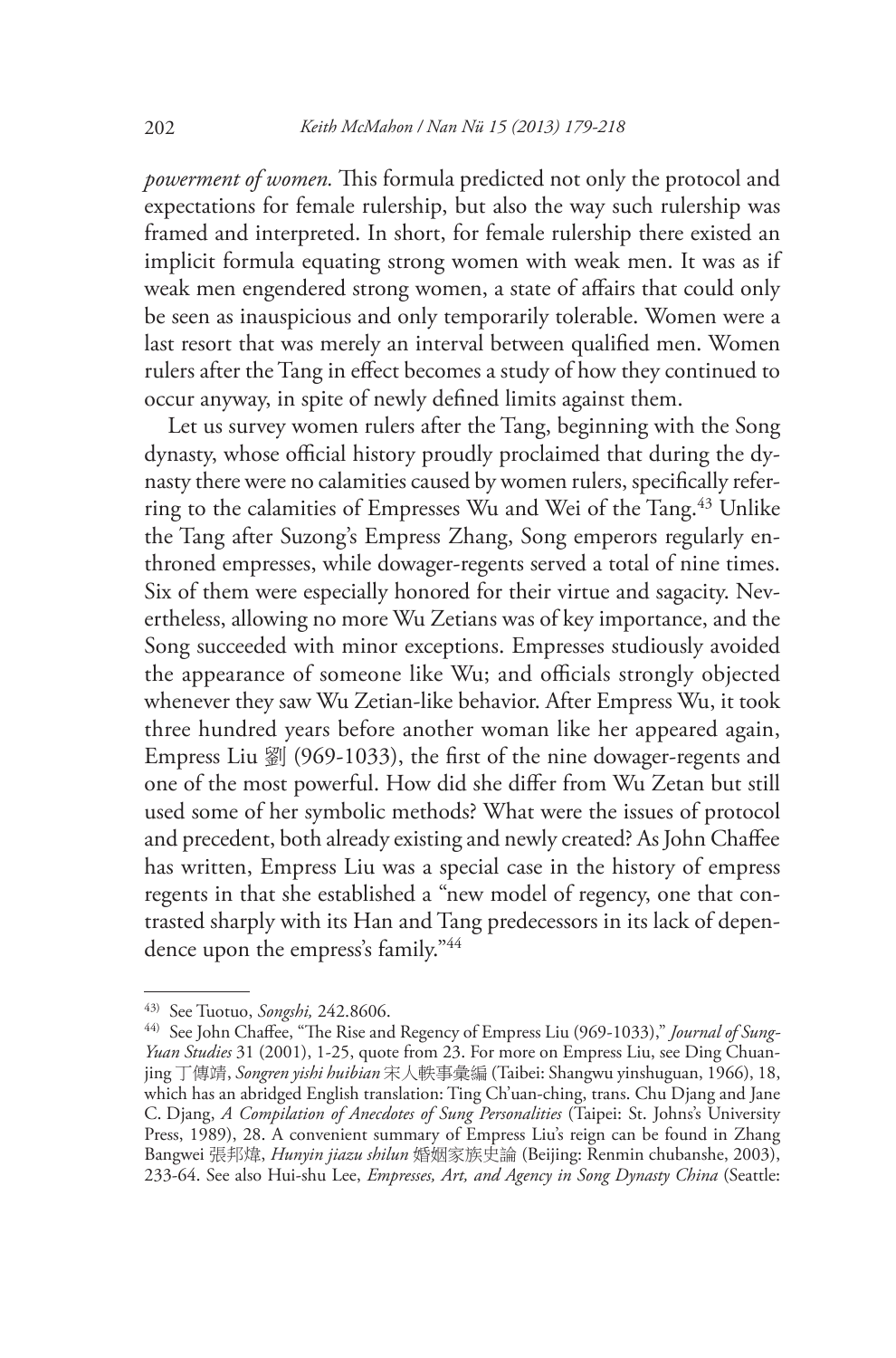In principle, Song emperors took their empresses from prominent families, especially military ones, but Liu was one of two powerful empresses who began as entertainers with unclear family origins. She was the first of three women rulers in a row. When her husband, Emperor Zhenzong 真宗 (968-1022), became ill in 1020, she handled most affairs of the court for him; and when he died in 1022, she became regent for the twelve-year-old Renzong  $\Box \Xi$  (reigned 1022-63), in both cases in spite of opposition and controversy. She was the supreme ruler during her regency and was praised for her performance both during and after, though there were detractors as well. Two of the main reasons officials opposed her was her lowly family background and her lack of a son. She had adopted Renzong from another palace woman, whose motherhood was kept secret from Renzong until after Empress Liu's death. Empress Liu succeeded both in overcoming her poor background and in winning the devotion of Renzong. When he was old enough to rule, and officials demanded that she retire, she refused to do so and remained powerful until she died.

The contrast between Empress Liu and Wu Zetian is instructive in showing how the symbolic methods of Wu Zetian and other such women still remained part of the repertoire. If Empress Wu went so far as to promote the image of cosmic, universal ruler, Empress Liu did likewise, but less emphatically. As Hui-shu Lee has pointed out, in a famous painting Liu is shown wearing a splendid crown containing what is probably a figure of a major female goddess, the Queen Mother of the West. During the Tang, the Queen Mother had been the highest goddess in Daoism, especially the Shangqing 上清 school, which was the most favored by emperors and literati. She had long since been a key figure in Chinese mythology, where she reigned over her own realm in the far west of the cosmos, to which earthly rulers occasionally went to meet her, with Zhou 周 King 穆 Mu being the most legendary.<sup>45</sup> As Suzanne Cahill has written, in the Tang she was the ruler of immortal women

University of Washington Press, 2010), 31-40; and Denis Twitchett and Paul J. Smith, eds., *The Cambridge History of China,* vol. 5, part 1 *The Sung and Its Precursors, 907-1279* (Cambridge: Cambridge University Press, 2010).

<sup>45)</sup> Others included: the King Father of the East, whom she met once a year on the seventh day of the seventh month, the ancient mythical rulers Huangdi 黃帝, Shun 舜, and Yu 禹, as well as the historical ruler Emperor Wu  $\mathbb{\vec{E}}$  of the Han.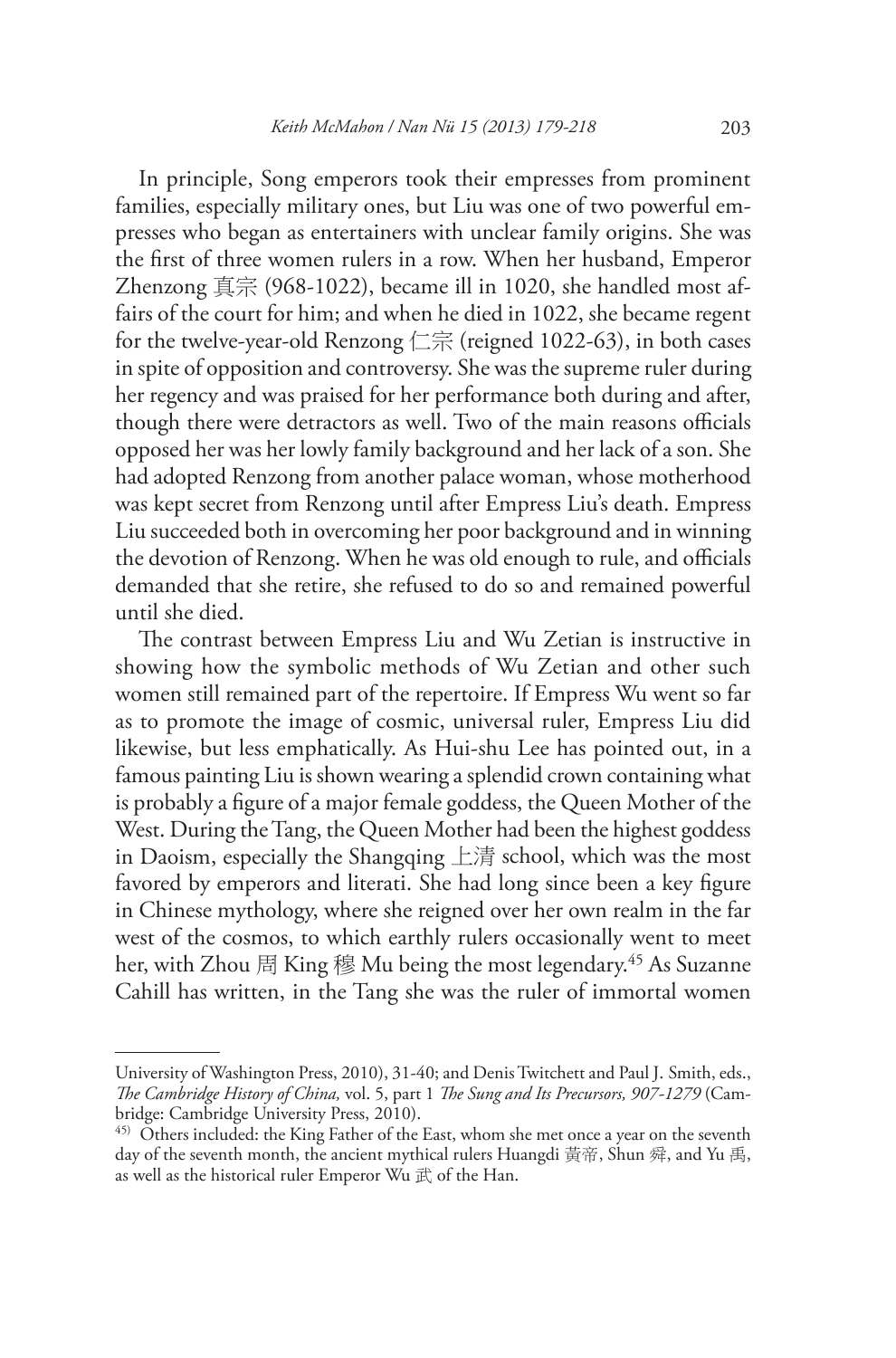and, for earthly Tang women in particular, she represented a role and a position that appealed to those who did not fit the normative roles of mother, wife, and daughter, especially nuns, prostitutes, and female artists. Although Empress Liu was none of these, as empress regent she did not fit the normative roles either, nor did she have the type of family background an empress normally should have had. One is tempted to believe that if Wu Zetian had been available as a more positive image, Empress Liu would have made use of her as well. The Queen Mother of the West was more appropriate because, we might imagine, she was more remote and lofty at the same time. She was an independent woman who ruled an independent realm without a man, but not in real time and history. Moreover, she had a positive image, unlike the by now tainted Wu Zetian, who distantly evokes the image of Grendel's mother, the prime example of the bad queen in medieval England, who in the Old English epic poem, *Beowulf*, ruled her own household without a man.<sup>46</sup> Another key act of self-enhancement in Empress Liu's case was the fact that she added a statue of herself to a temple dedicated to the royal ancestral cult, placing it next to the one already there of her husband, Zhenzong. In addition, some scholars suggest that she patronized a temple in Shanxi 山西 province, called the Jinci 晉祠, dedicated to the ancient sage mother Yi Jiang 邑姜, a model wise woman whom her husband, King Wu  $\vec{E}$ , appointed as one of his nine ministers of state.<sup>47</sup>

As in the past, issues of protocol and precedent repeatedly came up during her reign. The core question at first was how to define her rule as temporary and contingent and, at various points later on, how far she was to go in acting like an emperor. As Chaffee notes, in the decree to

<sup>46)</sup> On Empress Liu and the Queen Mother of the West, see Hui-shu Lee, *Empresses, Art, and Agency*, 59 and illustrations on 58, 60, and 61. Also see Suzanne Cahill, *Transcendence and Divine Passion: The Queen Mother of the West in Medieval China* (Stanford: Stanford University Press, 1993), 3, 33, 38, 45-56, 58, 213, and 215. For a relevant reference to *Beowulf*, see Pauline Stafford, "Emma," 20-21.

<sup>47)</sup> See Hui-shu Lee, *Empresses, Art, and Agency*, 48-49, 52-69. In the case of the Jinci, the style and type of sculpture and scale of design suggest direct imperial patronage. See also Priscilla Ching Chung, *Palace Women in the Northern Song 960-1126* (Leiden: E.J. Brill, 1981); and Amy McNair, "On the Date of the Shengmudian Sculptures at Jinci," *Artibus Asiae* 49.3/4 (1989), 238-253 (on Yi Jiang, King Wu, and the empress as patron of the Jinci). Thanks to Amy McNair for supplying me with this article. Also see Liu Heping, "Empress Liu's 'Icon of Maitreya': Portraiture and Privacy at the Early Song Court," *Artibus Asiae* 63.2 (2003): 129-190.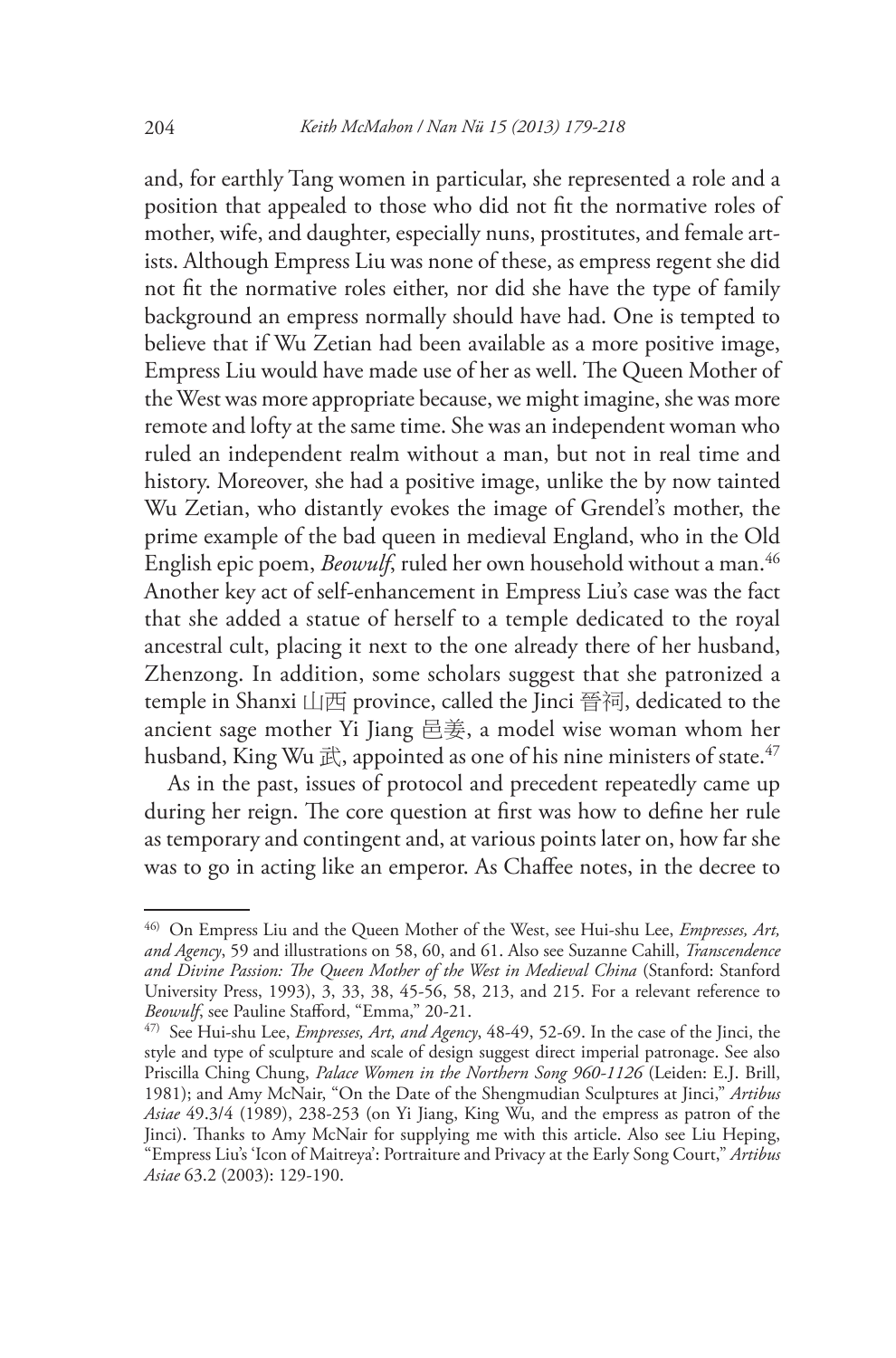establish her regency, for which there was no precedent in the Song, one official proposed omitting the word indicating that she would rule "temporarily" (*quan* 權). He was overruled.48 That word remained in use for other empress regents as well. It had to be established how she would hold court, including the question of whether she and the emperor would hold court in the same hall. The eventual decision was that they would hold court in the same hall every five days. Renzong would sit to the left facing the officials, the left being the position of honor, while the empress, the true ruler, would sit to the right (thus the opposite of Han Empress Lü when she ruled on behalf of Emperor Shao). Also specified were that she not hold court by herself, without the emperor, that she use a curtain to divide herself from officials, and that she not use the imperial pronoun *zhen*. 49 In line with the advent of male rulers, the personal names of Empress Liu's father and grandfather were declared taboo. But a proposal that she imitate Wu Zetian by establishing ancestral temples for the Liu family went nowhere. Such an act was too similar to what an emperor would do, in particular because it implied a new line of descent, which in fact Wu Zetian had tried to create.50 When she once asked an official his opinion of Wu Zetian, he replied: "She was a Tang criminal who nearly destroyed the dynasty!" To this the empress "responded with silence," the historian writes, as if to imply that she was rightly put in her place, or perhaps that she disagreed but dared not say so.51 In another dramatic moment she showed her proper rejection of the Tang usurper. When another official presented her with a painting of Wu Zetian visiting her ancestral temples, Empress Liu threw the painting on the floor. $52$ 

<sup>48)</sup> Chaffee, "The Rise and Regency," 12-13, citing Li Tao 李燾 (1114-83), *Xu zizhi tongjian changbian* 續資治通鑑長編 (Beijing: Zhonghua shuju, 1979-95), 98.2271. Later empressregents were directed to hold court only from the inner precincts, never in the outer court; see Zhu Ziyan, *Diguo jiuchongtian*, 179.

<sup>49)</sup> Chaffee, "The Rise and Regency," 13-14, citing Li Tao, *Xu zizhi tongjian changbian*, 99.2295-2296 (including the reference to her ruling from "behind a curtain" and to the pronouns for "I" that she was to use to refer to herself, not including *zhen*, for which also see Tuotuo, *Songshi*, 242.8613 (left/right).

<sup>50)</sup> Chaffee, "The Rise and Regency," 18, citing Li Tao, *Xu zizhi tongjian changbian*, 107.2494, and Tuotuo, *Songshi*, 242.8615, 286.9628.

<sup>51)</sup> See Tuotuo, *Songshi*, 286.9628 and Li Tao, *Xu zizhi tongjian changbian*, 107.2494.

<sup>52)</sup> Chaffee, "The Rise and Regency," 18, citing Tuotuo, *Songshi*, 242.8615.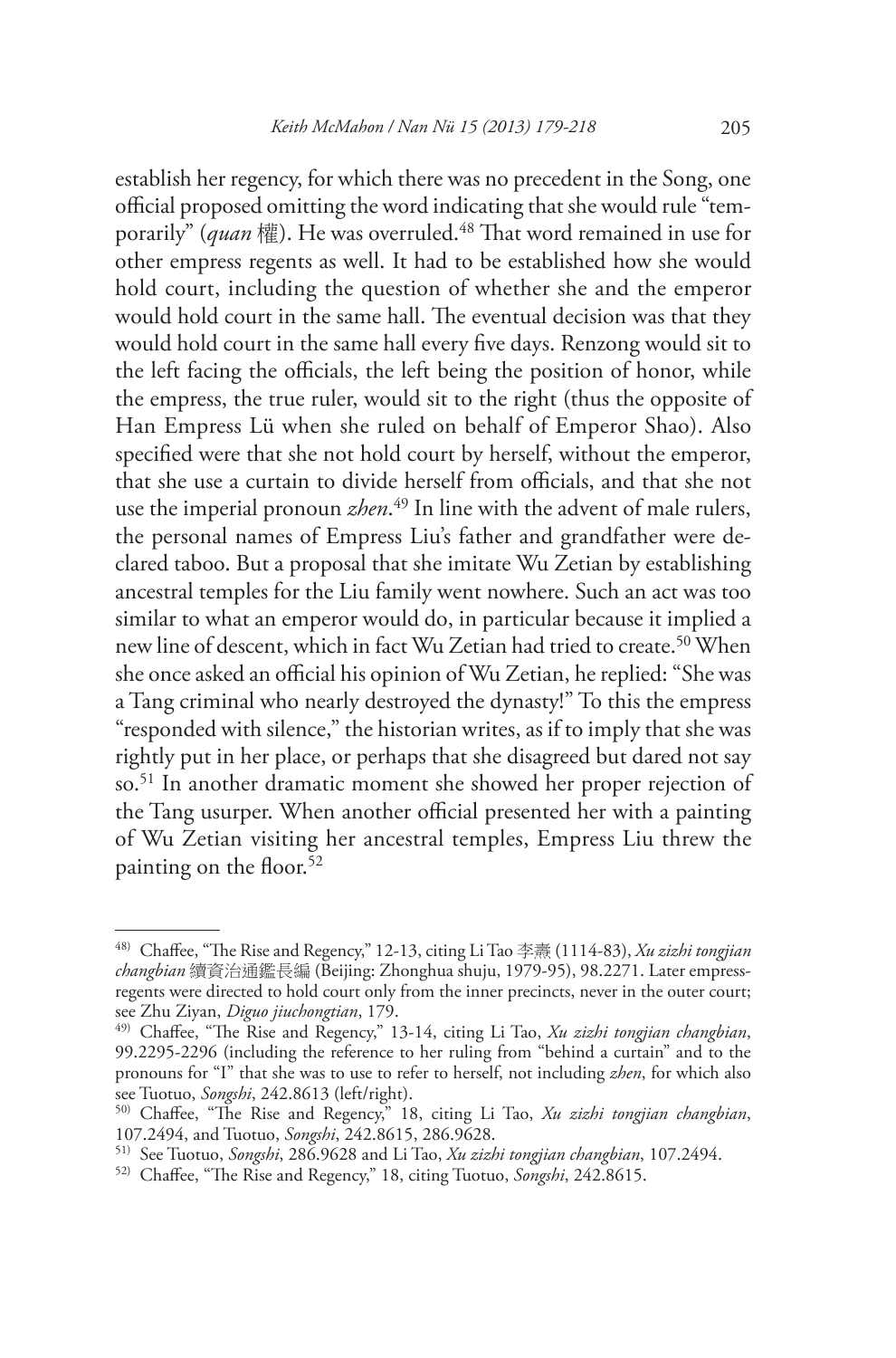Nevertheless, she did engage in acts of self-assertion. Shortly after the incident of throwing the painting on the ground, the empress wished her carriage to precede the emperor's in a procession to a palace temple. An official insisted that she follow, citing the famous motto about the three successive figures a proper woman must obey: first, her father; next, her husband; and when both of them were dead, her son (referred to as *sancong*  $\equiv$   $\frac{1}{10}$ . The empress finally agreed to ride in the carriage behind her son. But she caused controversy on at least two more occasions at the end of her life. In 1033 she desired to wear the emperor's robes and crown to perform sacrifices at the Imperial Ancestral Temple. This was a grave ritual usually carried out only by emperors. Presumably no one would physically stop her from doing as she wished in such cases, but officials did not hesitate to voice their opposition, as they did when she wished to wear the robes.<sup>53</sup> In one final act she exemplified yet again her displaced way of acting like an emperor. At her death, she left a decree proposing that her closest female ally, Dowager Consort Yang 楊 (984-1036), continue as regent for the young Renzong. Consort Yang had been a constant caregiver to the young emperor, as sanctioned by Empress Liu.<sup>54</sup> Although Renzong and his ministers strongly rejected the proposal, it recalls in miniature the similar almost-continuation of female rulership after Wu Zetian. In sum, it appears that, like many before her, Empress Liu was intent on acting on behalf of the emperor as long as possible, while occasionally acting as if she were emperor. She constructed conscientious ways of staying within the boundaries of what could be allowed, in some cases going as far as she could without exciting excess opposition, and in particular being careful when it came to the image of Wu Zetian, as exemplified in the proposal to create her own ancestral temples.

The next prominent woman in the Song was Empress Dowager Gao 高 (died 1093), the principal wife of Emperor Yingzong 英宗 (1032-67;

<sup>53)</sup> Chaffee, "The Rise and Regency," 17-18, citing Li Tao, *Xu zizhi tongjian changbian*, 112.2605, Tuotuo, *Songshi*, 242.8614, and Wen Ying 文英 (eleventh century), *Xu Xiangshan ye lu* 續湘山野錄, in *Xiangshan ye lu Xulu, Yuhu qingyu* 湘山野錄, 續錄, 玉壺清語 (Beijing: Zhonghua shuju, 1984), 75-76. I believe Chaffee misreads Wen Ying as saying that she desisted and did not wear the robes. But the passage in Wen Ying does not say so. 54) Chaffee, "The Rise and Regency," 7-8.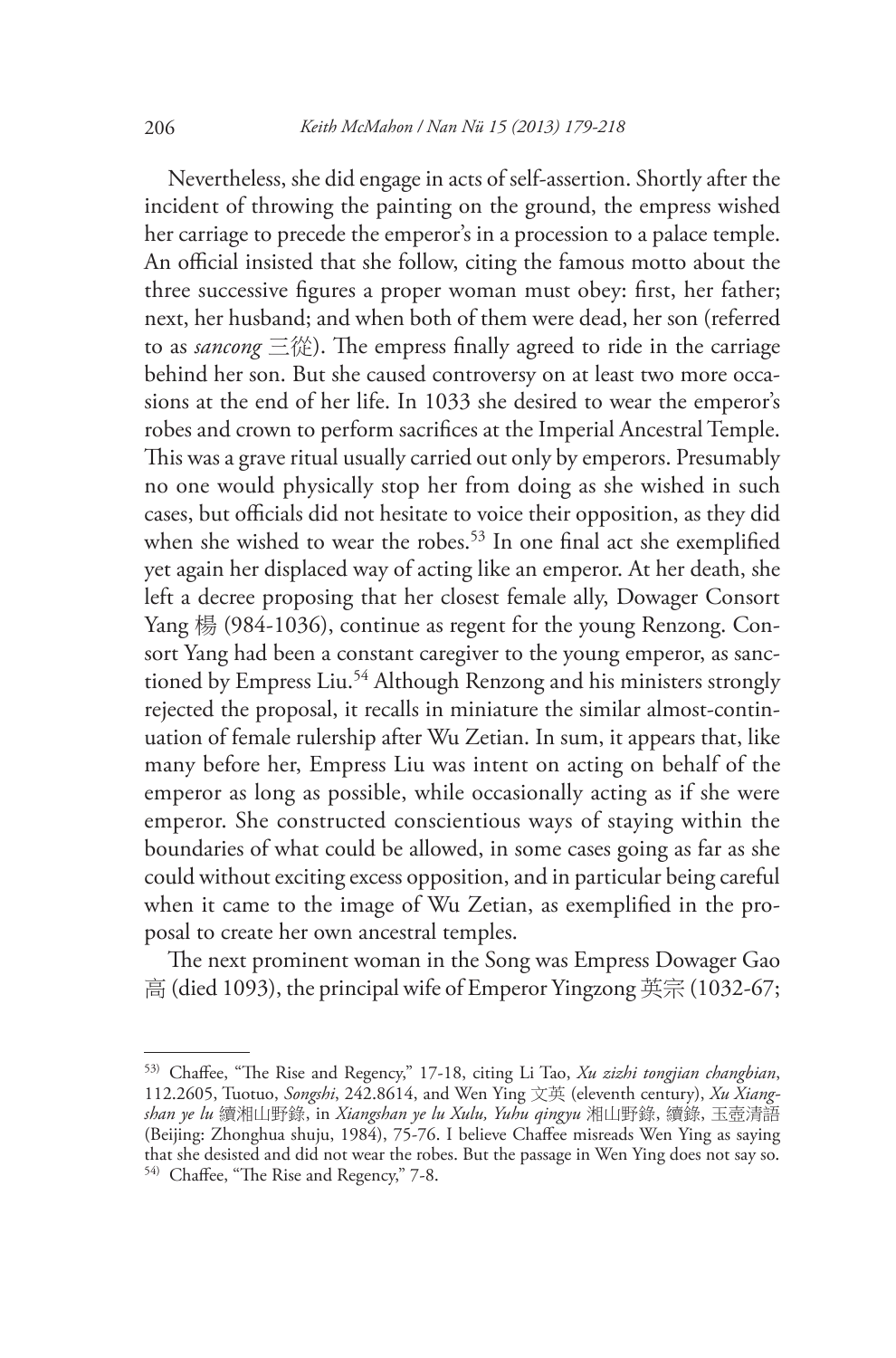reigned 1063-67).<sup>55</sup> She brought about a major and controversial change of policy while at the same time fashioning herself as an exemplar of the non-meddling woman. She gave birth to Yingzong's eldest son, the future Emperor Shenzong 神宗 (1048-85; reigned 1067-85), and, when Shenzong became ill in 1079, assumed power and presided over the installation of the heir apparent, Shenzong's sixth and eldest surviving son, the eventual Emperor Zhezong 哲宗 (1077-1100; reigned 1085- 1100). Great Empress Dowager Gao was opposed to the policies of the powerful statesman Wang Anshi 王安石 (1021-86) and joined with eunuchs to slander him to the emperor. When Shenzong died in 1085, Gao became regent when the nine-year old Zhezong assumed the throne, remaining so until her death in 1093. In one of the most dramatic events of Song political history, she completely reversed the Wang Anshi reforms. Inexperienced in court politics, she relied on trusted officials for help and placed eunuchs in powerful positions, which they had been denied during Wang's time in power. But Dowager Gao took after other Song imperial women who policed themselves by applying the lessons learned from past empresses and dowagers who abused power. Continuing the precedent of Empress Liu, she dealt strictly with imperial relatives, it was said, allowing none of her uncles or brothers to be granted honors during her lifetime. Influential members of the palace staff had to stand aside as well. She initiated a process that terminated all orders from the inner palace that skirted the normal process of official review (called *neijiang* 内降). This meant that the empress dowager in effect prohibited herself from issuing directives, thus avoiding the taint of appearing to be an imperial wife who meddled in politics. For actions like this she was lauded as "a Yao or Shun among women" (*nüzhong Yao Shun* 女中堯舜), one of the highest praises a woman could receive.56

<sup>55)</sup> She was the second female regent after Empress Liu. The first was Renzong's Empress Cao 曹 (1016-79), who briefly stepped in as regent when Renzong's successor, Yingzong, became ill. But Sima Guang and other officials soon urged Yingzong to return to the throne and persuaded the dowager to step down. See Li Tao, *Xu zizhi tongjian changbian*, 198.4792- 4793,198.4815, and 199.4838, and for the episode in which she is persuaded to step down, 201.4862, 4864, and 4866; Priscilla Ching Chung, *Palace Women in the Northern Song 960-1126*, 75; and *Songren yishi huibian*, 32. Also see Xiao-bin Ji, *Politics and Conservatism in Northern Song China: the Career and Thought of Sima Guang (A.D. 1019-1086)* (Hong Kong: The Chinese University Press, 2005), 80-85.

<sup>56)</sup> Zhezong did not like his grandmother's policies and, when she died, put the reformers back in power. See Tuotuo, *Songshi*, 242.8625-8627.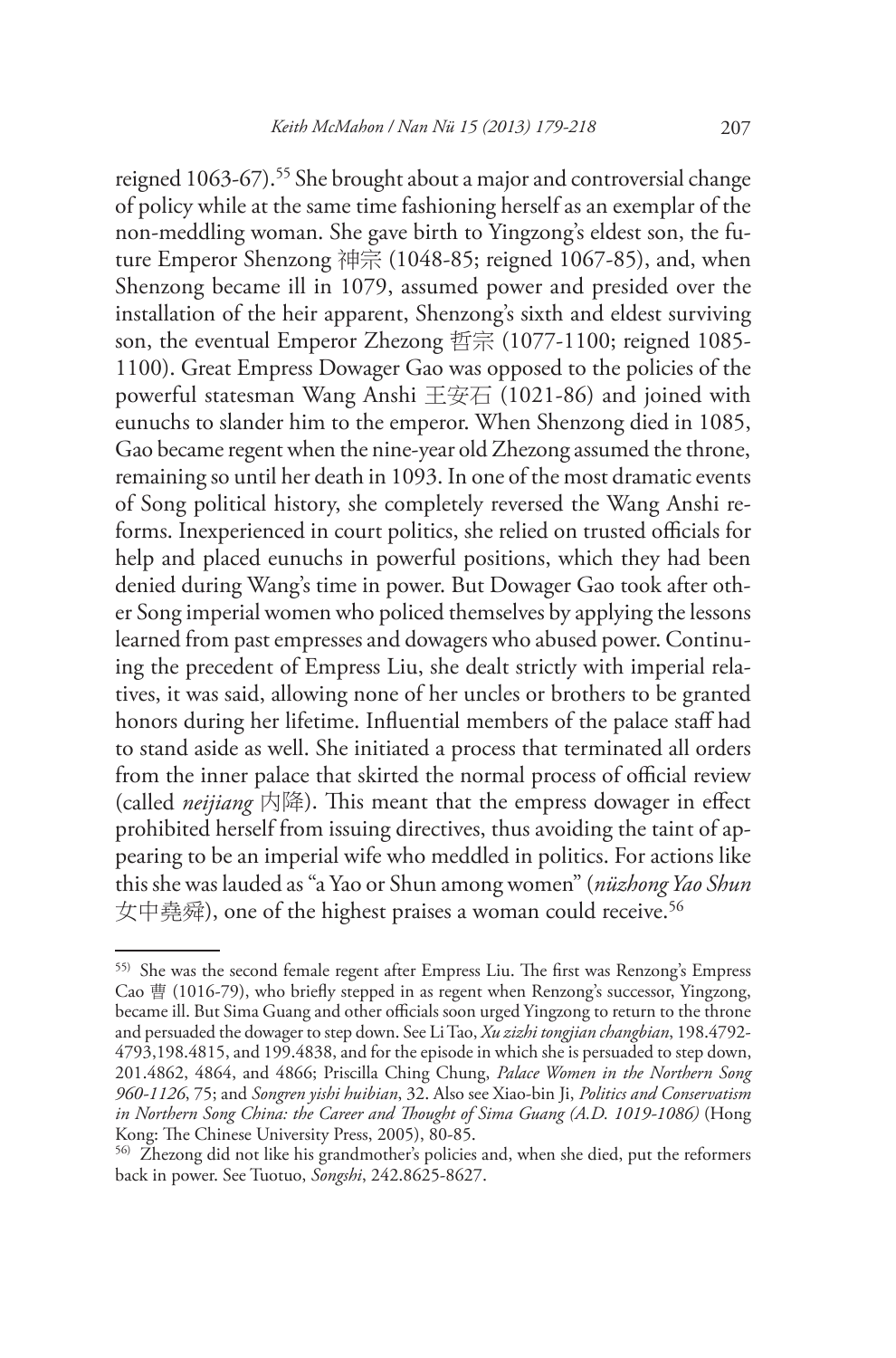The reign most likely to read as though the lessons of the Han and Tang might have been forgotten is that of Guangzong 光宗 (reigned 1189-94), which no longer sounds like that of a Song emperor. His wife, Empress Li 李, insisted that her son, Prince Jia 嘉, be named heir apparent. He was the future Emperor Ningzong 寧宗 (reigned 1194- 1224). Guangzong's father, retired Emperor Xiaozong 孝宗 (1127-94; reigned 1162-89) repeatedly and angrily refused. But Guangzong was under the empress's influence and, in a stunning transgression of the principles of filial piety, stopped visiting his father. The empress's most extreme acts of jealousy included the episode in which she sent the emperor a container holding the severed hands of a palace woman who had captivated his eyes a few days before. In 1191 she had one of the emperor's favorites murdered. The emperor's mental illness grew worse after this, according to the historians, and he stopped presiding at court, leaving matters to Empress Li to decide. She became more arrogant than ever, says the history, empowering members of her clan and other favorites, "to a degree never seen since the beginning of the restoration." Her power waned after the retired Emperor Xiaozong died in 1194, however, when Guangzong was forced to abdicate and Prince Jia became emperor in 1195.<sup>57</sup> I will only mention briefly two other female regents in the Song, Empress Meng  $\vec{\mathbb{H}}$  (d. 1135), who had the longest biography of all in the chapter on empresses and consorts in the *Songshi*, but was known for her hesitance to take power; and Empress Yang 楊 (1162- 1232), who was more powerful. Like Empress Liu, she came from a humble background. The wife of Ningzong, she was influential in the demise of the official Han Tuozhou 韓侂胄 (1151-1207) and the last minute selection of Ningzong's successor, Emperor Lizong 理宗 (reigned 1224-64).58 She became empress dowager with Lizong's coronation and was influential as regent for the young emperor until her death in 1232.

<sup>57)</sup> Other cases of jealous rivalry occurred, but Empress Li was singled out as "jealous and brazen," *duhan* 妬悍. For all references, see Tuotuo, *Songshi*, 243.8653-8655.

<sup>58)</sup> For Empress Meng, see Tuotuo, *Songshi*, 243.8637; and for Empress Yang, *Songshi*, 243.8656; Beverly Bossler, "Gender and Entertainment at the Song Court," in Anne Walthall, ed., *Servants of the Dynasty*, 261-79; and Hui-shu Lee, *Empresses, Art, and Agency*, 163-64.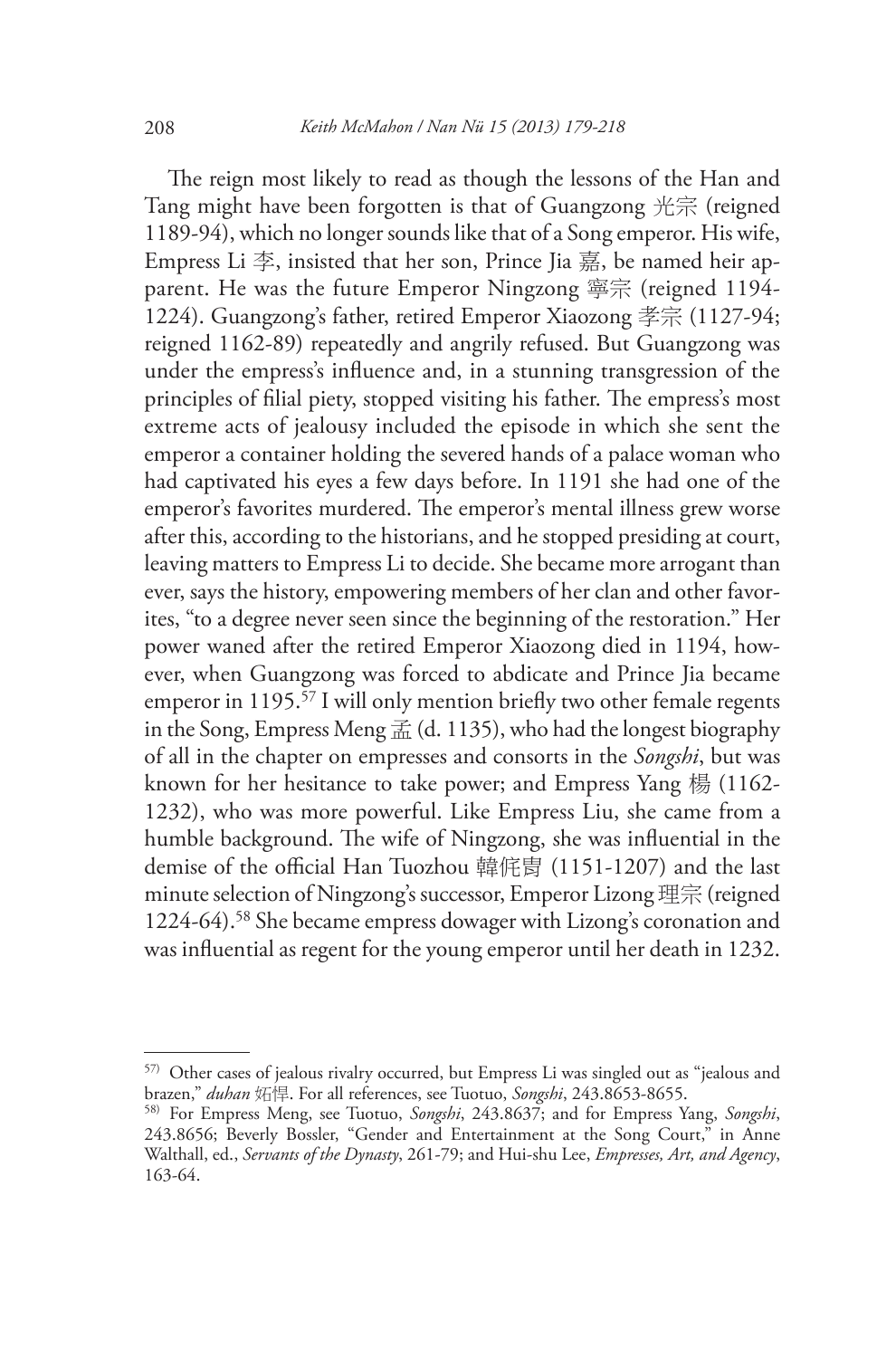# **Women Rulers in the Liao, Jin, Yuan, Ming, and Qing**

If Wu Zetian was by now a foil against which women rulers were measured, as we saw with Empress Liu, so were the women of the nomadic regimes of the Liao and Yuan. The Liao alone would have proven the point that nomadic women were granted too much power in political and military decision-making. The Khitan Liao did one thing in particular that Han regimes and even the Manchu Qing would never do, give women armies. The dynastic history of the Liao describes Empress Yingtian 應天 (879-953), the wife of the founder Abaoji (872-926), as "austere and imposing, resolute and decisive, and a brave strategist" (*jianzhong guoduan, you xionglüe* 簡重果斷, 有雄略). She had her own army, which she once led to save Abaoji from a dangerous ambush. When a Chinese ambassador from the Later Tang (923-36) visited the Liao in 926, he encountered Abaoji and the empress sitting on facing couches, an impossible situation in a Han regime. A famous and dramatic moment occurred when, instead of following the Khitan custom of sacrificing her life at the death of her husband, she cut off her right hand to place in his coffin. The other most notable female leader of the Liao was Empress Dowager Chengtian 成天 (953-1009), who was said to head civil and military branches of government with equal confidence and authority. She is the one who was granted the privilege of using *zhen* 朕 to refer to herself. She rose to prominence when her husband, Emperor Jingzong 景宗 (948-982; reigned 969-982), died and her son, the eleven-year old Shengzong 聖宗 (971-1031), assumed the throne in 982. She was thirty at the time and took the reins of government, dominated her son, and with the help of loyal officials ruled until her death in 1009. During her rule, she led the Liao army to defeat the Song, likewise an impossible situation for a Han regime.<sup>59</sup>

<sup>59)</sup> The quote from Empress Yingtian's biography is in Tuotuo, *Liaoshi* 遼史, 71.1199. For the ambassador, see Frederick Mote, *Imperial China 900-1800* (Cambridge, MA.: Harvard University Press, 1999), 45, citing a Liao historical source called the *Qidan guozhi* 契丹 國志 (Mote provides a full translation of the ambassador's report); and K.A. Wittfogel and Feng Chia-sheng, *History of Chinese Society, Liao (907-1125)* (Philadelphia: American Philosophical Society, 1949), 538, also citing the *Qidan guozhi*. For the cutting off of her hand, see Tuotuo, *Liaoshi*, 71.1200 and Ouyang Xiu, *Xin Wudai shi* 新五代史 (Beijing: Zhonghua shuju, 1974), 73.902-903. On Chengtian, see Tuotuo, *Liaoshi*, 71.1201. On these and other Liao empresses, see Johnson, *Women of the Conquest Dynasties* also citing Ye Longli 葉隆禮, *Qidan guozhi* 契丹國志 (Taibei: Guangwen shuju, 1968), 13.127-128.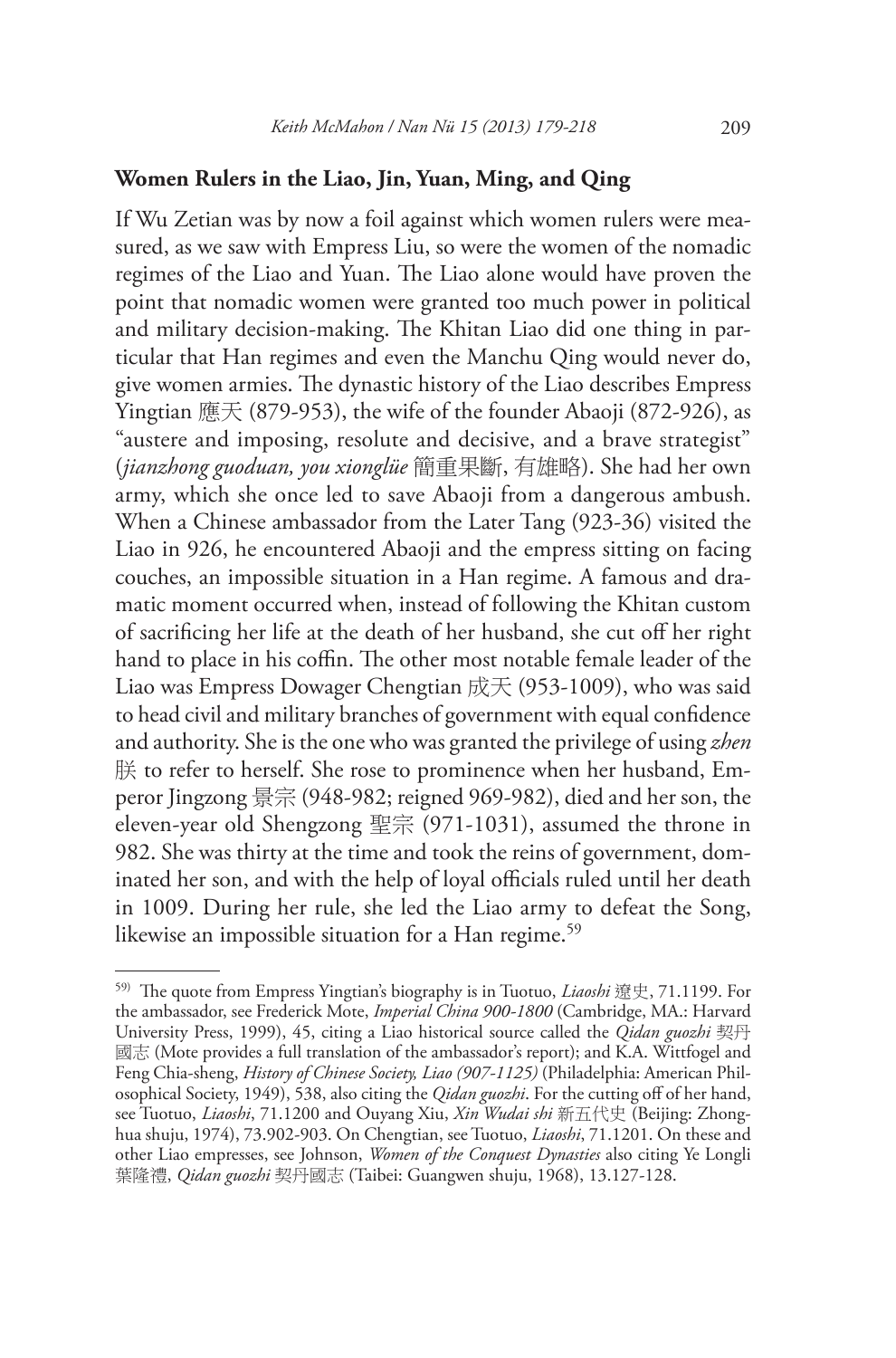As for the Jin dynasty, if we look in the two chapters on empresses and consorts in its dynastic history, we find that they are dominated by the story of one man, the profligate Prince Hailing 海陵 (1122-61), not the story of powerful empresses. Compared to the Liao and Yuan, the Jin underwent greater Han influence. There were at least three notable imperial women, but none who ruled as strongly as the women of the Tang or Song and none with a record of martial achievements. The first was the wife of Emperor Xizong 熙宗 (1119-49, reigned 1135-49), Lady Peiman 裴滿, posthumously known as Empress Daoping 悼平 (fl. twelfth century). A series of able members of the imperial clan ruled on behalf of Emperor Xizong, who was young when he assumed the throne, but when the last of those advisors died, Empress Daoping began to meddle flagrantly in imperial politics, says her biography. She lorded over the emperor, who at first suppressed his frustration, but finally killed the empress and later four other consorts, after which Prince Hailing assassinated him and took over as emperor.<sup>60</sup> During the last years of the Jin, the Mongols reduced it to the size of a province around the Southern Capital of Bianjing 汴京. Two Chinese sister-consorts named Wang  $\pm$  became prominent in the imperial family, the younger of whom was noted for her strictness with the imperial son. The sisters were married to Emperor Xuanzong 宣宗 (1163-1224), the first having entered his harem when he was a prince. She was shortly followed by her elder sister, who gave birth to the eventual last Jin ruler, Emperor Aizong 哀宗 (1198-1234; reigned 1224-34). The younger sister raised Aizong as if he were her own and became empress in 1214, a year after which the boy was declared heir apparent. Both she and her elder sister became dowagers when Aizong assumed the throne in 1224."Deeply familiar with history from ancient times to the present,"Empress Wangwas strict with the boy even after he became heir apparent and "only ceased applying the switch when he became emperor."61 As affirmative of the empress as such words may be, they can only indicate the unworthiness of the young emperor, the implication again being that women like her must step in during times like these—though in this case the dynasty was already beyond hope.

<sup>60)</sup> Tuotuo, *Jinshi*, 63.1503-1504.

<sup>61)</sup> See Tuotuo, *Jinshi*, 64.1532-1534.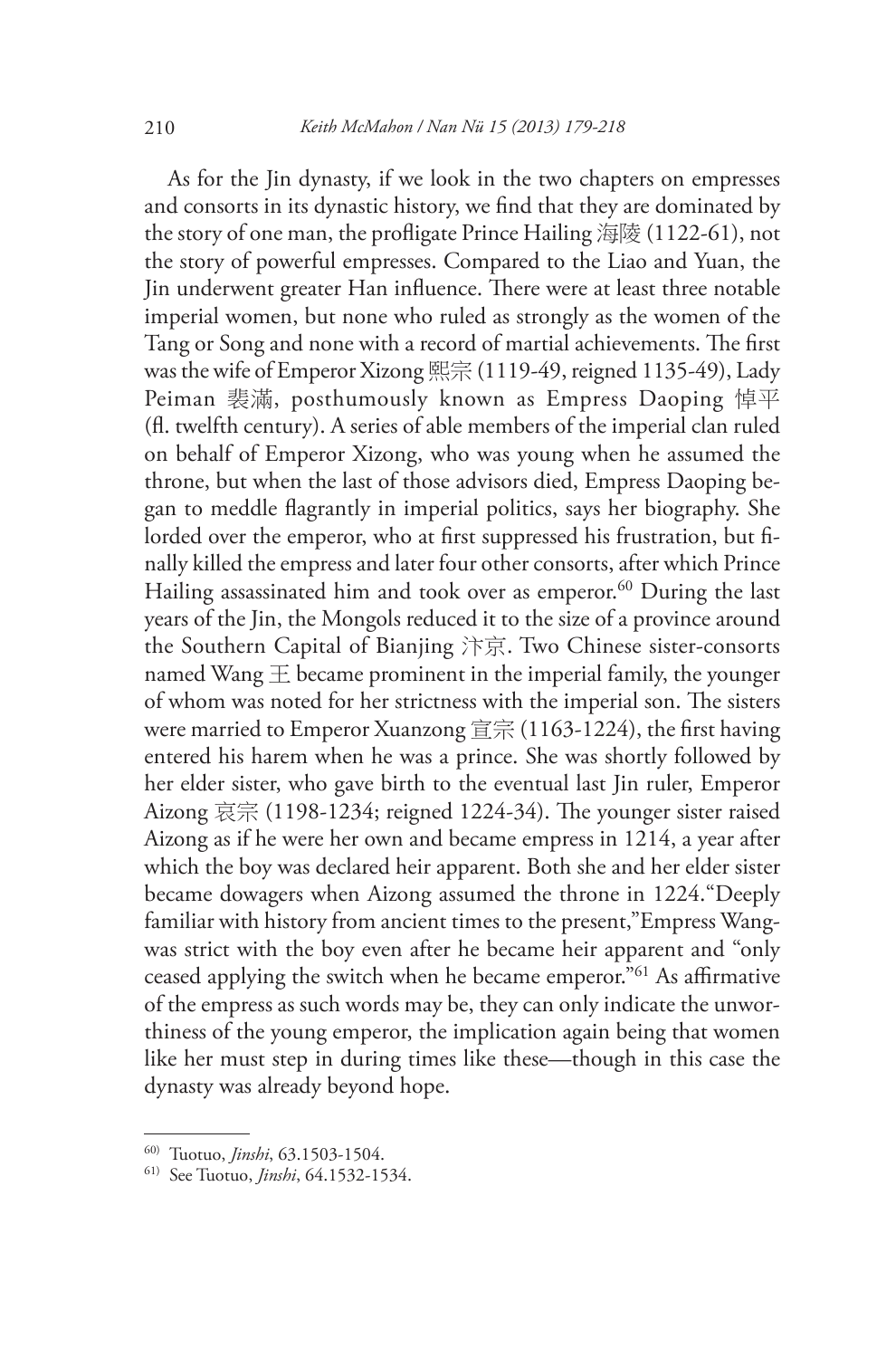Mongol-Yuan empresses were like those of the Liao in that it was normal for them to take part in political and military activity. Some elite Mongol women controlled entire domains, known as ordos, and owned large amounts of property. They had tax income, engaged in commerce, and earned interest from loans. They commanded armies and fought in battle. Genghis Khan had already named four of his daughters as queens of their own realms.62 After Khubilai Khan, the Yuan was ruled by a rapid succession of emperors, most of whom only governed for a few years, some incompetently. Succession was often violent and irregular, giving rise to conditions in which powerful women could and did exert influence. Two of the most powerful empresses were Targi (Daji 答己, late thirteenth to early fourteenth centuries) and Budashiri (Budashili 卜答失里, born ca 1332-1333). Targi was the power behind the scenes in the power struggle between her two sons and dominated the reign of her grandson Shidebala (Emperor Yingzong 英宗, 1303-1323), whom she thought "soft and cowardly."63 Like Targi, Budashiri leagued with influential ministers and remained powerful for years, though she and the ministers were much hated and she was eventually exiled. Targi and Budashiri never became revered examples of imperial women. The models of Yuan empresses that carried into the Ming and later were Khubilai Khan's mother, Sorghaghtani Beki (Suoluhetieni 唆魯禾帖尼, d. 1252), who fought vigorously for her sons against their rivals and who was highly praised in Chinese, Italian, Persian, and Hebrew sources; and the wife of Khubilai Khan, Chabui (Chabi 察必, thirteenth century), who was praised by Ming historians for preventing a large part of northern China from being turned from agricultural use to pastureland, for her frugality, and her sympathy to the fallen Song. There was also the second emperor's mother, Kököjin (Kuokuozhen 闊闊真, d. 1300), who was instrumental in getting her son Temür (鐵木耳) chosen as successor<sup>64</sup>

<sup>62)</sup> Genghis Khan declared equality between man and woman in the marriages of these queens, although as Jack Weatherford has shown the Mongol histories have largely erased this episode from the records. See his *The Secret History of the Mongol Queens*, 33. Regarding economic activity, see Li Zhengfu, "Zhongguo gudai houfei waiqi yanjiu," 125-128.

<sup>63)</sup> Song Lian 宋濂 (1310-81), *Yuanshi* 元史 (Beijing: Zhonghua shuju, 1976), 116.2902. 64) See Xue Lei 薛磊, *Yuandi gongting shi* 元帝宫廷史 (Tianjin: Baihua wenyi chubanshe, 2008), 136-39, and Morris Rossabi, "Khubilai Khan and the Women in his Family," in Wolfgang Bauer, ed., *Studia Sino-Mongolica* (Wiesbaden: Verlag, 1979), 153-80.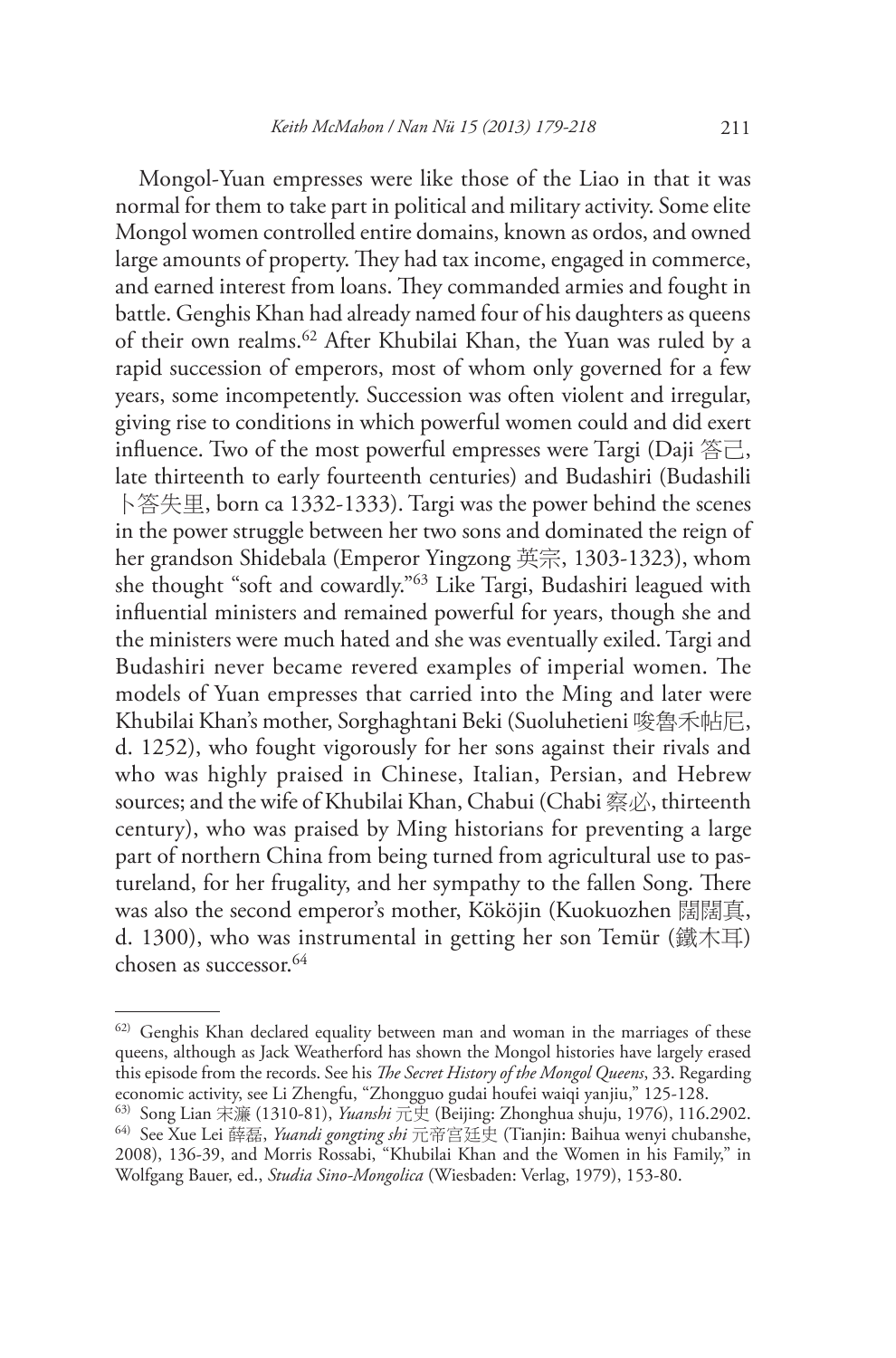Both the Ming and Qing applied lessons about women learned from the past by creating institutional means of preventing and monitoring powerful women. Many centuries earlier, the leaders of the Wei 魏 dynasty (220-65) had already taken conscious steps to address the problems of meddling women whom they saw as the major cause of Han decline. An edict of 222 stated that "Women participating in government is the root of disorder," using words long known from the ancient *Zuozhuan* 左傳 (Zuo tradition). Henceforth, empresses, dowagers, and their families were to be kept from direct participation in government, and members of their families were no longer to be awarded noble rank. The dynasty was too short to judge how effective the policies were, but no empresses or dowagers were ever as powerful as the ones in the Later Han. Other regimes took similar measures, such as the founder of the Liu Song 劉宋 dynasty (420-79) who just before dying decreed that, if a child emperor succeeded to the throne, male officials were to take temporary charge, but dowagers should not.<sup>65</sup> As for the Ming founder Zhu Yuanzhang 朱元璋 (1328-98), he took a major step in institutionalizing the prevention of women rulers by directing his descendants to take imperial wives from relatively low ranks of the elite and even from entirely non-elite backgrounds. The Qing dynasty did the same. The point was to reduce the potential of interference by powerful in-law families. In the Ming, no women ever served as official regent during the entire dynasty. But as usual the stricture against women interfering in politics did not work when emperors were young and weak or when they had favorites. Moreover, as had happened before, it did not matter if women were from lowly origins; they could still exert tremendous influence.

Only one politically powerful woman in the Ming received a respectable reputation, Empress Dowager Zhang 張 (died 1442), referred to above, who was from a humble background and ruled as unofficial regent when her grandson, Emperor Yingzong 英宗, was still a child. Other powerful women in the Ming were far less respectable and exerted influence in ways that only barely reflected the kind of rulership of an official female regent. Emperor Xianzong's 憲宗 (1447-87)

<sup>65)</sup> See Chen Shou, *Sanguo zhi*, 2.58, 2.80, *Chunqiu Zuozhuan zhengyi*, 214 and 316, and Shen Yue 沈約 (441-513), *Songshu* 宋書 (Beijing: Zhonghua shuju, 1974), 3.59.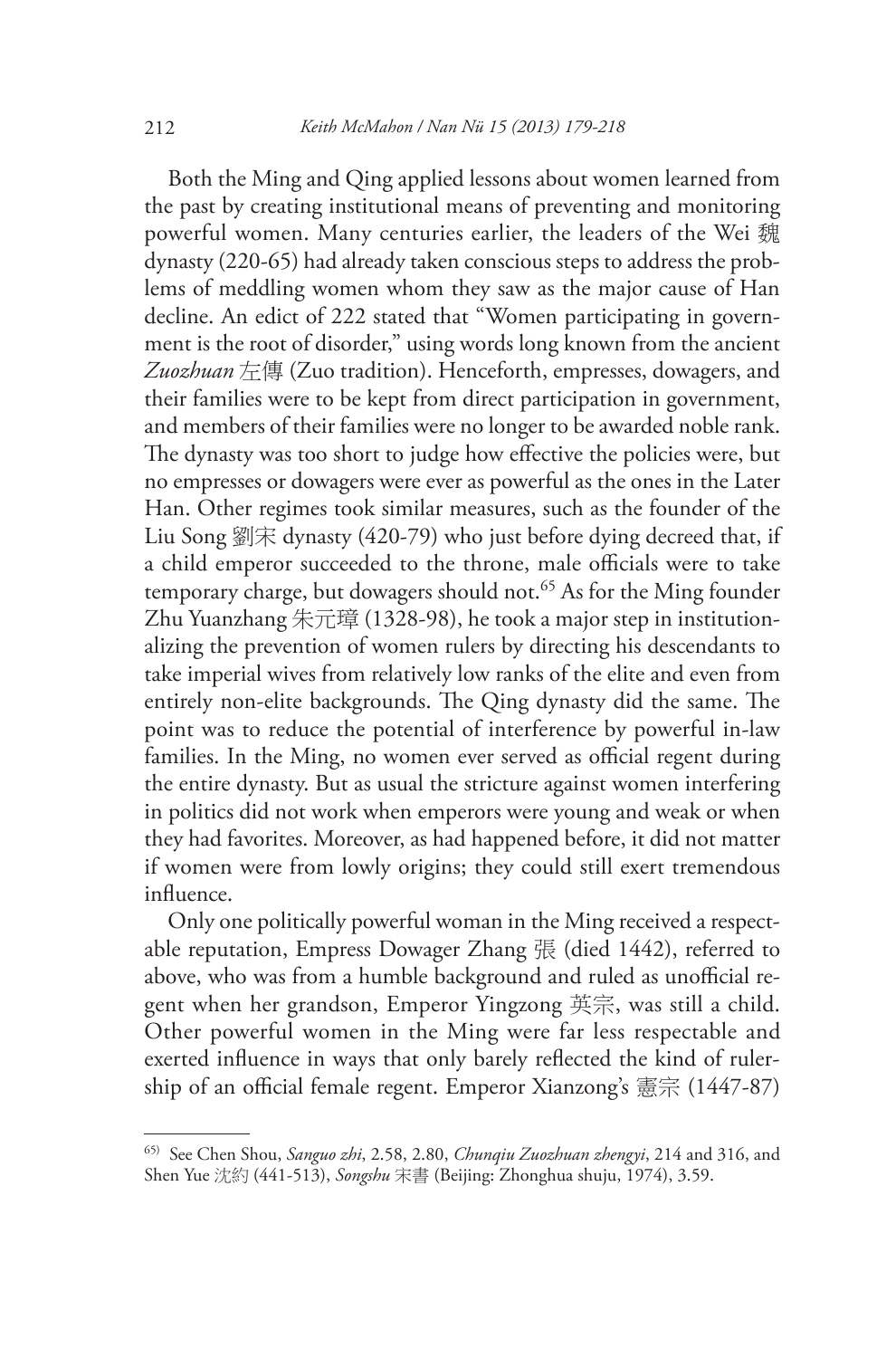childhood nursemaid and sexual companion, Honored Consort Wan 萬貴妃 (1430-87), was a generation older than he and dominated his reign in a way hardly seen since the Han or Tang. He assumed the throne at age fifteen when she was thirty-four and his sole favorite. She bore the emperor his first son in 1466, but the baby died and she never became pregnant again. Officials and others worried about the emperor's lack of heir and, in classic fashion, urged him to "spread his beneficence and go out and widely beget" (*pu enze yi guang jisi* 溥恩澤以廣繼嗣), which he at first refused to do. Consort Wan had gotten him to depose his empress. If a palace woman became pregnant, she saw to it that the fetus was aborted. The emperor finally discovered that he in fact had a successor, who had been raised secretly, unbeknownst even to him, after being born to a palace woman whom the emperor had surreptitiously impregnated (and who was probably killed by Consort Wan).<sup>66</sup> In two other cases, women exerted power mainly at the level of imperial succession. The Wanli 萬曆 Emperor Shenzong 神宗 (reigned 1563-1620) had a favorite, Honored Consort Zheng 鄭 (ca 1568-1630), who tried to replace the heir apparent, Zhu Changluo 朱常洛 (1582-1620), with her son (some say she had Zhu Changluo killed). Zhu Changluo became the short-lived Taichang 泰昌 emperor, who had a favorite, Chosen Attendant Li 李選侍. She unsuccessfully pressured his son and heir apparent, Zhu Youjiao 朱由校 (1605-27), to name her empress. When Zhu Changluo died, she kept officials from getting to the heir apparent and preparing him for enthronement. A brief standoff occurred, with one official declaring that "the calamity of Wu Zetian is again before us" (*Wushi zhi huo zai jian yu jin* 武氏之禍再見於今).67 The last such case in the Ming involved a spectacular usurpation of power, when Zhu Youjiao's wetnurse, Madame Ke 客氏 (died 1627), allied herself with the eunuch Wei Zhongxian 魏忠賢 (1568-1627) and engaged in years of interference in imperial politics. Ruling as the Tianqi 天啓 (reigned 1620-1627) emperor, Zhu Youjiao was closely attached to Madame Ke, who was like a mother to the young emperor, who had lost his own in

<sup>66)</sup> Zhang Tingyu, *Mingshi*, 113.3521-3522, 3524; 176.4685; Xia Xie 夏燮 (1799-1875), *Ming tongjian* 明通鑒 (Taibei: Shijie shuju, 1962), 33.1258-1259. For a concise account of Wan Guifei, see John Dardess, *Ming China, 1368-1644: A Concise History of a Resilient Empire* (Lanham, MD.: Rowman and Littlefield, 2012), 44-45.

<sup>67)</sup> Zhang Tingyu, *Mingshi*, 244.6330, 114.3541.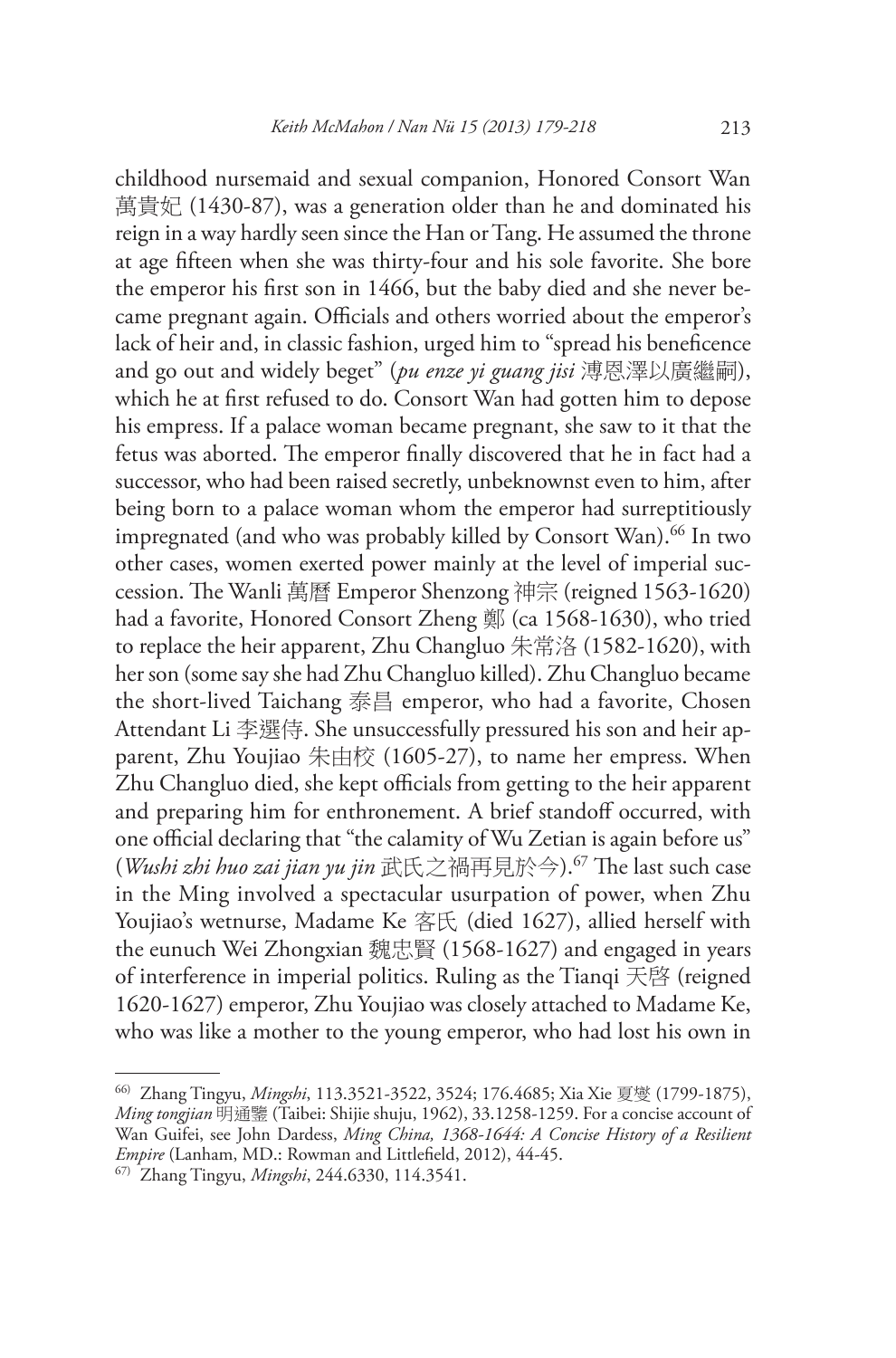1605. Officials who objected to the influence of Wei and Ke were brutally purged. It was only at the death of the young emperor in 1627 that Wei and Ke were themselves purged.<sup>68</sup>

The Qing did not know it was China's last dynasty, but in retrospect applied the lessons of history in what it thought was efficient fashion. Reacting to the flagrant abuse of power by Ming eunuchs, for example, the Qing founders severely shrank the eunuch administration and succeeded in containing their influence for most of the dynasty. By way of stemming the power of empresses, the Qing continued the policy of taking imperial wives from lower ranks and took special measures to isolate palace women from their families. As Evelyn Rawski has explained, in contrast to the Ming, the status differences between Qing empresses and other consorts were not as sharp. It was even possible for a concubine to become empress, as happened in seven of eighteen cases in the Qing (including women who were posthumously promoted to empress). In general, empresses were no longer as powerful in choosing successors, while women from lower ranks enjoyed a potentially greater form of upward mobility. When empress dowagers did exert power, as Rawski continues, they differed from earlier dynasties in that they allied with the emperor's brothers and not with their own kin.<sup>69</sup>

Only two women stand out as being particularly powerful, Bumbutai (Bumubutai 布木布泰, 1613-88) and Empress Dowager Cixi 慈禧 (1835-1908). Bumbutai was wife of the first Qing emperor. She became Empress Dowager Xiaozhuang 孝莊 under the second Qing ruler, her son the Shunzhi 順治 emperor (reigned 1644-61).Though not highly ranked during her husband's time, she was the strongest palace woman during her son's reign and became great empress dowager during her grandson the Kangxi 康熙 emperor's reign (1661-1722). At the death

<sup>68)</sup> See John Dardess, *Blood and History: The Donglin Faction and its Repression, 1620-1627* (Honolulu: University of Hawaii Press, 2002), Gu Yingtai 谷應泰, *Mingshi jishi benmo*  明史紀事本末 (Shenyang: Liaoshen shushe, 1994), 1359-1407, and William Atwell, "The T'ai-ch'ang, T'ien-ch'i, and Ch'ung-chen Reigns, 1620-1644," in Frederick Mote and Denis Twitchett, eds., *The Cambridge History of China*, vol. 7 part 1: *The Ming Dynasty (1368-1644)* (Cambridge: Cambridge University Press, 1988), 585-640. Another source on Ming imperial women is Ellen Soulliere, "The Imperial Marriages of the Ming Dynasty," *Papers on Far Eastern History*, 37 (1988): 15-42.

<sup>69)</sup> See Evelyn Rawski, *The Last Emperors: A Social History of Qing Imperial Institutions* (Berkeley: University of California Press, 1998).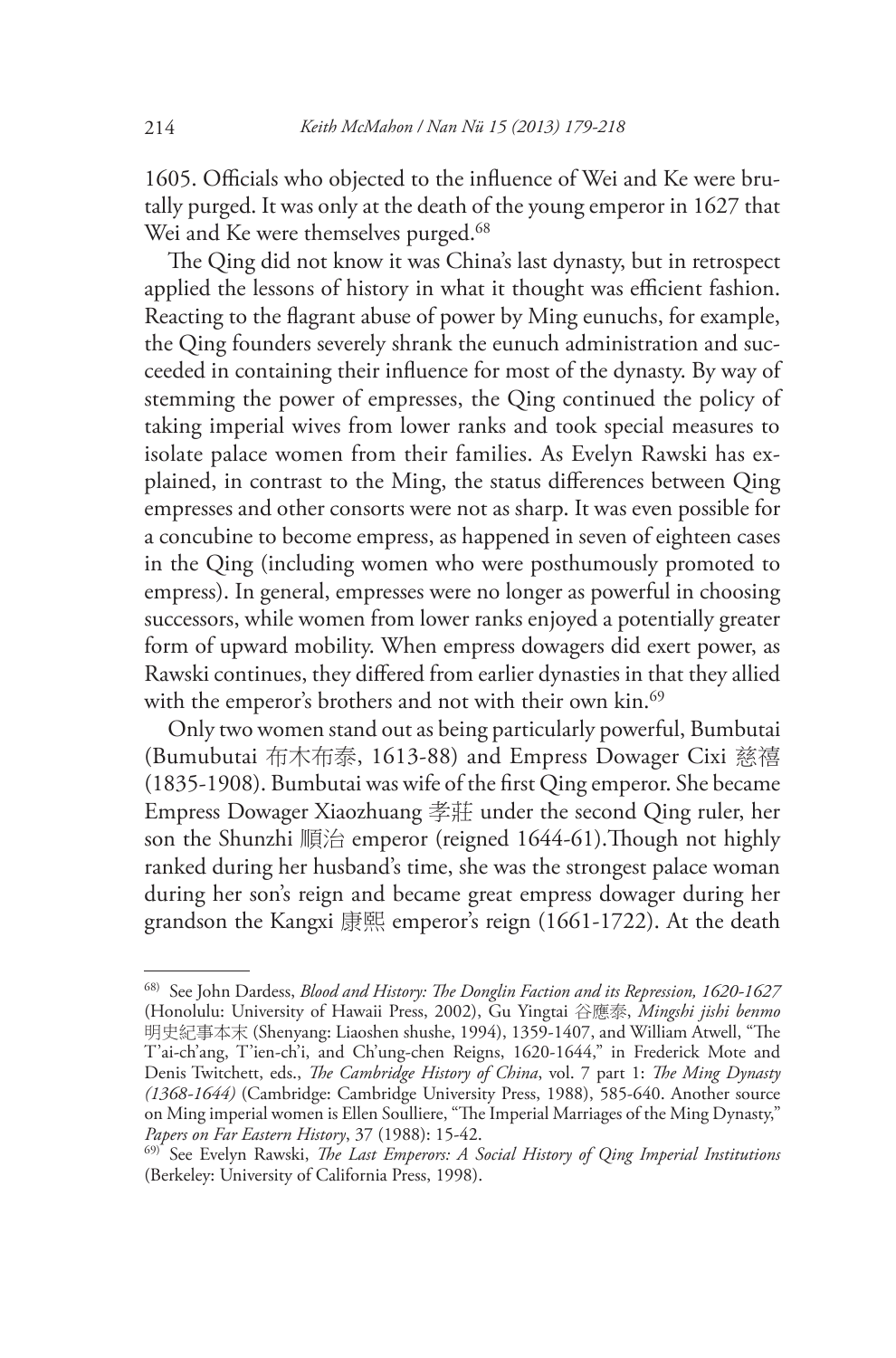of Shunzhi, she declined the request to "attend to government from behind the curtain," preferring to handle matters from a more remote position.70 She played influential roles during the regencies of both her son and especially grandson, taking charge of the latter's education because of the early death of his mother. She promoted Kangxi as successor to her son and, after he assumed the throne as a young boy, eventually pushed aside the regents who had ruled during the first few years. The thirteen-year-old Kangxi then began his personal rule, independent from them. Kangxi's relation with his grandmother was such that he would consult with her in secret, not allowing court diarists to accompany him. She held a prominent place during his entire reign until her death in 1688 at age seventy-five.

The story of Empress Dowager Cixi is long, and is the subject of several recent and innovative studies.<sup>71</sup> Suffice to say that she was the last effective ruler of the Qing and was in power for forty-seven years beginning in 1861. Unlike Empress Dowager Xiaozhuang, Cixi became regent officially and exerted more power for much longer. She commanded the loyalty of the highest officials of the empire, though she was often caught between battling factions and made difficult choices among them in a time of unprecedented crisis. People have vilified her ever since, especially after the failure of the 1898 One Hundred Days of Reform, accusing her of leading the Qing to ruin and failing to make the necessary changes to meet internal and external challenges. In vilifying her, critics resurrected old motifs about meddling female rulers, accusing her of living extravagantly in times of turmoil, having an affair with a eunuch, and even having lovers smuggled into the palace. She was said to be irascible, mean-tempered, cruel, and vindictive, even to the point of murder. Rumors and sensationalism became so rampant that some information about her may have become permanently corrupted. Witnesses who were close to her did not produce such negative images, especially eunuchs and women, including foreigners.<sup>72</sup> The

<sup>70)</sup> See Zhu Ziyan, *Diguo jiuchongtian*, 182.

<sup>71)</sup> See the recent special issue of *Nan Nü: Men, Women and Gender in China* 14.1 (2012), and studies such as Pamela Crossley, *The Wobbling Pivot: China Since 1800* (Chichester: Wiley-Blackwell, 2010).

<sup>72)</sup> See for example Katherine Carl, *With the Empress Dowager of China* (New York: The Century Company, 1906); Sarah Pike Conger, *Letters from China; with particular reference*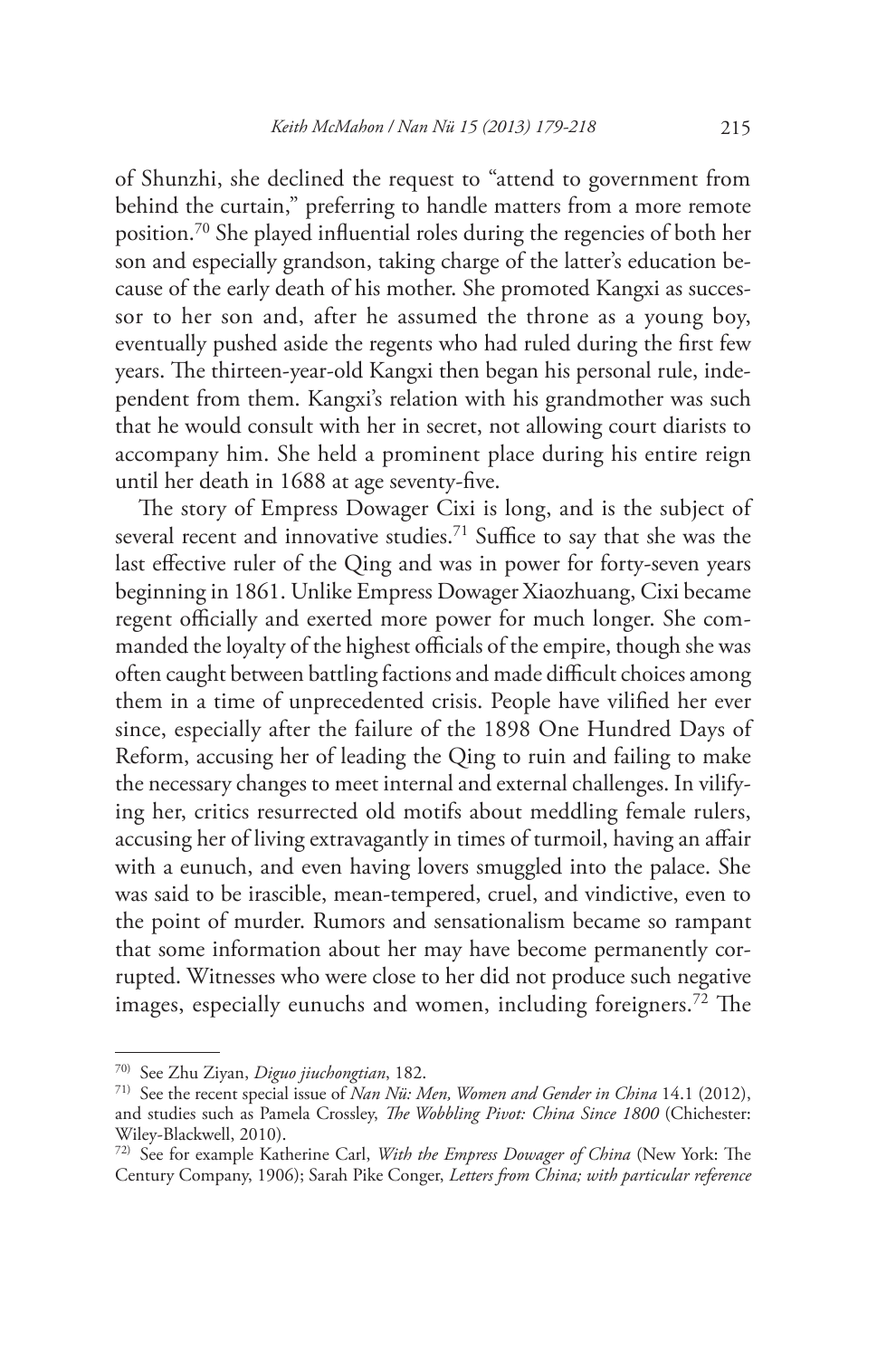recent studies, moreover, have argued away the vilification and given a sounder basis for evaluating her accomplishments. Nevertheless, her appearance at the end of imperial history follows the basic rule of the appearance of women rulers in general: when qualified men are weak and unavailable, women take the reins of government. She proved that the rules both for and against women rulers were still in place.

# **Conclusion**

It may be difficult to assign an ultimate reason for the rule against women rulers, but we can at least describe how the rule was articulated and how it worked, and we can speculate. In effect, excluding women rulers was a way of defining social harmony as something based solely on male rulership. The ideology of male rulership, in other words, maintained that as long as men ruled, there would be social harmony. When women ruled, they were the sign of the lack of harmony and they were meddlers. As Hanfeizi said, if there were two masters, man and woman, "then all was lost." There could only be male masters. Basing social harmony upon the exclusion of women touches upon the "nature of kingship itself," which as Pauline Stafford summarizes has to do with the founding of kingship upon the notion of the "undying body united across generations by blood."73 The earliest known religious practices associated kingship with divinity, as Arthur Hocart reminds us. The king was the "embodiment" of a god, the sun god in particular, and passed that embodiment down through his successors. Succession was like a constant victory in which the sun conquered the darkness and rose again every day. The king was the symbol and guarantor of prosperity and abundance. Descent through men defined the undying body, beside which the woman's body was secondary. He was the sky, she was the

*to the Empress Dowager and the women of China* (Chicago: A.C. McClurg, 1909); Princess Der Ling, *Two Years in the Forbidden City* (San Francisco: Chinese Materials Center, Inc., 1977, reprint of 1911); and a palace woman's memories in Jin Yi 金易 and Shen Yiling 沈義羚, *Gongnü tanwang lu* 宮女談往錄 (Hong Kong: Jiangyuan wenhua qiye, 1991). For a more in-depth discussion of these points, see Li Yuhang and Harriet Zurndorfer, "Rethinking Empress Dowager Cixi through the Production of Art," *Nan Nü: Men, Women and Gender in China* 14.1 (2012): 1-20.

<sup>73)</sup> Stafford, "Emma," in Duggan, ed., *Queens and Queenship*, 16-17.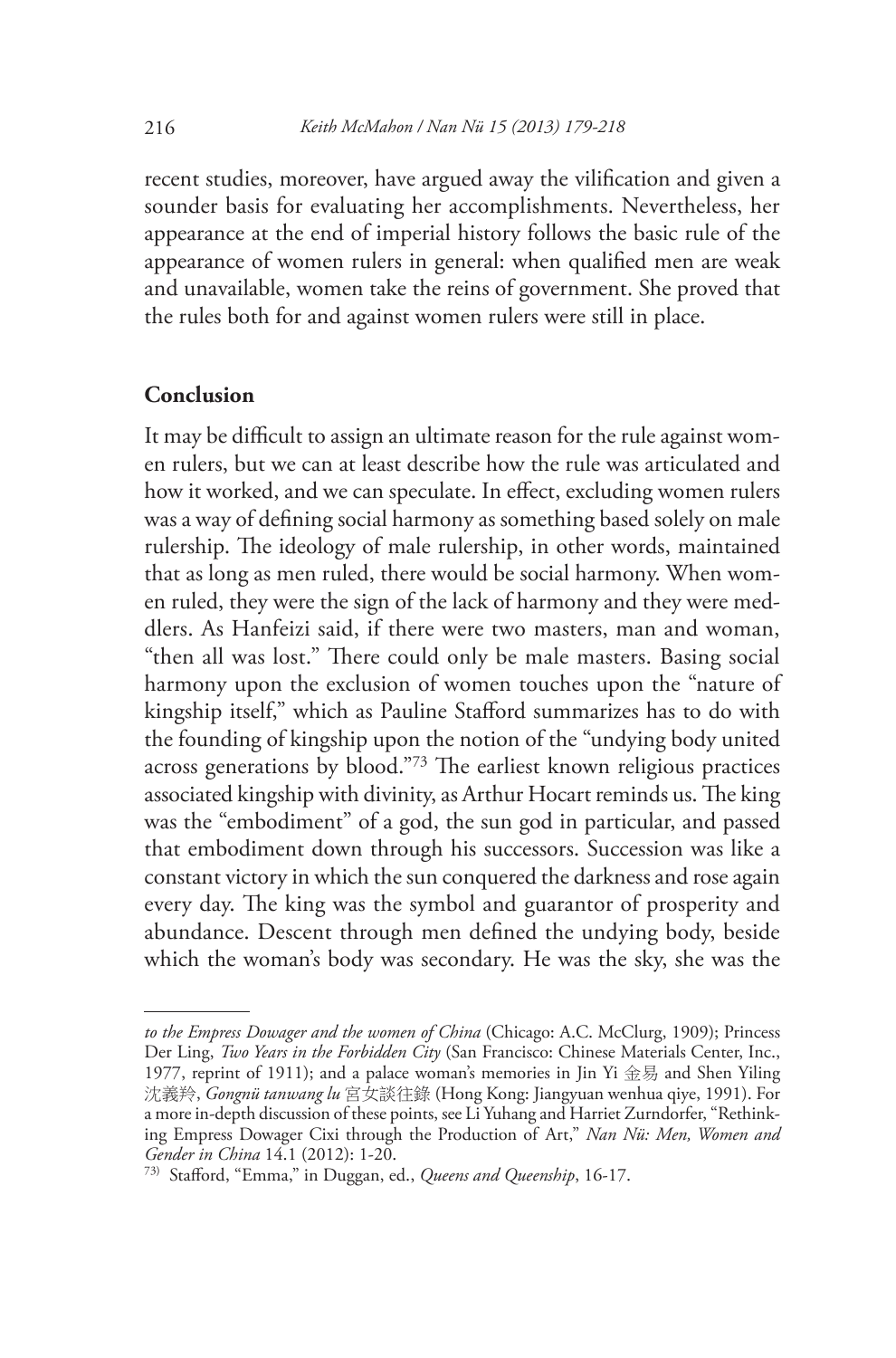earth. Rule by the natural right of being a man was based on the belief that male ruler held a magic and divine essence that distinguished him from women and all other men. The occurrence of a woman ruler was only due to the fact that, as empress or queen, she shared a portion of the man's natural right, his magic essence.<sup>74</sup>

In Chinese history there was the principle of the Mandate of Heaven. A ruler ruled because he was sanctioned by Heaven. If he behaved wrongly, he would lose the Mandate and be replaced. The principle of the Mandate of Heaven was by way of recognizing that no one ruled innocently and justly for long. The time-honored myths of Yao and Shun were another way of saying the same thing. Yao and Shun saw that their own sons were unworthy to inherit the throne and therefore passed it to worthier men who were not their sons. Their actions symbolized the fact that hereditary succession inevitably derailed itself. The principle of the Mandate of Heaven, on the one hand, and the mythical ideal of passing the throne to a successor other than one's son, on the other, were two ways of defining the position of emperor as a kind of neutral abstraction, that is, *devoid of the contaminating contents of the hereditary bloodline*. The throne was open to the one who truly deserved it; whoever gained and held the throne deserved it because of Heaven's support. Wu Zetian took the principle of the Mandate of Heaven into her own hands and pushed it to its logical extreme. If Yao's sons were unworthy, why not choose a Daughter of Heaven or a Sage Mother? As quickly as she legitimized herself, however, she could not overcome centuries of historical custom and precedent. Her rule was defined as a usurpation, not a revolution, which is what it would have taken to overthrow the law of hereditary male rulership.

If we were to imagine China granting the Mandate of Heaven to women, what would female rulership have been like? What would it mean to have a woman as ruler in her own right? Would she regularize succession to the throne by women only, would rule revert to men, or would it be a matter of who was next in line, whether male or female? Would a corps of women be trained from youth to be her advisors? A key issue would be the status of her husband, if she had one. In

<sup>74)</sup> See Arthur M. Hocart, *Kingship* (London: Oxford University Press, 1927), chapters one and two and 26, 33, and 105.